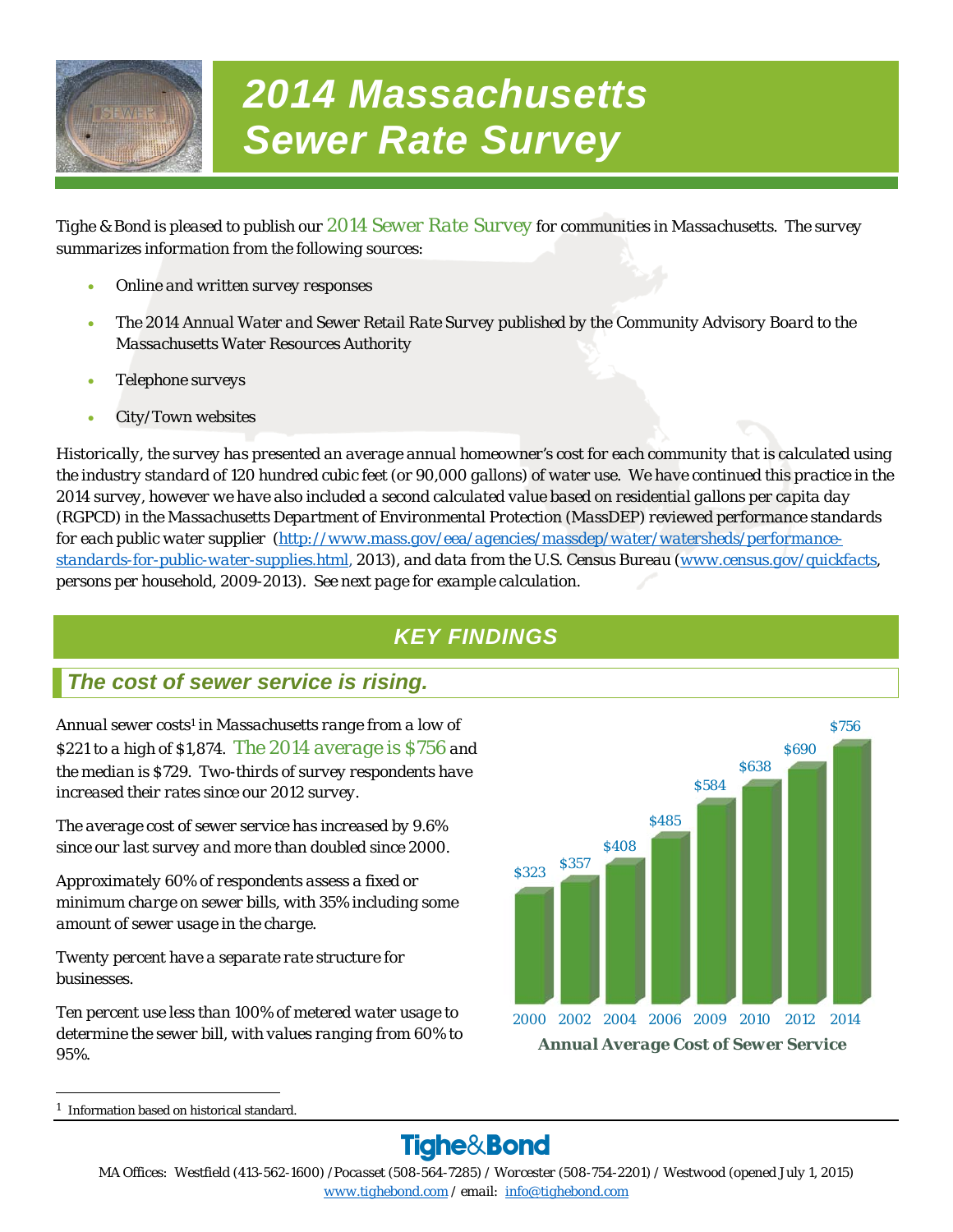# *2014 Massachusetts Sewer Rate Survey*

# *Rate structures are changing.*

*The majority of Massachusetts communities continue to use a flat rate structure. Ascending rate structures, however, are now used by 35% of communities.* 



# *Billing cycles are becoming more frequent.*

*In 2014, 59% of Massachusetts communities use a quarterly billing cycle. In 2000, bills were typically sent out on a quarterly (47%) or biannual (42%) basis.* 



*We hope that you find the sewer rate survey information useful; if you have any questions or we have incorrectly interpreted information regarding your rates, please contact Mary Beth Morris, P.E. at 413-572-3247 or mbmorris@tighebond.com. Tighe & Bond welcomes your suggestions to improve upon future surveys.* 

*Calculation of Annual Homeowner's Cost based on RGPCD / Local Water Use Data.* 

- *Residential Gallons per Capita Day (RGPCD) Water Use (gallons/person/day) x 2010 Census Persons per Household (persons) x 365 days/year = Gallons per Year*
- *Example using Abington:* 
	- *59 gallons/person/day x 2.74 persons/household x 365 days/year = 59,006 gallons per year*
	- *59,006 gallons per year / (748 gallons/HCF) = 79 HCF per year 4 quarters = 19.7 HCF/quarter*
	- *(19.7 HCF per quarter x \$5/HCF) + \$10 service charge per bill = \$108.50/quarter x 4 quarterly bills = \$434*

# Tighe&Bond

*MA Offices: Westfield (413-562-1600) /Pocasset (508-564-7285) / Worcester (508-754-2201) / Westwood (opened July 1, 2015) www.tighebond.com / email: info@tighebond.com*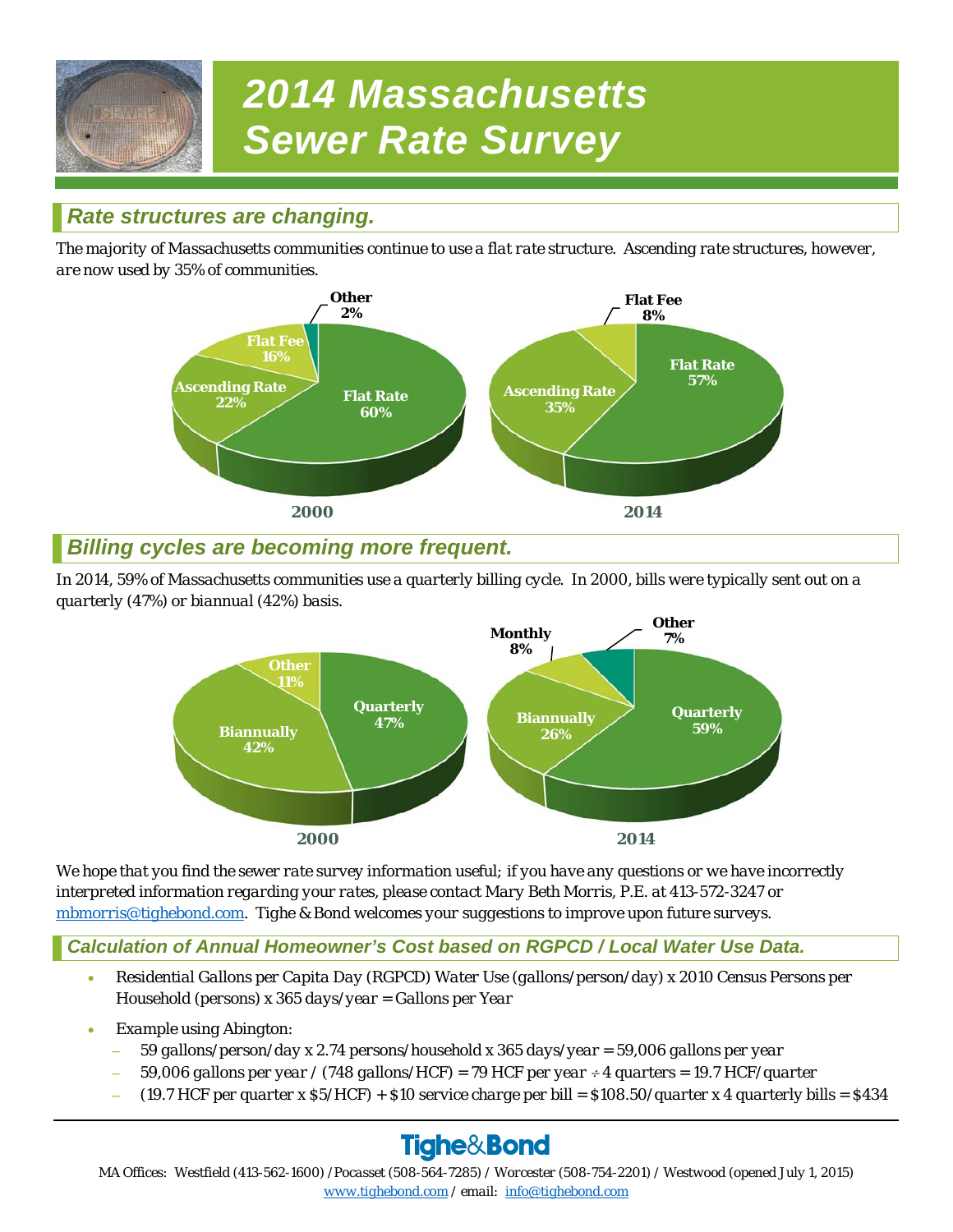# **Abington, Town of**

| <b>Annual Cost</b><br>(120 HCF) | Sewer Rate | System<br>Ownership | Separate<br><b>Business Rate</b> | <b>Billing Cycle</b> | <b>Last Rate</b><br>Change | <b>RGPCD</b> | <b>Persons per</b><br><b>Household</b> | <b>Annual Local</b><br>Water Use (gallons) | <b>Annual Local</b><br><b>Water Use (HCF)</b> | <b>Annual Cost</b><br><b>Local Data</b> |
|---------------------------------|------------|---------------------|----------------------------------|----------------------|----------------------------|--------------|----------------------------------------|--------------------------------------------|-----------------------------------------------|-----------------------------------------|
| \$640                           | Ascending  | City/Town           | ΝO                               | Quarterly            | 10/2009                    | 59           | 2.74                                   | 59,006                                     | 70                                            | \$434                                   |

Notes: \$5.00/HCF for first 3000 C.F., \$7.00/HCF above 3000 C.F. Service charge of \$10.00 per bill. Residential connection fee: \$150, Business connection fee: \$500. Per Town website.

#### **Adams, Town of**

| <b>Annual Cost</b><br>(120 HCF) | <b>Sewer Rate</b> | Svstem<br>Ownership | <b>Separate</b><br><b>Business Rate</b> | <b>Billing Cycle</b> | <b>Last Rate</b><br>Change | <b>RGPCD</b> | Persons per<br>Household | <b>Annual Local</b><br>Water Use (gallons) | <b>Annual Local</b><br><b>Water Use (HCF)</b> | <b>Annual Cost</b><br><b>Local Data</b> |
|---------------------------------|-------------------|---------------------|-----------------------------------------|----------------------|----------------------------|--------------|--------------------------|--------------------------------------------|-----------------------------------------------|-----------------------------------------|
|                                 | <b>NA</b>         | City/Town           | <b>No</b>                               | <b>NA</b>            | <b>NA</b>                  | 55           | 2.27                     | 45,570                                     |                                               |                                         |

Notes: Incorporated with taxes. Connection fee \$35 plus cost of pipe installation.

## **Agawam, Town of**

| <b>Annual Cost</b><br>(120 HCF) | <b>Sewer Rate</b> | Svstem<br>Ownership | Separate<br><b>Business Rate</b> | <b>Billing Cycle</b> | Last Rate<br>Change | <b>RGPCD</b> | <b>Persons per</b><br>Household | <b>Annual Local</b><br>Water Use (gallons) | <b>Annual Local</b><br><b>Water Use (HCF)</b> | <b>Annual Cost</b><br><b>Local Data</b> |
|---------------------------------|-------------------|---------------------|----------------------------------|----------------------|---------------------|--------------|---------------------------------|--------------------------------------------|-----------------------------------------------|-----------------------------------------|
| \$328                           | \$3.04/HCF        | City/Town           | Νo                               | Biannually           | 1/14                | 75           | 2.43                            | 66,521                                     | 89                                            | \$243                                   |

Notes: Minimum sewer charge: \$30.40 per billing period. Bill based on 90% of water usage (100% where there is secondary irrigation meter). Per Town website.

### **Amesbury, Town of**

| <b>Annual Cost</b><br>(120 HCF) | <b>Sewer Rate</b> | Svstem<br>Ownership | Separate<br><b>Business Rate</b> | <b>Billing Cycle</b> | <b>Last Rate</b><br>Change | <b>RGPCD</b> | Persons per<br>Household | <b>Annual Local</b><br><b>Water Use (gallons)</b> | <b>Annual Local</b><br><b>Water Use (HCF)</b> | <b>Annual Cost</b><br><b>Local Data</b> |
|---------------------------------|-------------------|---------------------|----------------------------------|----------------------|----------------------------|--------------|--------------------------|---------------------------------------------------|-----------------------------------------------|-----------------------------------------|
| \$810                           | \$6.75/HCF        | City/Town           | No.                              | Quarterly            | 1/1/14                     | 49           | 2.44                     | 43,639                                            | 58                                            | \$394                                   |

Notes: Minimum charge of \$50.63 includes 750 CF.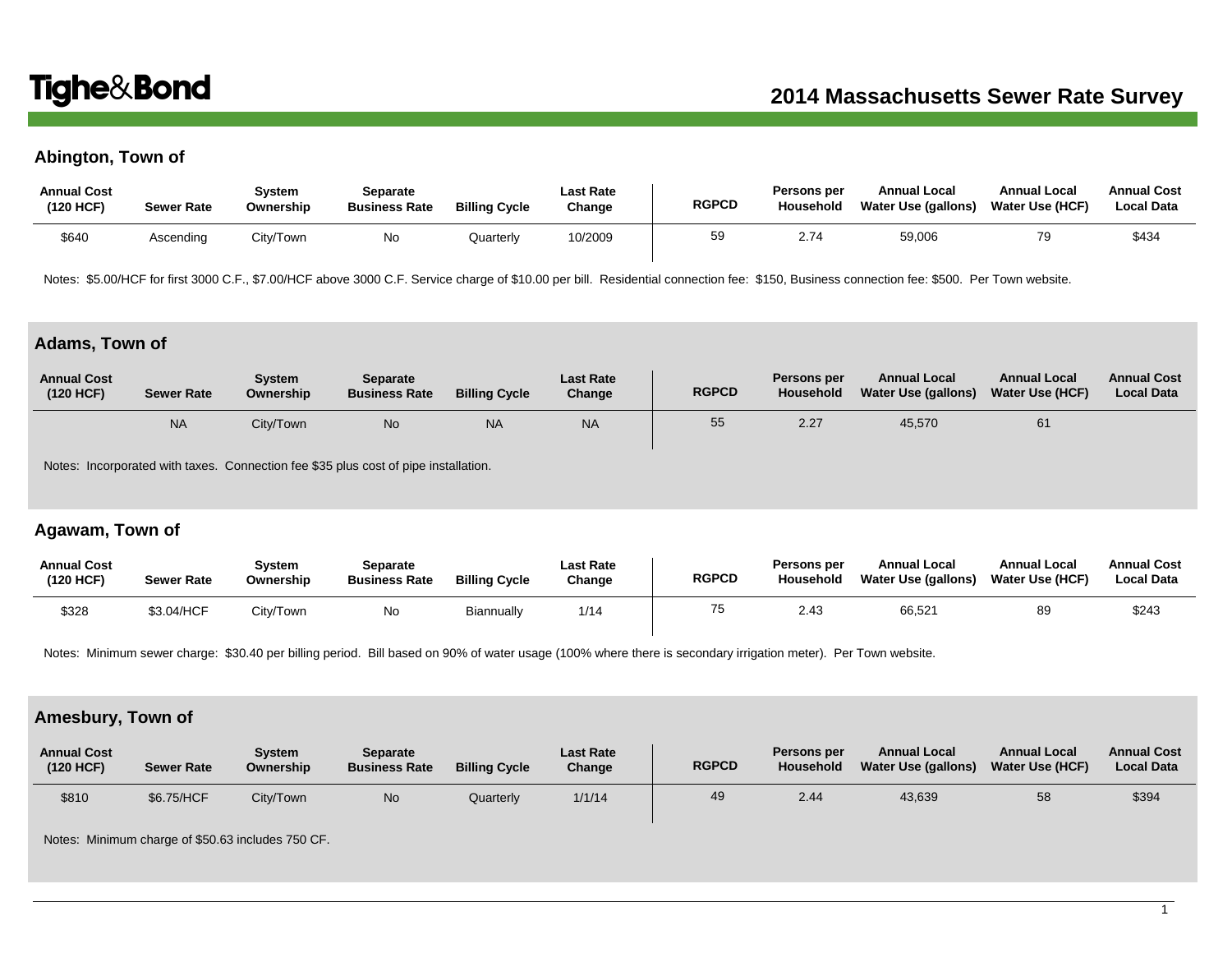# **Amherst, Town of**

| <b>Annual Cost</b><br>(120 HCF) | <b>Sewer Rate</b> | System<br>Ownership | <b>Separate</b><br><b>Business Rate</b> | <b>Billing Cycle</b> | Last Rate<br>Change | <b>RGPCD</b> | Persons per<br><b>Household</b> | <b>Annual Local</b><br>Water Use (gallons) | <b>Annual Local</b><br><b>Water Use (HCF)</b> | <b>Annual Cost</b><br><b>Local Data</b> |
|---------------------------------|-------------------|---------------------|-----------------------------------------|----------------------|---------------------|--------------|---------------------------------|--------------------------------------------|-----------------------------------------------|-----------------------------------------|
| \$426                           | \$3.55/HCF        | Citv/Town           | No                                      | Quarterly            | 7/1/14              | 55           | 2.58                            | 51,794                                     | 69                                            | \$246                                   |

Notes: Minimum quarterly charge is \$10.35.

### **Andover, Town of**

| <b>Annual Cost</b><br>(120 HCF) | <b>Sewer Rate</b> | Svstem<br>Ownership | <b>Separate</b><br><b>Business Rate</b> | <b>Billing Cycle</b> | <b>Last Rate</b><br>Change | <b>RGPCD</b> | Persons per<br>Household | <b>Annual Local</b><br>Water Use (gallons) | <b>Annual Local</b><br>Water Use (HCF) | <b>Annual Cost</b><br><b>Local Data</b> |
|---------------------------------|-------------------|---------------------|-----------------------------------------|----------------------|----------------------------|--------------|--------------------------|--------------------------------------------|----------------------------------------|-----------------------------------------|
| \$416                           | \$3.47/HCF        | City/Town           | No                                      | Biannually           | 2014                       | 74           | 2.68                     | 72,387                                     | 97                                     | \$336                                   |

Notes: \$16.69 service charge for a 5/8 meter per quarter (there is a price increase for larger meters). Per Town website.

### **Arlington, Town of**

| <b>Annual Cost</b><br>(120 HCF) | <b>Sewer Rate</b> | Svstem<br>Ownership | Separate<br><b>Business Rate</b> | <b>Billing Cycle</b> | <b>Last Rate</b><br>Change | <b>RGPCD</b> | Persons per<br><b>Household</b> | <b>Annual Local</b><br>Water Use (gallons) | <b>Annual Local</b><br><b>Water Use (HCF)</b> | <b>Annual Cost</b><br><b>Local Data</b> |
|---------------------------------|-------------------|---------------------|----------------------------------|----------------------|----------------------------|--------------|---------------------------------|--------------------------------------------|-----------------------------------------------|-----------------------------------------|
| \$730                           | Ascending         | City/Town           | No                               | Quarterly            | 1/14                       | 55           | 2.24                            | 44,968                                     | 60                                            | \$364                                   |

Notes: Base charge \$5.36 per bill; First 15 HCF - \$5.71/HCF; next 15 HCF - \$6.10/HCF; over 30 HCF - \$7.40/HCF.

### **Ashburnham, Town of**

| <b>Annual Cost</b><br>(120 HCF) | <b>Sewer Rate</b> | Svstem<br>Ownership | Separate<br><b>Business Rate</b> | <b>Billing Cycle</b> | <b>Last Rate</b><br>Change | <b>RGPCD</b> | Persons per<br>Household | <b>Annual Local</b><br>Water Use (gallons) | <b>Annual Local</b><br>Water Use (HCF) | <b>Annual Cost</b><br><b>Local Data</b> |
|---------------------------------|-------------------|---------------------|----------------------------------|----------------------|----------------------------|--------------|--------------------------|--------------------------------------------|----------------------------------------|-----------------------------------------|
| \$1,440                         | \$12.00/HCF       | City/Town           | <b>No</b>                        | Quarterly            | 10/14/14                   | 67           | 2.69                     | 65,784                                     | 88                                     | \$1,055                                 |

Notes: Per Town website.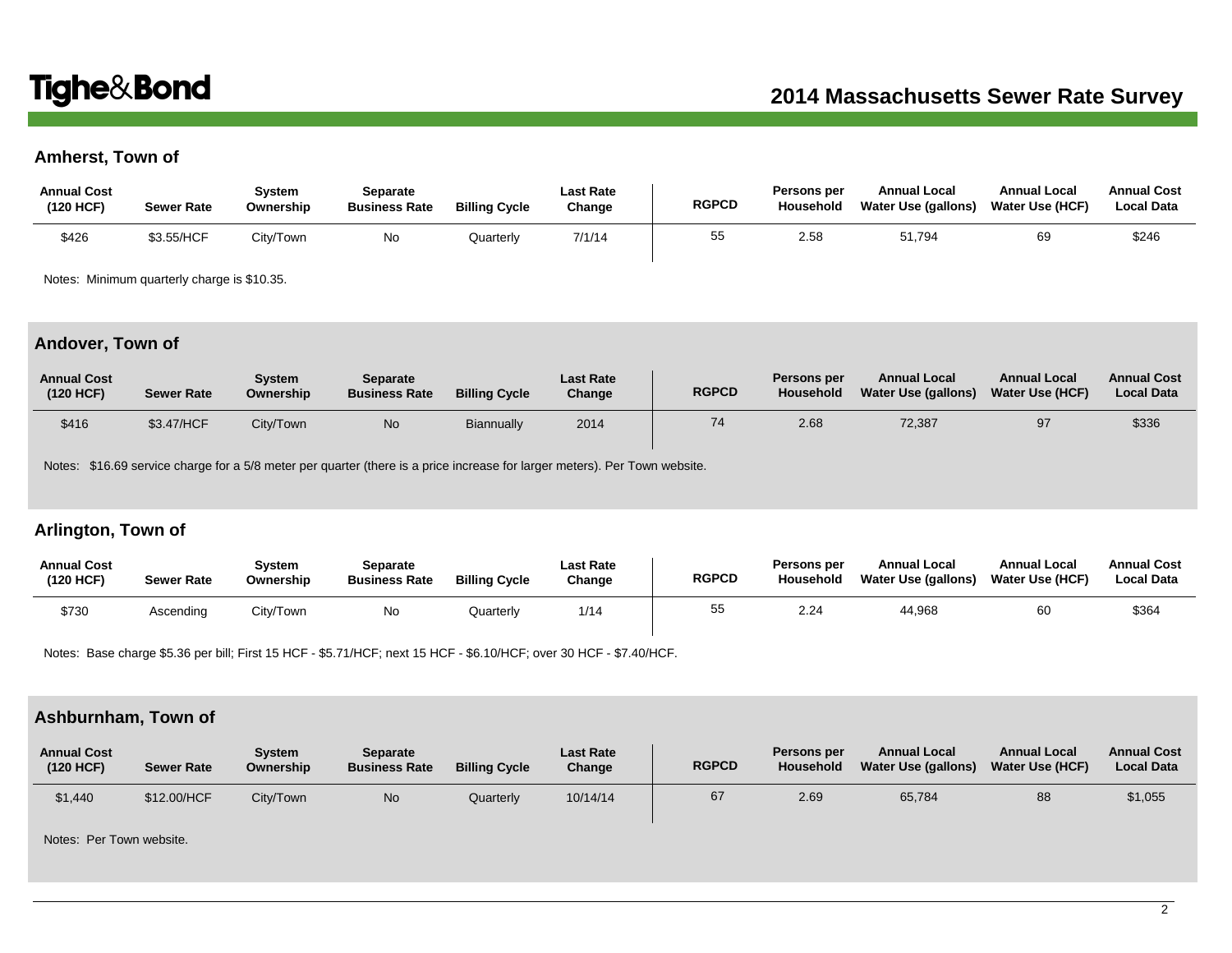# **Ashland, Town of**

| <b>Annual Cost</b><br>(120 HCF) | <b>Sewer Rate</b> | Svstem<br>Ownership | Separate<br><b>Business Rate</b> | <b>Billing Cycle</b> | <b>Last Rate</b><br>Change | <b>RGPCD</b> | Persons per<br>Household | <b>Annual Local</b><br>Water Use (gallons) | <b>Annual Local</b><br>Water Use (HCF) | <b>Annual Cost</b><br><b>Local Data</b> |
|---------------------------------|-------------------|---------------------|----------------------------------|----------------------|----------------------------|--------------|--------------------------|--------------------------------------------|----------------------------------------|-----------------------------------------|
| \$1,468                         | Ascendina         | City/Town           | N0                               | Quarterlv            | 2/1/14                     |              | 2.59                     | 53,885                                     |                                        | \$891                                   |

Notes: Base charge of \$16.00; 0 - 10 HCF - \$11.07/HCF; 10 - 40 HCF - \$12.01/HCF; 40 - 90 HCF - \$13.37/HCF; over 90 HCF - \$16.60/HCF. Per MWRA Survey

# **Athol, Town of**

| <b>Annual Cost</b><br>(120 HCF) | <b>Sewer Rate</b> | Svstem<br>Ownership                                     | <b>Separate</b><br><b>Business Rate</b> | <b>Billing Cycle</b> | <b>Last Rate</b><br>Change | <b>RGPCD</b> | Persons per<br>Household | <b>Annual Local</b><br>Water Use (gallons) | <b>Annual Local</b><br><b>Water Use (HCF)</b> | <b>Annual Cost</b><br><b>Local Data</b> |
|---------------------------------|-------------------|---------------------------------------------------------|-----------------------------------------|----------------------|----------------------------|--------------|--------------------------|--------------------------------------------|-----------------------------------------------|-----------------------------------------|
| \$692                           | \$5.56/HCF        | City/Town                                               | <b>No</b>                               | Quarterly            | 4/1/13                     | 43           | 2.48                     | 38,924                                     | 52                                            | \$314                                   |
|                                 |                   | Notes: Service charge \$6.25 per quarter - account fee. |                                         |                      |                            |              |                          |                                            |                                               |                                         |

## **Attleboro, City of**

| <b>Annual Cost</b><br>(120 HCF) | <b>Sewer Rate</b> | System<br>Ownership | Separate<br><b>Business Rate</b> | <b>Billing Cycle</b> | Last Rate<br>Change | <b>RGPCD</b> | Persons per<br>Household | <b>Annual Local</b><br>Water Use (gallons) | <b>Annual Local</b><br><b>Water Use (HCF)</b> | <b>Annual Cost</b><br><b>Local Data</b> |
|---------------------------------|-------------------|---------------------|----------------------------------|----------------------|---------------------|--------------|--------------------------|--------------------------------------------|-----------------------------------------------|-----------------------------------------|
| \$983                           | \$9.10/HCF        | City/Town           | Yes                              | Quarterly            | 7/1/13              | 54           | 2.63                     | 51.837                                     | 69                                            | \$568                                   |

Notes: Based on 90% of water usage. City has betterment fees.

# **Auburn, Town of**

| <b>Annual Cost</b><br>(120 HCF) | <b>Sewer Rate</b> | Svstem<br>Ownership | Separate<br><b>Business Rate</b> | <b>Billing Cycle</b> | <b>Last Rate</b><br>Change | <b>RGPCD</b> | Persons per<br>Household | <b>Annual Local</b><br>Water Use (gallons) | <b>Annual Local</b><br><b>Water Use (HCF)</b> | <b>Annual Cost</b><br><b>Local Data</b> |
|---------------------------------|-------------------|---------------------|----------------------------------|----------------------|----------------------------|--------------|--------------------------|--------------------------------------------|-----------------------------------------------|-----------------------------------------|
| \$526                           | \$5.23/HCF        | City/Town           | <b>No</b>                        | Annually             | 2014                       | 59           | 2.58                     | 55,560                                     |                                               | \$287                                   |

Notes: Base charge of \$160 includes 5,000 CF. Discounts apply if qualified on taxes. Per Town webiste.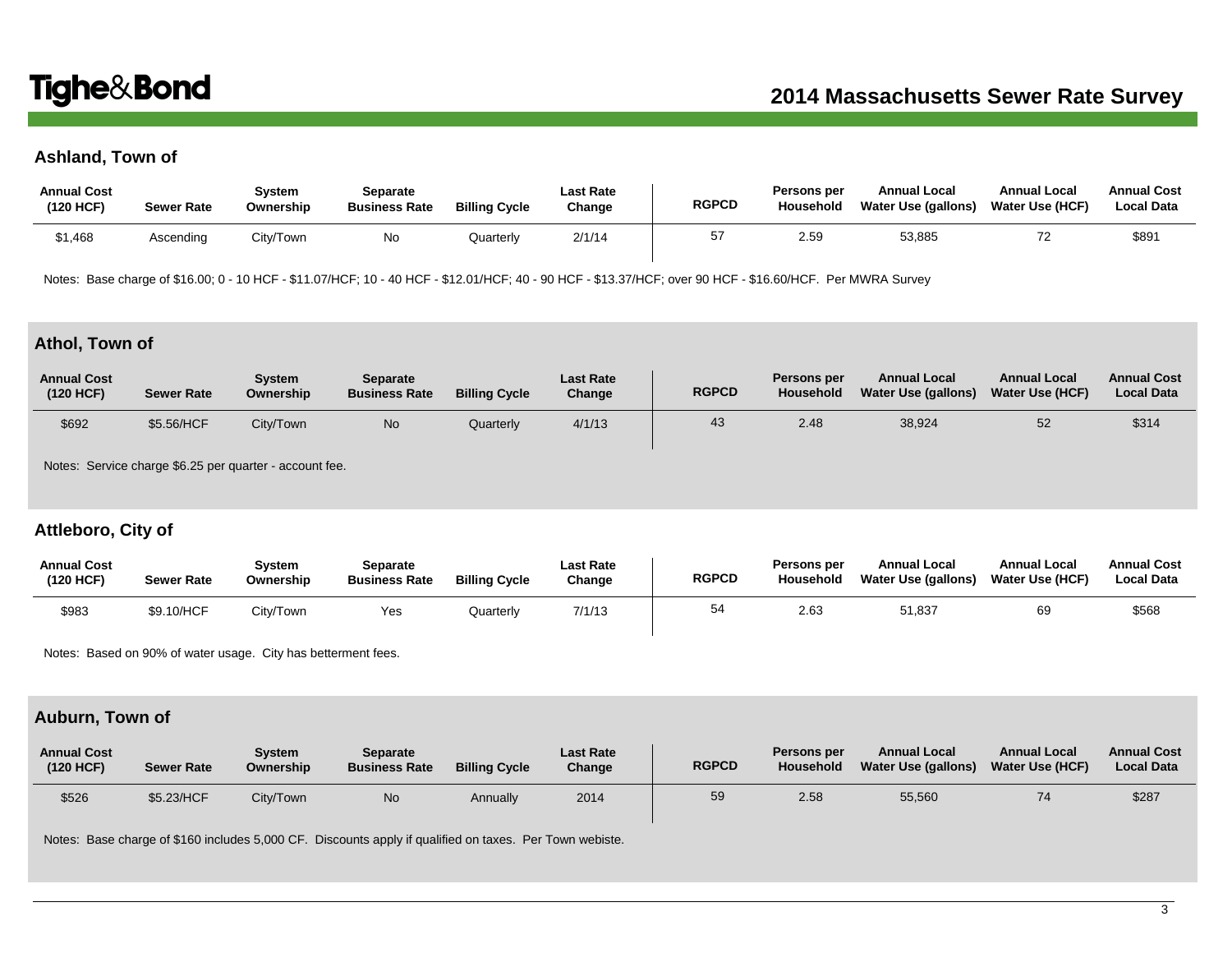# **Ayer, Town of**

| <b>Annual Cost</b><br>(120 HCF) | <b>Sewer Rate</b> | Svstem<br>Ownership | Separate<br><b>Business Rate</b> | <b>Billing Cycle</b> | Last Rate<br>Change | <b>RGPCD</b> | <b>Persons per</b><br><b>Household</b> | <b>Annual Local</b><br>Water Use (gallons) | <b>Annual Local</b><br><b>Water Use (HCF)</b> | <b>Annual Cost</b><br><b>Local Data</b> |
|---------------------------------|-------------------|---------------------|----------------------------------|----------------------|---------------------|--------------|----------------------------------------|--------------------------------------------|-----------------------------------------------|-----------------------------------------|
| \$805                           | Ascending         | City/Town           | No                               | Biannually           | 7/1/14              | 54           | 2.25                                   | 44.348                                     | 59                                            | \$398                                   |

Notes: Minimum charge: \$10.00. First 6,000 CF - \$6.71/HCF; 6,000 - 12,000 CF - \$7.68/HCF; over 12,000 CF - \$8.75/HCF. Per Town website.

### **Barnstable, Town of**

| <b>Annual Cost</b><br>(120 HCF) | <b>Sewer Rate</b> | <b>System</b><br>Ownership | <b>Separate</b><br><b>Business Rate</b> | <b>Billing Cycle</b> | <b>Last Rate</b><br>Change | <b>RGPCD</b> | Persons per<br>Household | <b>Annual Local</b><br>Water Use (gallons) | <b>Annual Local</b><br>Water Use (HCF) | <b>Annual Cost</b><br><b>Local Data</b> |
|---------------------------------|-------------------|----------------------------|-----------------------------------------|----------------------|----------------------------|--------------|--------------------------|--------------------------------------------|----------------------------------------|-----------------------------------------|
| \$570                           | \$4.75/HCF        | City/Town                  | Yes                                     | Quarterly            | 7/2014                     | 86           | 2.25                     | 70,628                                     | 94                                     | \$449                                   |
| Notes: Per Town website.        |                   |                            |                                         |                      |                            |              |                          |                                            |                                        |                                         |

#### **Barre, Town of**

| <b>Annual Cost</b><br>(120 HCF) | <b>Sewer Rate</b> | Svstem<br>Ownership | Separate<br><b>Business Rate</b> | <b>Billing Cycle</b> | <b>Last Rate</b><br>Change | <b>RGPCD</b> | Persons per<br><b>Household</b> | <b>Annual Local</b><br>Water Use (gallons) | <b>Annual Local</b><br><b>Water Use (HCF)</b> | <b>Annual Cost</b><br><b>Local Data</b> |
|---------------------------------|-------------------|---------------------|----------------------------------|----------------------|----------------------------|--------------|---------------------------------|--------------------------------------------|-----------------------------------------------|-----------------------------------------|
| \$1,080                         | \$0.090/CF        | City/Town           | No                               | Quarterlv            | 7/1/14                     | 48           | 2.69                            | 47.129                                     | 63                                            | \$567                                   |

Notes: Base charge of \$90.00 per bill includes first 1,000 CF. Connection fee: \$7,420. Per Town website.

### **Bedford, Town of**

| <b>Annual Cost</b><br>(120 HCF) | <b>Sewer Rate</b> | System<br>Ownership | Separate<br><b>Business Rate</b> | <b>Billing Cycle</b> | <b>Last Rate</b><br>Change | <b>RGPCD</b> | Persons per<br>Household | <b>Annual Local</b><br>Water Use (gallons) | <b>Annual Local</b><br>Water Use (HCF) | <b>Annual Cost</b><br><b>Local Data</b> |
|---------------------------------|-------------------|---------------------|----------------------------------|----------------------|----------------------------|--------------|--------------------------|--------------------------------------------|----------------------------------------|-----------------------------------------|
| \$977                           | Ascending         | City/Town           | Yes                              | <b>Biannually</b>    | 7/1/14                     | 59           | 2.62                     | 56,422                                     |                                        | \$531                                   |

Notes: Base charge \$22.50. 0-2,000 CF - \$3.30/HCF; over 2,000 CF - \$10.00/HCF. Per MWRA survey.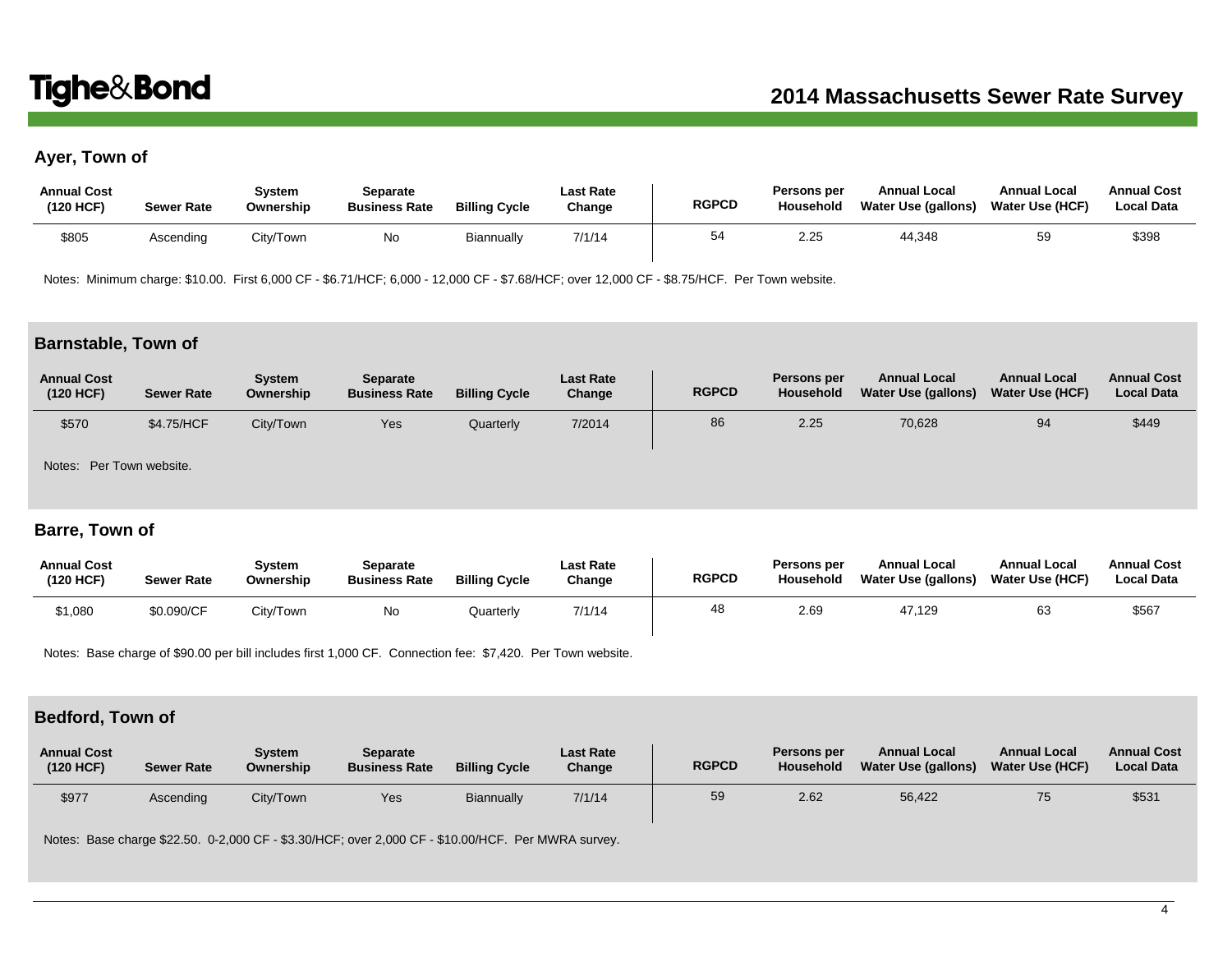## **Belchertown, Town of**

| <b>Annual Cost</b><br>(120 HCF) | <b>Sewer Rate</b> | Svstem<br>Ownership | Separate<br><b>Business Rate</b> | <b>Billing Cycle</b> | Last Rate<br>Change | <b>RGPCD</b> | Persons per<br><b>Household</b> | <b>Annual Local</b><br>Water Use (gallons) | <b>Annual Local</b><br><b>Water Use (HCF)</b> | <b>Annual Cost</b><br><b>Local Data</b> |
|---------------------------------|-------------------|---------------------|----------------------------------|----------------------|---------------------|--------------|---------------------------------|--------------------------------------------|-----------------------------------------------|-----------------------------------------|
| \$789                           | \$789/year        | City/Town           | No                               | Quarterly            | 1/1/14              | 61           | 2.53                            | 56,330                                     | 75                                            | \$789                                   |

### **Bellingham, Town of**

| <b>Annual Cost</b><br>(120 HCF) | <b>Sewer Rate</b> | System<br>Ownership | <b>Separate</b><br><b>Business Rate</b> | <b>Billing Cycle</b> | <b>Last Rate</b><br>Change | <b>RGPCD</b> | Persons per<br>Household | <b>Annual Local</b><br>Water Use (gallons) | <b>Annual Local</b><br>Water Use (HCF) | <b>Annual Cost</b><br><b>Local Data</b> |
|---------------------------------|-------------------|---------------------|-----------------------------------------|----------------------|----------------------------|--------------|--------------------------|--------------------------------------------|----------------------------------------|-----------------------------------------|
| \$833                           | \$7.70/1000 gals. | City/Town           | <b>No</b>                               | Quarterly            | 7/1/12                     | 59           | 2.66                     | 57,283                                     |                                        | \$583                                   |

Notes: Service charge: \$142 annually for 5/8-3/4" meter size per billing. Non-metered charge is \$480/year.

### **Belmont, Town of**

| <b>Annual Cost</b><br>(120 HCF) | <b>Sewer Rate</b> | Svstem<br>Ownership | Separate<br><b>Business Rate</b> | <b>Billing Cycle</b> | Last Rate<br>Change | <b>RGPCD</b> | Persons per<br>Household | <b>Annual Local</b><br>Water Use (gallons) | <b>Annual Local</b><br><b>Water Use (HCF)</b> | <b>Annual Cost</b><br><b>Local Data</b> |
|---------------------------------|-------------------|---------------------|----------------------------------|----------------------|---------------------|--------------|--------------------------|--------------------------------------------|-----------------------------------------------|-----------------------------------------|
| \$1,483                         | \$11.80/HCF       | City/Town           | No                               | Quarterly            | 7/1/14              | 68           | 2.54                     | 63,043                                     | 84                                            | \$1,061                                 |

Notes: Service charge per quarter is \$16.69 for 5/8" meter, more for larger meters. Elderly/low income discount based on property tax discount eligibility. Per MWRA survey.

# **Beverly, City of**

| <b>Annual Cost</b><br>(120 HCF) | <b>Sewer Rate</b> | Svstem<br>Ownership | Separate<br><b>Business Rate</b> | <b>Billing Cycle</b> | <b>Last Rate</b><br>Change | <b>RGPCD</b> | Persons per<br>Household | <b>Annual Local</b><br>Water Use (gallons) | <b>Annual Local</b><br>Water Use (HCF) | <b>Annual Cost</b><br><b>Local Data</b> |
|---------------------------------|-------------------|---------------------|----------------------------------|----------------------|----------------------------|--------------|--------------------------|--------------------------------------------|----------------------------------------|-----------------------------------------|
| \$739                           | \$6.16/HCF        | City/Town           | <b>No</b>                        | Quarterly            | 7/1/13                     | 49           | 2.36                     | 42,209                                     | 56                                     | \$348                                   |

Notes: Per MWRA survey.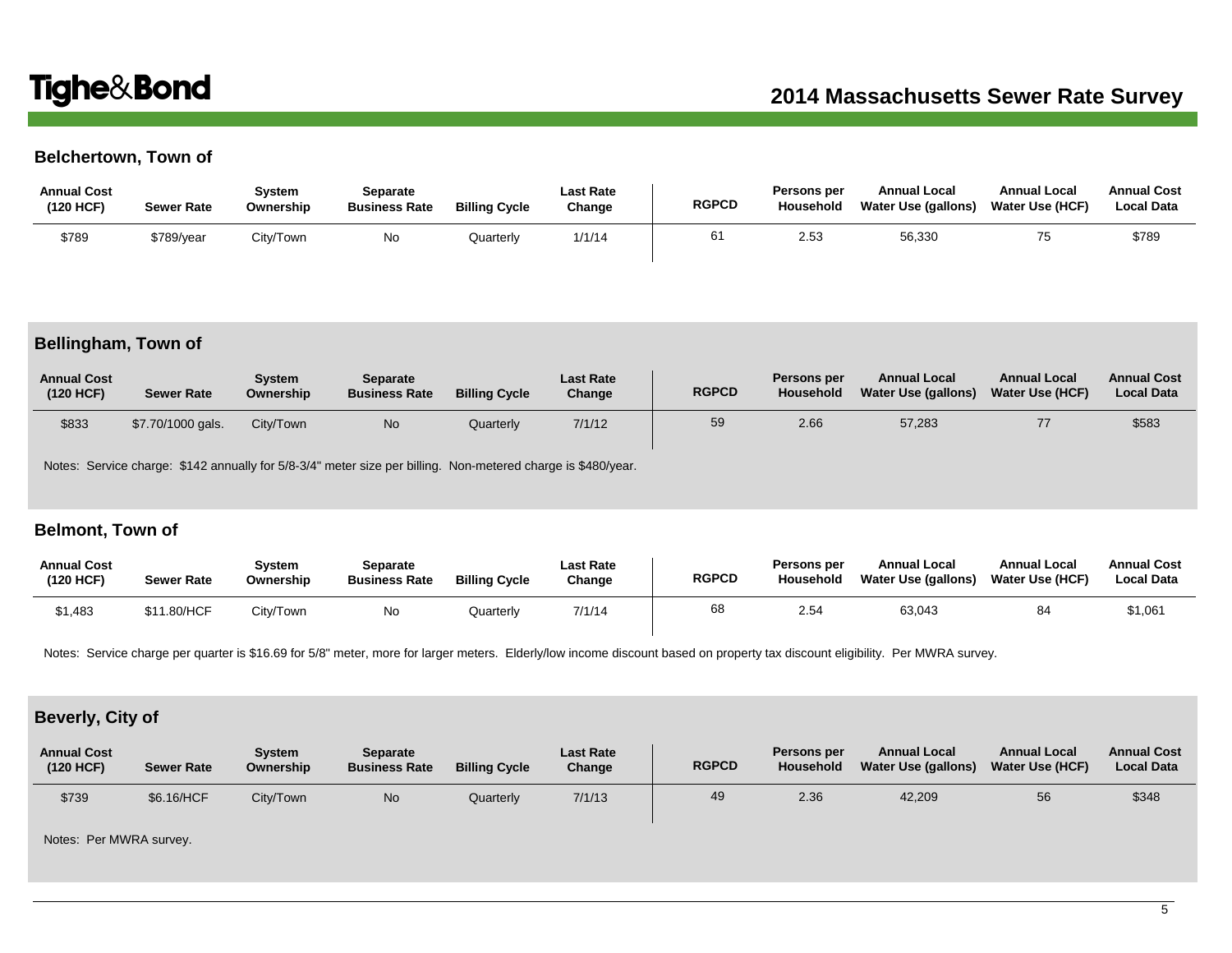### **Billerica, Town of**

| <b>Annual Cost</b><br>(120 HCF) | <b>Sewer Rate</b> | System<br>Ownership | Separate<br><b>Business Rate</b> | <b>Billing Cycle</b> | <b>Last Rate</b><br>Change | <b>RGPCD</b> | Persons per<br>Household | Annual Local<br>Water Use (gallons) | <b>Annual Local</b><br>Water Use (HCF) | <b>Annual Cost</b><br><b>Local Data</b> |
|---------------------------------|-------------------|---------------------|----------------------------------|----------------------|----------------------------|--------------|--------------------------|-------------------------------------|----------------------------------------|-----------------------------------------|
| \$335                           | Ascending         | City/Town           | Νo                               | Tri-Annually         | 7/1/13                     |              | 2.8                      | 93,002                              | 124                                    | \$348                                   |

Notes: 0 - 2,000 CF - \$2.62/HCF; 2,001 - 10,000 CF - \$2.96/HCF; 10,001 CF & up - \$4.21/HCF. Out of town rates: 0 - 2,000 CF - \$2.93/HCF; 2,001 - 10,000 CF - \$5.51/HCF; 10,001 CF & up -\$9.10/HCF.

#### **Blackstone, Town of**

| <b>Annual Cost</b><br>(120 HCF) | <b>Sewer Rate</b> | System<br>Ownership | <b>Separate</b><br><b>Business Rate</b> | <b>Billing Cycle</b> | <b>Last Rate</b><br>Change | <b>RGPCD</b> | Persons per<br>Household | <b>Annual Local</b><br>Water Use (gallons) | <b>Annual Local</b><br>Water Use (HCF) | <b>Annual Cost</b><br><b>Local Data</b> |
|---------------------------------|-------------------|---------------------|-----------------------------------------|----------------------|----------------------------|--------------|--------------------------|--------------------------------------------|----------------------------------------|-----------------------------------------|
| \$615                           | Ascending         | City/Town           | <b>No</b>                               | Biannually           | <b>NR</b>                  | 57           | 2.66                     | 55,341                                     |                                        | \$410                                   |

Notes: First 10,000 gals. - \$100.00; 10,001 - 50,000 gals. - \$5.95/1000 gals.; 50,001 - 100,000 gals. - \$8.38/1000 gals.; over 100,001 gals. - \$10.08/1000 gals. Per Town website.

#### **Boston Water and Sewer Commission**

| <b>Annual Cost</b><br>(120 HCF) | <b>Sewer Rate</b> | Svstem<br>Ownership | Separate<br><b>Business Rate</b> | <b>Billing Cycle</b> | <b>Last Rate</b><br>Change | <b>RGPCD</b> | Persons per<br>Household | <b>Annual Local</b><br>Water Use (gallons) | <b>Annual Local</b><br><b>Water Use (HCF)</b> | <b>Annual Cost</b><br><b>Local Data</b> |
|---------------------------------|-------------------|---------------------|----------------------------------|----------------------|----------------------------|--------------|--------------------------|--------------------------------------------|-----------------------------------------------|-----------------------------------------|
| \$727                           | Ascending         | City/Town           | Νo                               | Monthly              | 1/14                       |              | 2.34                     | 35,018                                     | 47                                            | \$283                                   |

Notes: Rates based on CF/day; First 19 CF - \$6.038/HCF; next 20 CF - \$6.224/HCF; next 50 CF - \$6.349/HCF; next 260 CF - \$6.699/HCF; next 950 CF - \$7.069/HCF; over 1,299 CF - \$7.313/HCF. Per MRWA survey.

#### **Bourne, Town of**

| <b>Annual Cost</b><br>(120 HCF) | <b>Sewer Rate</b> | <b>System</b><br>Ownership | <b>Separate</b><br><b>Business Rate</b> | <b>Billing Cycle</b> | <b>Last Rate</b><br>Change | <b>RGPCD</b> | Persons per<br>Household | <b>Annual Local</b><br><b>Water Use (gallons)</b> | <b>Annual Local</b><br><b>Water Use (HCF)</b> | <b>Annual Cost</b><br><b>Local Data</b> |
|---------------------------------|-------------------|----------------------------|-----------------------------------------|----------------------|----------------------------|--------------|--------------------------|---------------------------------------------------|-----------------------------------------------|-----------------------------------------|
| \$734                           | \$734/year        | City/Town                  | No.                                     | Biannually           | 6/10                       | 57           | 2.35                     | 48,892                                            | 65                                            | \$734                                   |

Notes: Flat fee. Town bases usage on 45,000 gals. Water overage: Any account in excess of 45,000 gallons of water is charged \$.010/gals. (residential or commercial). Billing cycle: 1/1-12/31.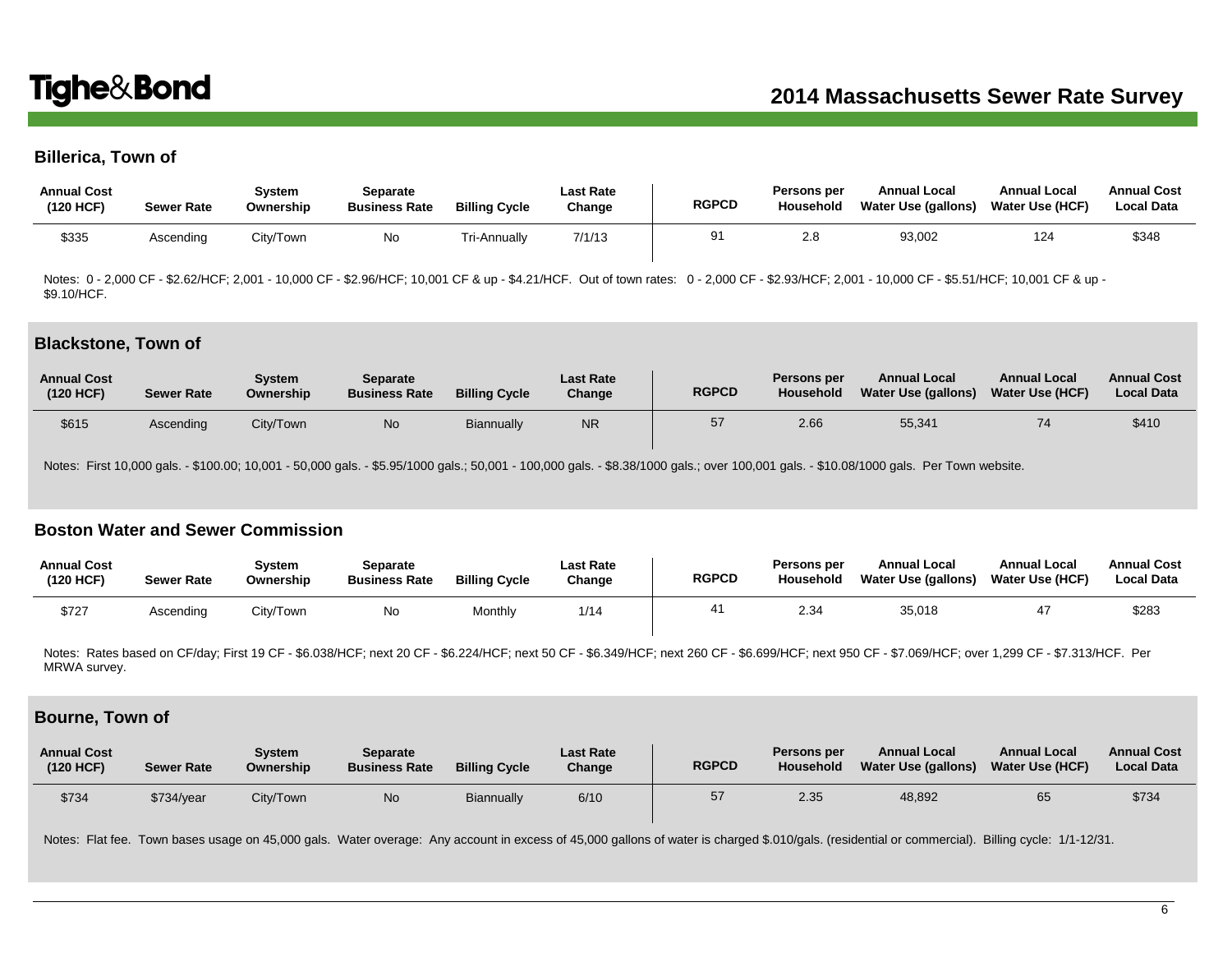#### **Braintree, Town of**

| <b>Annual Cost</b><br>(120 HCF) | <b>Sewer Rate</b> | Svstem<br>Ownership | Separate<br><b>Business Rate</b> | <b>Billing Cycle</b> | <b>Last Rate</b><br>Change | <b>RGPCD</b> | Persons per<br>Household | <b>Annual Local</b><br>Water Use (gallons) | <b>Annual Local</b><br><b>Water Use (HCF)</b> | <b>Annual Cost</b><br><b>Local Data</b> |
|---------------------------------|-------------------|---------------------|----------------------------------|----------------------|----------------------------|--------------|--------------------------|--------------------------------------------|-----------------------------------------------|-----------------------------------------|
| \$735                           | Ascending         | City/Town           | No                               | Quarteriv            | 6/14                       | 54           | 2.65                     | 52,232                                     | 70                                            | \$446                                   |

Notes: Base charge: \$16.75/per bill. Ascending rates - 0-5 HCF - \$4.57/HCF; 5-35 HCF - \$5.77/HCF; 35-200 HCF - \$9.04/HCF; over 200 HCF - \$9.92/HCF. Per MWRA Survey.

#### **Bridgewater, Town of**

| <b>Annual Cost</b><br>(120 HCF) | <b>Sewer Rate</b> | <b>System</b><br>Ownership | Separate<br><b>Business Rate</b> | <b>Billing Cycle</b> | <b>Last Rate</b><br>Change | <b>RGPCD</b> | Persons per<br>Household | <b>Annual Local</b><br>Water Use (gallons) | <b>Annual Local</b><br><b>Water Use (HCF)</b> | <b>Annual Cost</b><br><b>Local Data</b> |
|---------------------------------|-------------------|----------------------------|----------------------------------|----------------------|----------------------------|--------------|--------------------------|--------------------------------------------|-----------------------------------------------|-----------------------------------------|
| \$558                           | Ascendina         | City/Town                  | No.                              | <b>Biannually</b>    | 2013                       | 61           | 2.84                     | 63,233                                     | 85                                            | \$398                                   |

Notes: Base charge of \$75.00/bill. 1 - 3,000 CF - \$2.30/HCF; 3,001 CF - 6,000 CF - \$4.50/HCF; 6,001 CF and over - \$6.75/HCF.

#### **Brockton, City of**

| <b>Annual Cost</b><br>(120 HCF) | <b>Sewer Rate</b> | Svstem<br>Ownership | Separate<br><b>Business Rate</b> | <b>Billing Cycle</b> | <b>Last Rate</b><br>Change | <b>RGPCD</b> | Persons per<br>Household | <b>Annual Local</b><br>Water Use (gallons) | <b>Annual Local</b><br><b>Water Use (HCF)</b> | <b>Annual Cost</b><br><b>Local Data</b> |
|---------------------------------|-------------------|---------------------|----------------------------------|----------------------|----------------------------|--------------|--------------------------|--------------------------------------------|-----------------------------------------------|-----------------------------------------|
| \$446                           | Ascendina         | City/Town           | No                               | Quarterlv            | 1/1/12                     | 63           | 2.81                     | 64.616                                     | 86                                            | \$289                                   |

Notes: First 1,250 CF - \$2.93/HCF; 1,251-2,500 CF - \$3.91/HCF; 2,501-5,000 CF - \$5.20/HCF; 5,001-10,000 CF - \$6.91/HCF; 10,001-25,000 CF - \$9.22/HCF; 25,000-875,000 CF - \$12.23/HCF; over 875,000 CF - \$16.26/HCF.

#### **Brookline, Town of**

| <b>Annual Cost</b><br>(120 HCF) | <b>Sewer Rate</b> | Svstem<br>Ownership | Separate<br><b>Business Rate</b> | <b>Billing Cycle</b> | <b>Last Rate</b><br>Change | <b>RGPCD</b> | Persons per<br>Household | <b>Annual Local</b><br>Water Use (gallons) | <b>Annual Local</b><br>Water Use (HCF) | <b>Annual Cost</b><br><b>Local Data</b> |
|---------------------------------|-------------------|---------------------|----------------------------------|----------------------|----------------------------|--------------|--------------------------|--------------------------------------------|----------------------------------------|-----------------------------------------|
| \$913                           | Ascending         | City/Town           | <b>No</b>                        | Quarterly            | 7/14                       | 58           | 2.27                     | 48,056                                     | 64                                     | \$484                                   |

Notes: Base charge: \$25.00. 0-7 HCF - \$3.75/HCF; > 7HCF - \$7.70/HCF. Per MWRA Survey.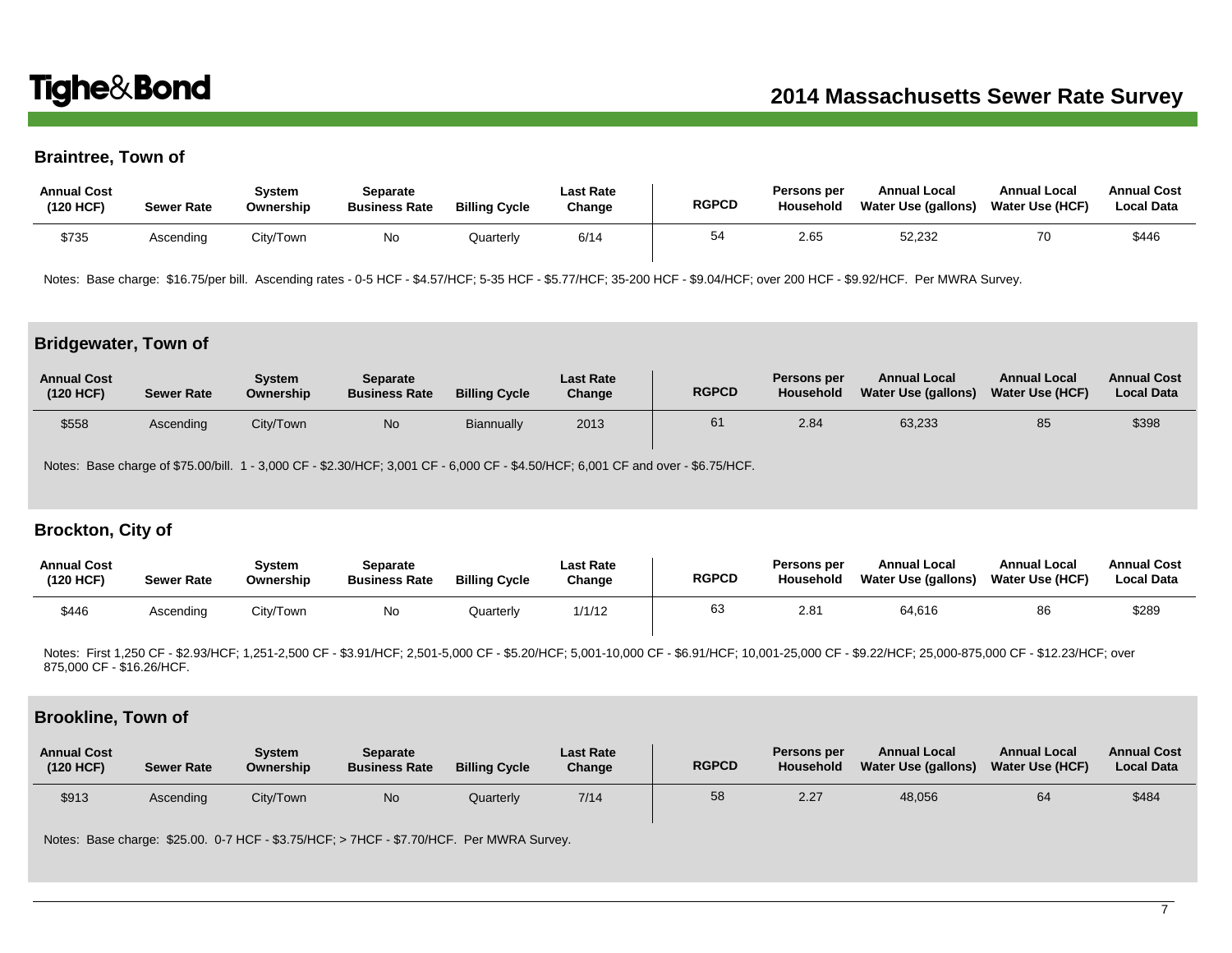## **Buckland-Shelburne**

| <b>Annual Cost</b><br>(120 HCF) | <b>Sewer Rate</b> | Svstem<br>Ownership | Separate<br><b>Business Rate</b> | <b>Billing Cycle</b> | Last Rate<br>Change | <b>RGPCD</b> | <b>Persons per</b><br>Househola | <b>Annual Local</b><br>Water Use (gallons) | <b>Annual Local</b><br><b>Water Use (HCF)</b> | <b>Annual Cost</b><br><b>Local Data</b> |
|---------------------------------|-------------------|---------------------|----------------------------------|----------------------|---------------------|--------------|---------------------------------|--------------------------------------------|-----------------------------------------------|-----------------------------------------|
| \$660                           | \$0.055/CF        | City/Town           | No                               | Annually             | 2/1/13              | 45           | 2.29                            | 37,613                                     |                                               | \$277                                   |

Notes: Used Franklin County census data for average household size.

#### **Burlington, Town of**

| <b>Annual Cost</b><br>(120 HCF) | <b>Sewer Rate</b> | System<br>Ownership | Separate<br><b>Business Rate</b> | <b>Billing Cycle</b> | <b>Last Rate</b><br>Change | <b>RGPCD</b> | Persons per<br>Household | <b>Annual Local</b><br>Water Use (gallons) | <b>Annual Local</b><br>Water Use (HCF) | <b>Annual Cost</b><br><b>Local Data</b> |
|---------------------------------|-------------------|---------------------|----------------------------------|----------------------|----------------------------|--------------|--------------------------|--------------------------------------------|----------------------------------------|-----------------------------------------|
| \$390                           | Ascending         | City/Town           | <b>Yes</b>                       | <b>Biannually</b>    | 12/10/12                   | 52           | 2.64                     | 50,107                                     |                                        | \$145                                   |

Notes: Base charge of \$42.00 includes first 20,000 gallons. 20,001-30,000 gals. - \$6.00/1000gals.; 30,001-50,000 gals. - \$6.25/1000 gals.; 50,001-70,000 gals. - \$7.00/1000 gals.; 70,001-90,000 - 90,000 \$8.00/1000 gals.; over 90,001 gals. - \$9.50/1000gals. Per MWRA survey.

#### **Cambridge, City of**

| <b>Annual Cost</b><br>(120 HCF) | <b>Sewer Rate</b> | Svstem<br>Ownership | Separate<br><b>Business Rate</b> | <b>Billing Cycle</b> | <b>Last Rate</b><br>Change | <b>RGPCD</b> | Persons per<br>Household | <b>Annual Local</b><br>Water Use (gallons) | <b>Annual Local</b><br><b>Water Use (HCF)</b> | <b>Annual Cost</b><br><b>Local Data</b> |
|---------------------------------|-------------------|---------------------|----------------------------------|----------------------|----------------------------|--------------|--------------------------|--------------------------------------------|-----------------------------------------------|-----------------------------------------|
| \$1,074                         | Ascending         | City/Town           | No                               | Quarterly            | 4/1/12                     | 52           | 2.05                     | 38,909                                     | 52                                            | \$454                                   |

Notes: Based on annual consumption. 0-40 HCF - \$8.62/HCF; 41-400 HCF - \$9.12/HCF; 401-2,000 HCF - \$9.79/HCF; 2,001-10,000 HCF - \$10.54 HCF; over 10,000 HCF - \$11.21/HCF. Per MWRA survey.

#### **Canton, Town of**

| <b>Annual Cost</b><br>(120 HCF) | <b>Sewer Rate</b> | <b>System</b><br>Ownership | Separate<br><b>Business Rate</b> | <b>Billing Cycle</b> | <b>Last Rate</b><br>Change | <b>RGPCD</b> | Persons per<br>Household | <b>Annual Local</b><br><b>Water Use (gallons)</b> | <b>Annual Local</b><br><b>Water Use (HCF)</b> | <b>Annual Cost</b><br><b>Local Data</b> |
|---------------------------------|-------------------|----------------------------|----------------------------------|----------------------|----------------------------|--------------|--------------------------|---------------------------------------------------|-----------------------------------------------|-----------------------------------------|
| \$1,014                         | Ascending         | City/Town                  | Yes                              | Quarterly            | 7/1/14                     | 54           | 2.53                     | 49,866                                            | 67                                            | \$545                                   |

Notes: Base charge: \$5.00. 0-15 HCF - \$7.77/HCF; 16-40 HCF - \$8.79/HCF; 41-60 HCF - \$11.61/HCF; over 60 HCF - \$14.88/HCF. Per MWRA survey.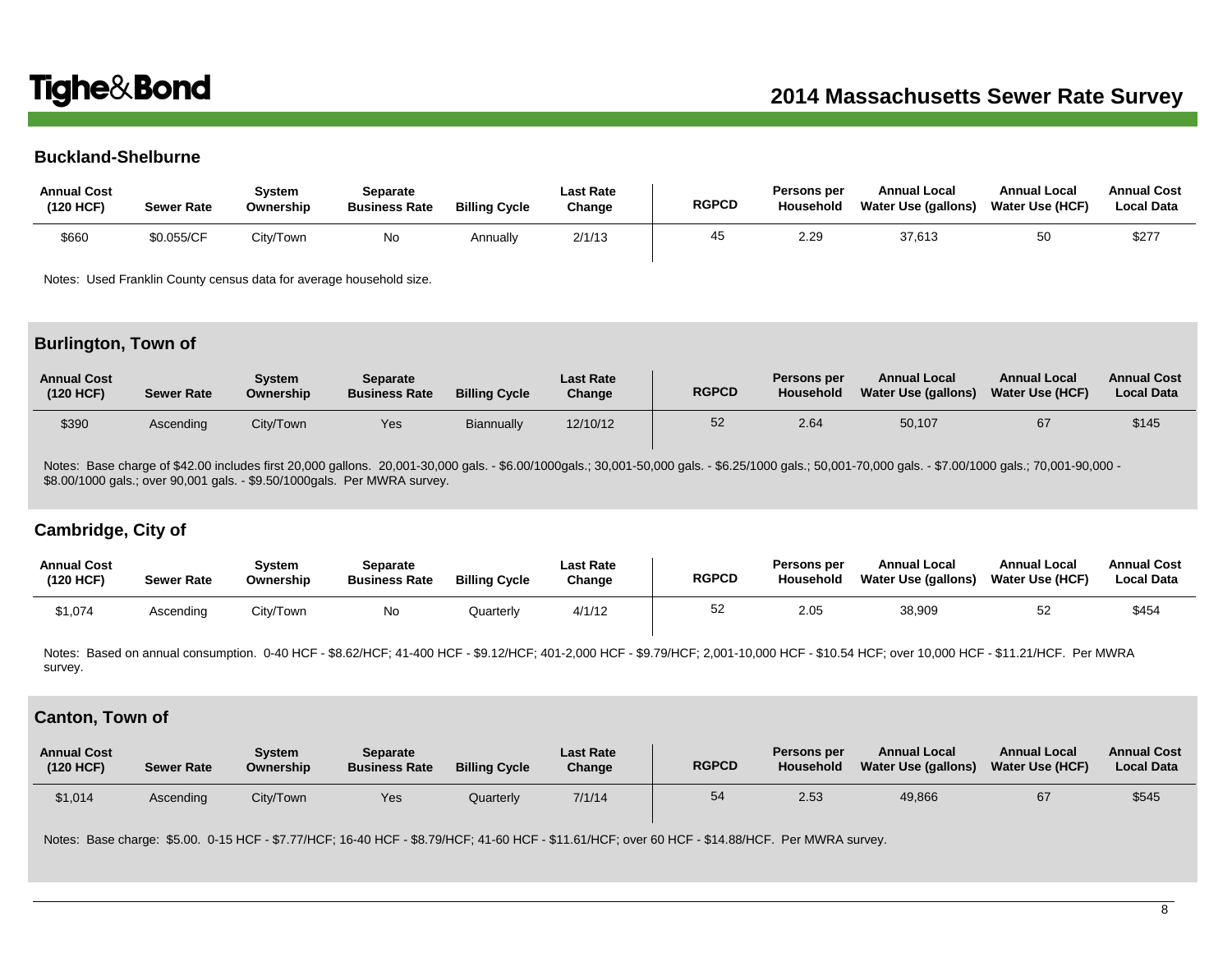### **Chatham, Town of**

| <b>Annual Cost</b><br>(120 HCF) | <b>Sewer Rate</b> | System<br>Ownership | Separate<br><b>Business Rate</b> | <b>Billing Cycle</b> | <b>Last Rate</b><br>Change | <b>RGPCD</b> | <b>Persons per</b><br>Household | <b>Annual Local</b><br>Water Use (gallons) | <b>Annual Local</b><br><b>Water Use (HCF)</b> | <b>Annual Cost</b><br><b>Local Data</b> |
|---------------------------------|-------------------|---------------------|----------------------------------|----------------------|----------------------------|--------------|---------------------------------|--------------------------------------------|-----------------------------------------------|-----------------------------------------|
| \$637                           | Ascendina         | City/Town           | No                               | Quarterly            | 4/1/04                     | 49           | 2.03                            | 36,307                                     | 49                                            | \$249                                   |

Notes: Base sewer summer: \$67.50 includes first 1,000 CF; 1,001 - 3,000 CF - \$6.70/HCF; 3,001 - 5,000 CF - \$7.15/HCF; over 5,000 CF - \$7.35/HCF. Base sewer winter - \$33.75 includes first 1,000 CF; 1,001 - 3,000 CF - \$4.15/HCF; 3,001 - 5,000 CF - \$4.50/HCF; over 5,000 CF - \$4.75/HCF. Assume summer rates apply for two quarters.

#### **Chelmsford, Town of**

| <b>Annual Cost</b><br>(120 HCF) | <b>Sewer Rate</b> | System<br>Ownership | <b>Separate</b><br><b>Business Rate</b> | <b>Billing Cycle</b> | <b>Last Rate</b><br>Change | <b>RGPCD</b> | Persons per<br><b>Household</b> | <b>Annual Local</b><br>Water Use (gallons) | <b>Annual Local</b><br>Water Use (HCF) | <b>Annual Cost</b><br><b>Local Data</b> |
|---------------------------------|-------------------|---------------------|-----------------------------------------|----------------------|----------------------------|--------------|---------------------------------|--------------------------------------------|----------------------------------------|-----------------------------------------|
| \$441                           | \$4.90/1000 gals. | City/Town           | Yes                                     | Biannually           | 7/1/14                     | 58           | 2.56                            | 54,195                                     |                                        | \$266                                   |

#### **Chelsea, City of**

| <b>Annual Cost</b><br>(120 HCF) | <b>Sewer Rate</b> | Svstem<br>Ownership | Separate<br><b>Business Rate</b> | <b>Billing Cycle</b> | <b>Last Rate</b><br>Change | <b>RGPCD</b> | Persons per<br>Household | <b>Annual Local</b><br>Water Use (gallons) | <b>Annual Local</b><br><b>Water Use (HCF)</b> | <b>Annual Cost</b><br><b>Local Data</b> |
|---------------------------------|-------------------|---------------------|----------------------------------|----------------------|----------------------------|--------------|--------------------------|--------------------------------------------|-----------------------------------------------|-----------------------------------------|
| \$964                           | Ascendina         | Citv/Town           | No                               | Monthly              | 7/13                       | 44           | 3.07                     | 49.304                                     | 66                                            | \$529                                   |

Notes: \$8.03/HCF for 0 - 10 HCF; 10 - 50 HCF - \$8.75/HCF; over 50 HCF- \$10.06/HCF. Per MWRA survey.

#### **Chicopee, City of**

| <b>Annual Cost</b><br>(120 HCF) | <b>Sewer Rate</b> | <b>System</b><br>Ownership | Separate<br><b>Business Rate</b> | <b>Billing Cycle</b> | <b>Last Rate</b><br>Change | <b>RGPCD</b> | Persons per<br>Household | <b>Annual Local</b><br>Water Use (gallons) | <b>Annual Local</b><br>Water Use (HCF) | <b>Annual Cost</b><br><b>Local Data</b> |
|---------------------------------|-------------------|----------------------------|----------------------------------|----------------------|----------------------------|--------------|--------------------------|--------------------------------------------|----------------------------------------|-----------------------------------------|
| \$659                           | Ascending         | City/Town                  | <b>No</b>                        | Quarterly            | 7/1/14                     | 59           | 2.28                     | 49,100                                     | 66                                     | \$347                                   |

Notes: 30% summer discount - June, July, August. \$5.40/HCF for first 1,000 HCF; \$6.20/HCF over 1,000 HCF. Minimum charge is \$10.00 (under 334 CF/quarter). Used data from MWRA Survey.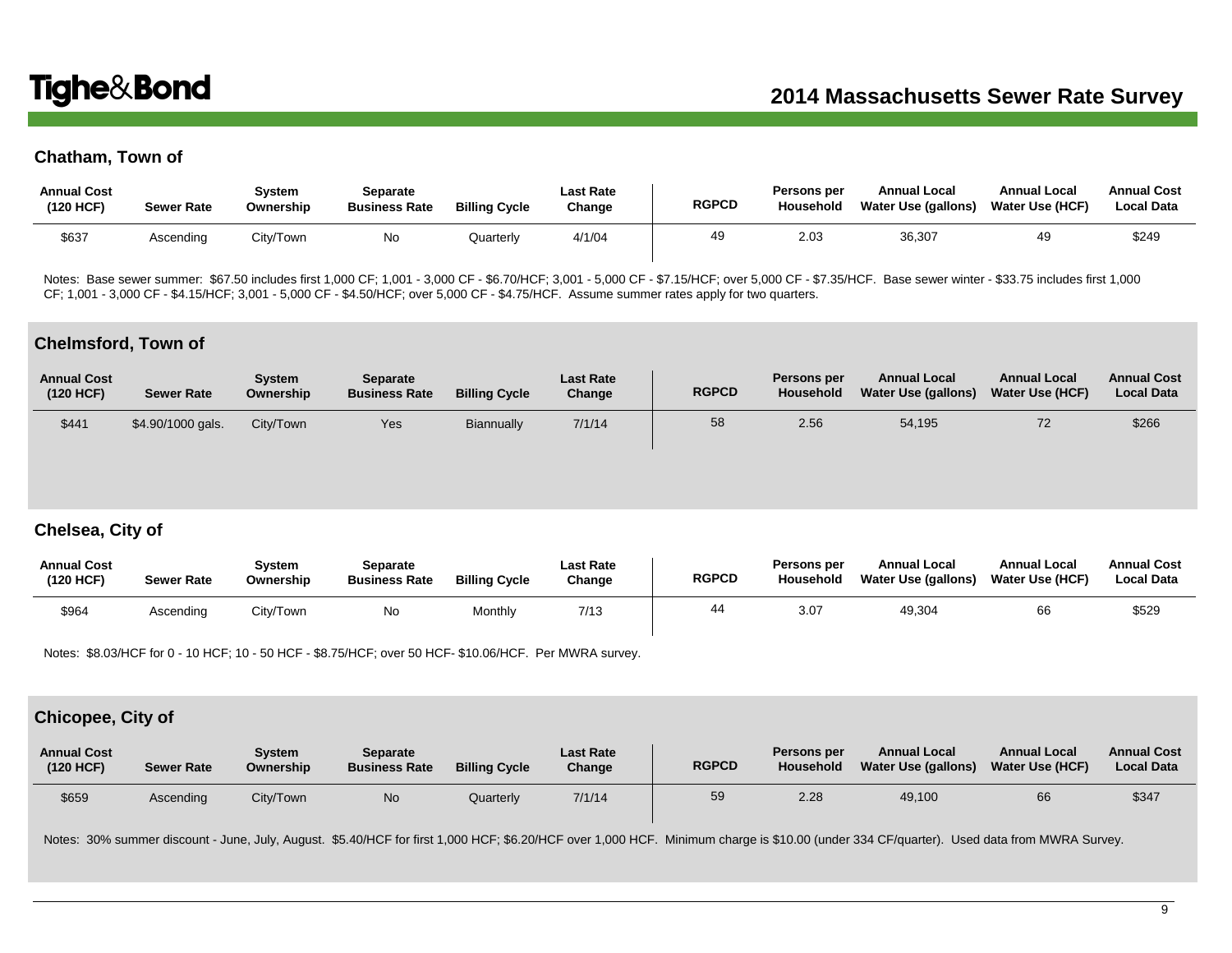### **Clarksburg, Town of**

| <b>Annual Cost</b><br>(120 HCF) | <b>Sewer Rate</b> | Svstem<br>Ownership | Separate<br><b>Business Rate</b> | <b>Billing Cycle</b> | Last Rate<br>Change | <b>RGPCD</b> | Persons per<br><b>Household</b> | <b>Annual Local</b><br>Water Use (gallons) | <b>Annual Local</b><br><b>Water Use (HCF)</b> | <b>Annual Cost</b><br><b>Local Data</b> |
|---------------------------------|-------------------|---------------------|----------------------------------|----------------------|---------------------|--------------|---------------------------------|--------------------------------------------|-----------------------------------------------|-----------------------------------------|
| \$427                           | 427/year          | City/Town           | Yes                              | Quarterly            | 11/1/14             |              |                                 |                                            |                                               | \$427                                   |

Notes: Rate reported is for single family home. Annual cost ror 2-family home is \$799; 3-family home is \$930; 4-family home is \$1,487. Tie into North Adams sewer system.

#### **Clinton, Town of**

| <b>Annual Cost</b><br>(120 HCF) | <b>Sewer Rate</b> | Svstem<br>Ownership | Separate<br><b>Business Rate</b> | <b>Billing Cycle</b> | <b>Last Rate</b><br>Change | <b>RGPCD</b> | Persons per<br>Household | <b>Annual Local</b><br>Water Use (gallons) | <b>Annual Local</b><br>Water Use (HCF) | <b>Annual Cost</b><br><b>Local Data</b> |
|---------------------------------|-------------------|---------------------|----------------------------------|----------------------|----------------------------|--------------|--------------------------|--------------------------------------------|----------------------------------------|-----------------------------------------|
| \$258                           | Ascending         | City/Town           | <b>No</b>                        | Quarterly            | 6/07                       | 60           | 2.32                     | 50,808                                     | 68                                     | \$188                                   |

Notes: Sewer bill is 75% of water bill. Bill is according to biannual usage and minimum is used for interim bills. Minimum sewer charge: \$42.40. Water rates are: 0 - 1,000 CF - \$5.66/HCF; 1,000-3,000 CF - \$1.30/HCF; 3,000 - 5,000 CF - \$2.90/HCF; 5,000 - 20,000 CF - \$3.12/ HCF; over 20,000 CF - \$3.35 HCF.

#### **Cohasset, Town of**

| <b>Annual Cost</b><br>(120 HCF) | <b>Sewer Rate</b> | System<br>Ownership | Separate<br><b>Business Rate</b> | <b>Billing Cycle</b> | Last Rate<br>Change | <b>RGPCD</b> | Persons per<br><b>Household</b> | <b>Annual Local</b><br>Water Use (gallons) | <b>Annual Local</b><br><b>Water Use (HCF)</b> | <b>Annual Cost</b><br><b>Local Data</b> |
|---------------------------------|-------------------|---------------------|----------------------------------|----------------------|---------------------|--------------|---------------------------------|--------------------------------------------|-----------------------------------------------|-----------------------------------------|
| \$1.172                         | \$8.60/HCF        | City/Town           | N0                               | Quarterly            | 5/15/07             | 62           | 2.78                            | 62,911                                     | 84                                            | \$863                                   |

Notes: Service charge is \$35.

#### **Concord, Town of**

| <b>Annual Cost</b><br>(120 HCF) | <b>Sewer Rate</b> | Svstem<br>Ownership | Separate<br><b>Business Rate</b> | <b>Billing Cycle</b> | <b>Last Rate</b><br>Change | <b>RGPCD</b> | Persons per<br>Household | <b>Annual Local</b><br><b>Water Use (gallons)</b> | <b>Annual Local</b><br><b>Water Use (HCF)</b> | <b>Annual Cost</b><br><b>Local Data</b> |
|---------------------------------|-------------------|---------------------|----------------------------------|----------------------|----------------------------|--------------|--------------------------|---------------------------------------------------|-----------------------------------------------|-----------------------------------------|
| \$937                           | \$10.14/HCF       | City/Town           | <b>No</b>                        | Bimonthly            | 6/1/14                     | 68           | 2.55                     | 63,291                                            | 85                                            | \$803                                   |

Notes: Summer sewer use=average winter use during previous 6 month winter period. If there is no history, summer use is 77% of water usage.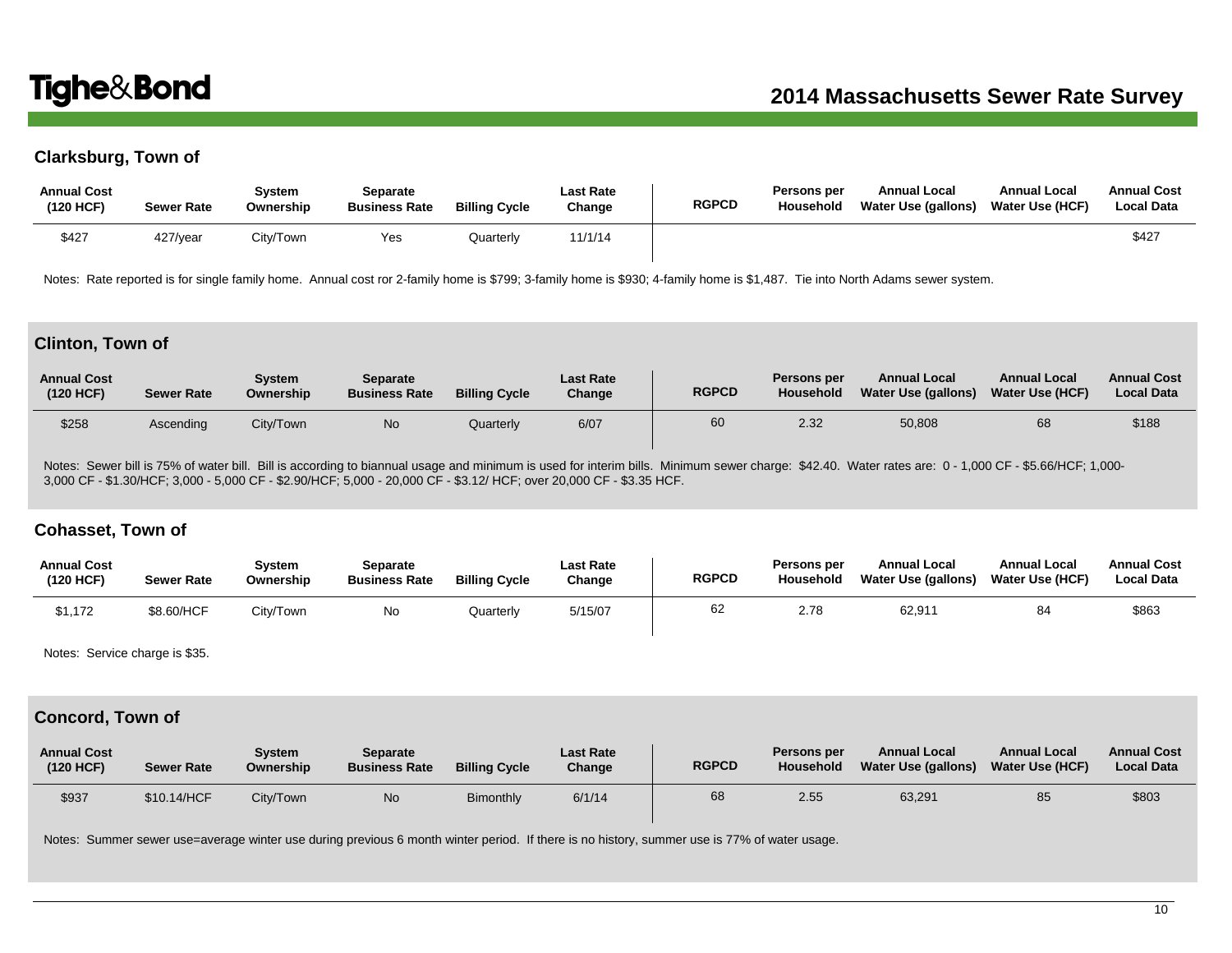## **Danvers, Town of**

| <b>Annual Cost</b><br>(120 HCF) | Sewer Rate | Svstem<br>Ownership | Separate<br><b>Business Rate</b> | <b>Billing Cycle</b> | Last Rate<br>Change | <b>RGPCD</b> | <b>Persons per</b><br>Household | <b>Annual Local</b><br>Water Use (gallons) | <b>Annual Local</b><br>Water Use (HCF) | <b>Annual Cost</b><br><b>Local Data</b> |
|---------------------------------|------------|---------------------|----------------------------------|----------------------|---------------------|--------------|---------------------------------|--------------------------------------------|----------------------------------------|-----------------------------------------|
| \$802                           | Ascending  | City/Town           | Yes                              | Quarterly            | 7/1/14              | 54           | 2.58                            | 50,852                                     | 68                                     | \$430                                   |

Notes: First 20 HCF - \$6.33/HCF; 20-24 HCF - \$6.60/HCF; greater than 24 HCF - \$7.93/HCF. Commercial customers billed monthly.

#### **Dartmouth, Town of**

| <b>Annual Cost</b><br>(120 HCF) | <b>Sewer Rate</b> | Svstem<br>Ownership | <b>Separate</b><br><b>Business Rate</b> | <b>Billing Cycle</b> | <b>Last Rate</b><br>Change | <b>RGPCD</b> | Persons per<br>Household | <b>Annual Local</b><br><b>Water Use (gallons)</b> | <b>Annual Local</b><br><b>Water Use (HCF)</b> | <b>Annual Cost</b><br><b>Local Data</b> |
|---------------------------------|-------------------|---------------------|-----------------------------------------|----------------------|----------------------------|--------------|--------------------------|---------------------------------------------------|-----------------------------------------------|-----------------------------------------|
| \$442                           | Ascending         | City/Town           | Yes                                     | Biannually           | 7/1/14                     | 60           | 2.52                     | 55,188                                            |                                               | \$266                                   |

Notes: First 1,000 CF - \$33.78; 1,000 CF - 2,600 CF - \$35.94/1000 CF; \$38.08/1000 CF for all additional CF.

### **Dedham, Town of**

| <b>Annual Cost</b><br>(120 HCF) | <b>Sewer Rate</b> | System<br>Ownership | Separate<br><b>Business Rate</b> | <b>Billing Cycle</b> | Last Rate<br>Change | <b>RGPCD</b> | Persons per<br>Household | <b>Annual Local</b><br>Water Use (gallons) | <b>Annual Local</b><br><b>Water Use (HCF)</b> | <b>Annual Cost</b><br><b>Local Data</b> |
|---------------------------------|-------------------|---------------------|----------------------------------|----------------------|---------------------|--------------|--------------------------|--------------------------------------------|-----------------------------------------------|-----------------------------------------|
| \$937                           | \$8.08/HCF        | City/Town           | Yes                              | Quarterly            | 6/08                | 57           | 2.49                     | 51,804                                     | 69                                            | \$527                                   |

Notes: Minimum charge is \$32.32 includes 5 HCF. Per MWRA survey.

### **Dighton, Town of**

| <b>Annual Cost</b><br>(120 HCF) | <b>Sewer Rate</b> | Svstem<br>Ownership | Separate<br><b>Business Rate</b> | <b>Billing Cycle</b> | <b>Last Rate</b><br>Change | <b>RGPCD</b> | Persons per<br>Household | <b>Annual Local</b><br><b>Water Use (gallons)</b> | <b>Annual Local</b><br><b>Water Use (HCF)</b> | <b>Annual Cost</b><br><b>Local Data</b> |
|---------------------------------|-------------------|---------------------|----------------------------------|----------------------|----------------------------|--------------|--------------------------|---------------------------------------------------|-----------------------------------------------|-----------------------------------------|
| \$446                           | \$2.50/HCF        | City/Town           | Yes                              | Biannually           | 8/13                       | 52           | 2.9                      | 55,042                                            | 74                                            | \$353                                   |

Notes: Service charge: \$78.00/billing period plus 80% water consumption for residential; \$25.00 per unit charge for inflow and infiltration treatment all users.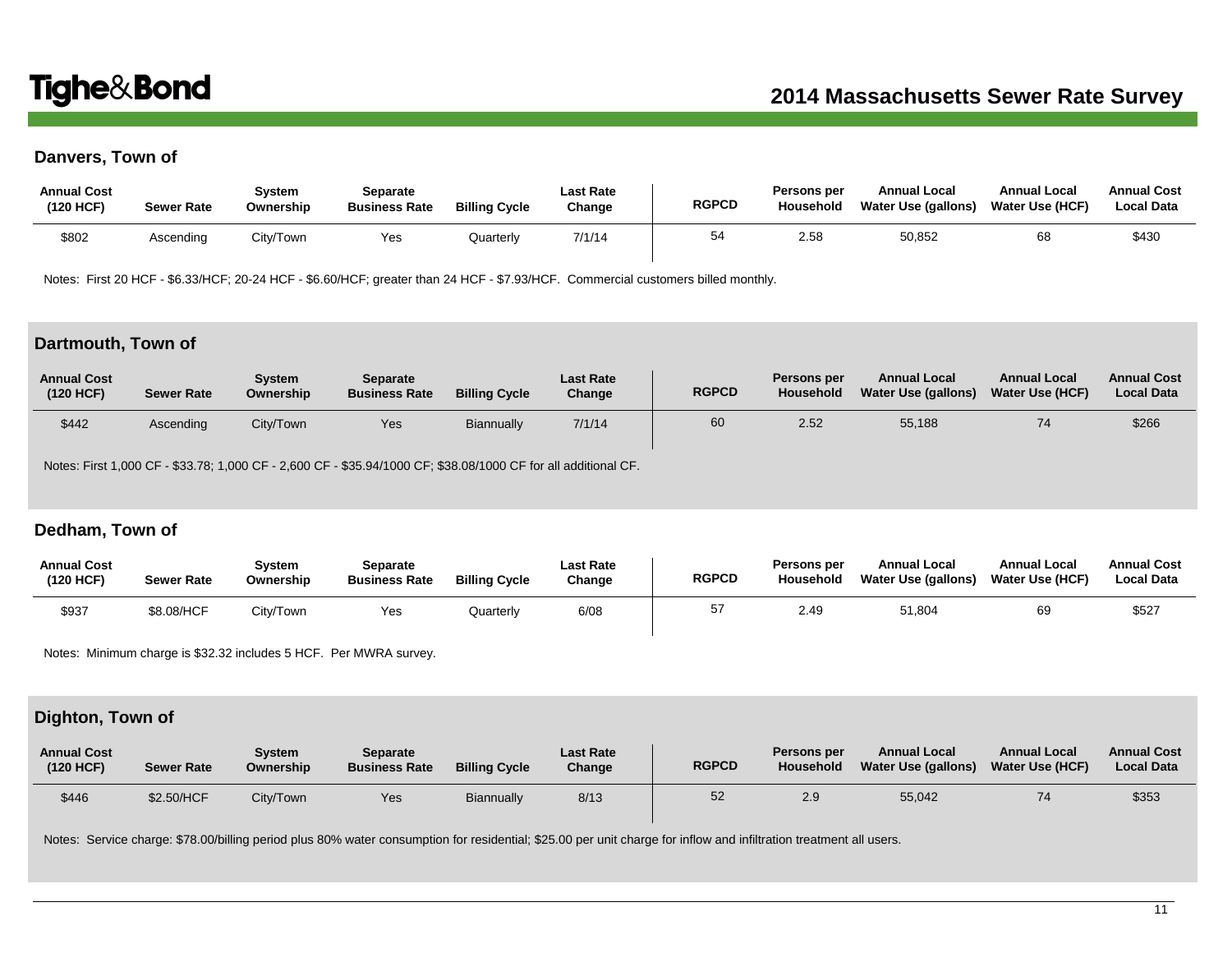# **Douglas, Town of**

| <b>Annual Cost</b><br>(120 HCF) | <b>Sewer Rate</b> | Svstem<br>Ownership | Separate<br><b>Business Rate</b> | <b>Billing Cycle</b> | Last Rate<br>Change | <b>RGPCD</b> | Persons per<br>Household | <b>Annual Local</b><br>Water Use (gallons) | <b>Annual Local</b><br><b>Water Use (HCF)</b> | <b>Annual Cost</b><br><b>Local Data</b> |
|---------------------------------|-------------------|---------------------|----------------------------------|----------------------|---------------------|--------------|--------------------------|--------------------------------------------|-----------------------------------------------|-----------------------------------------|
| \$900                           | \$6.83/HCF        | City/Town           | No                               | Biannually           | 2011                | 43           | 2.64                     | 41.435                                     | へん                                            | \$458                                   |

Notes: Basic service charge \$40.00. Per Town website.

### **Dracut, Town of**

| <b>Annual Cost</b><br>(120 HCF) | <b>Sewer Rate</b> | System<br>Ownership | Separate<br><b>Business Rate</b> | <b>Billing Cycle</b> | <b>Last Rate</b><br>Change | <b>RGPCD</b> | Persons per<br>Household | <b>Annual Local</b><br>Water Use (gallons) | <b>Annual Local</b><br>Water Use (HCF) | <b>Annual Cost</b><br><b>Local Data</b> |
|---------------------------------|-------------------|---------------------|----------------------------------|----------------------|----------------------------|--------------|--------------------------|--------------------------------------------|----------------------------------------|-----------------------------------------|
| \$520                           | \$520/year        | City/Town           | Yes                              | Quarterly            | 7/1/11                     | 56           | 2.71                     | 55,392                                     |                                        | \$520                                   |

Notes: Flat fee. Commercial accounts will also receive a minimum sewer bill of \$260 biannually. Any excess over 4,000 CF - \$6.55/HCF.

### **Dudley, Town of**

| <b>Annual Cost</b><br>(120 HCF) | <b>Sewer Rate</b> | Svstem<br>Ownership | Separate<br><b>Business Rate</b> | <b>Billing Cycle</b> | <b>Last Rate</b><br>Change | <b>RGPCD</b> | Persons per<br>Household | <b>Annual Local</b><br>Water Use (gallons) | <b>Annual Local</b><br><b>Water Use (HCF)</b> | <b>Annual Cost</b><br><b>Local Data</b> |
|---------------------------------|-------------------|---------------------|----------------------------------|----------------------|----------------------------|--------------|--------------------------|--------------------------------------------|-----------------------------------------------|-----------------------------------------|
| \$639                           | \$3.20/HCF        | City/Town           | No                               | Quarterly            | 7/1/06                     | 53           | ົ<br>۷.۱                 | 52,232                                     | 70                                            | \$478                                   |

Notes: Base charge: \$63.75 per bill. Does not include any water usage.

#### **East Longmeadow, Town of**

| <b>Annual Cost</b><br>(120 HCF) | <b>Sewer Rate</b> | System<br>Ownership | Separate<br><b>Business Rate</b> | <b>Billing Cycle</b> | <b>Last Rate</b><br>Change | <b>RGPCD</b> | Persons per<br>Household | <b>Annual Local</b><br>Water Use (gallons) | <b>Annual Local</b><br><b>Water Use (HCF)</b> | <b>Annual Cost</b><br><b>Local Data</b> |
|---------------------------------|-------------------|---------------------|----------------------------------|----------------------|----------------------------|--------------|--------------------------|--------------------------------------------|-----------------------------------------------|-----------------------------------------|
| \$306                           | \$2.55/HCF        | City/Town           | <b>No</b>                        | Quarterly            | 7/1/14                     | 78           | 2.67                     | 76,015                                     | 102                                           | \$259                                   |

Notes: Minimum billing of 10 HCF.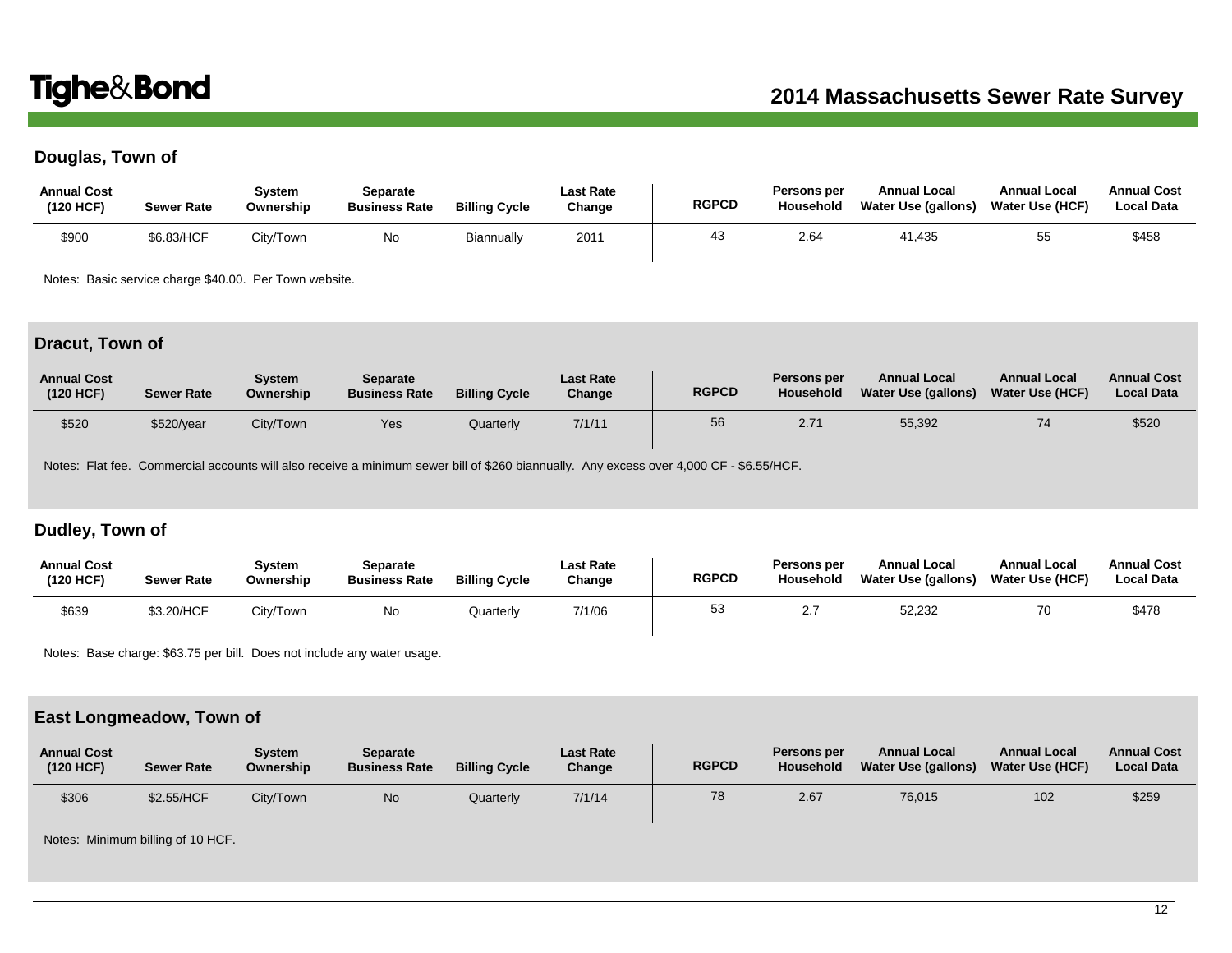# **Easthampton, City of**

| <b>Annual Cost</b><br>(120 HCF) | <b>Sewer Rate</b> | Svstem<br>Ownership | Separate<br><b>Business Rate</b> | <b>Billing Cycle</b> | Last Rate<br>Change | <b>RGPCD</b> | <b>Persons per</b><br><b>Household</b> | <b>Annual Local</b><br>Water Use (gallons) | <b>Annual Local</b><br><b>Water Use (HCF)</b> | <b>Annual Cost</b><br><b>Local Data</b> |
|---------------------------------|-------------------|---------------------|----------------------------------|----------------------|---------------------|--------------|----------------------------------------|--------------------------------------------|-----------------------------------------------|-----------------------------------------|
| \$532                           | \$4.15/HCF        | Citv/Town           | No                               | Quarterly            | 8/14                | 56           | 2.19                                   | 44.764                                     | 60                                            | \$282                                   |

Notes: Service charge \$8.50/quarter.

### **Edgartown, Town of**

| <b>Annual Cost</b><br>(120 HCF) | <b>Sewer Rate</b> | Svstem<br>Ownership | <b>Separate</b><br><b>Business Rate</b> | <b>Billing Cycle</b> | <b>Last Rate</b><br>Change | <b>RGPCD</b> | Persons per<br>Household | <b>Annual Local</b><br>Water Use (gallons) | <b>Annual Local</b><br><b>Water Use (HCF)</b> | <b>Annual Cost</b><br><b>Local Data</b> |
|---------------------------------|-------------------|---------------------|-----------------------------------------|----------------------|----------------------------|--------------|--------------------------|--------------------------------------------|-----------------------------------------------|-----------------------------------------|
| \$544                           | \$68/year/outlet  | City/Town           | No                                      | Annually             | 7/1/13                     |              |                          |                                            |                                               | \$544                                   |

Notes: Town charges \$68 per year per outlet to drain. Assumed 8 drains to calculate average annual homeowner's cost for a typical year-round resident.

#### **Essex, Town of**

| <b>Annual Cost</b><br>(120 HCF) | <b>Sewer Rate</b>     | System<br>Ownership | Separate<br><b>Business Rate</b> | <b>Billing Cycle</b> | Last Rate<br>Change | <b>RGPCD</b> | Persons per<br>Household | <b>Annual Local</b><br>Water Use (gallons) | <b>Annual Local</b><br><b>Water Use (HCF)</b> | <b>Annual Cost</b><br><b>Local Data</b> |
|---------------------------------|-----------------------|---------------------|----------------------------------|----------------------|---------------------|--------------|--------------------------|--------------------------------------------|-----------------------------------------------|-----------------------------------------|
| \$1,874                         | \$20.88/1000<br>gals. | City/Town           |                                  | Quarterly            | 9/8/14              | 70           | 2.56                     | 65,408                                     | 87                                            | \$1,366                                 |

### **Everett, City of**

| <b>Annual Cost</b><br>(120 HCF) | <b>Sewer Rate</b> | Svstem<br>Ownership | <b>Separate</b><br><b>Business Rate</b> | <b>Billing Cycle</b> | <b>Last Rate</b><br>Change | <b>RGPCD</b> | Persons per<br>Household | <b>Annual Local</b><br>Water Use (gallons) | <b>Annual Local</b><br>Water Use (HCF) | <b>Annual Cost</b><br><b>Local Data</b> |
|---------------------------------|-------------------|---------------------|-----------------------------------------|----------------------|----------------------------|--------------|--------------------------|--------------------------------------------|----------------------------------------|-----------------------------------------|
| \$681                           | Ascending         | City/Town           | N <sub>o</sub>                          | Quarterly            | 7/14                       | 75           | 2.74                     | 75,008                                     | 100                                    | \$570                                   |

Notes: 0-30 HCF - \$5.68/HCF; 30-60 HCF - \$7.44/HCF; 60-90 HCF - \$8.55/HCF; 90 - 240 HCF - \$9.58/HCF; over 240 HCF - \$9.79/HCF. Per MWRA Survey.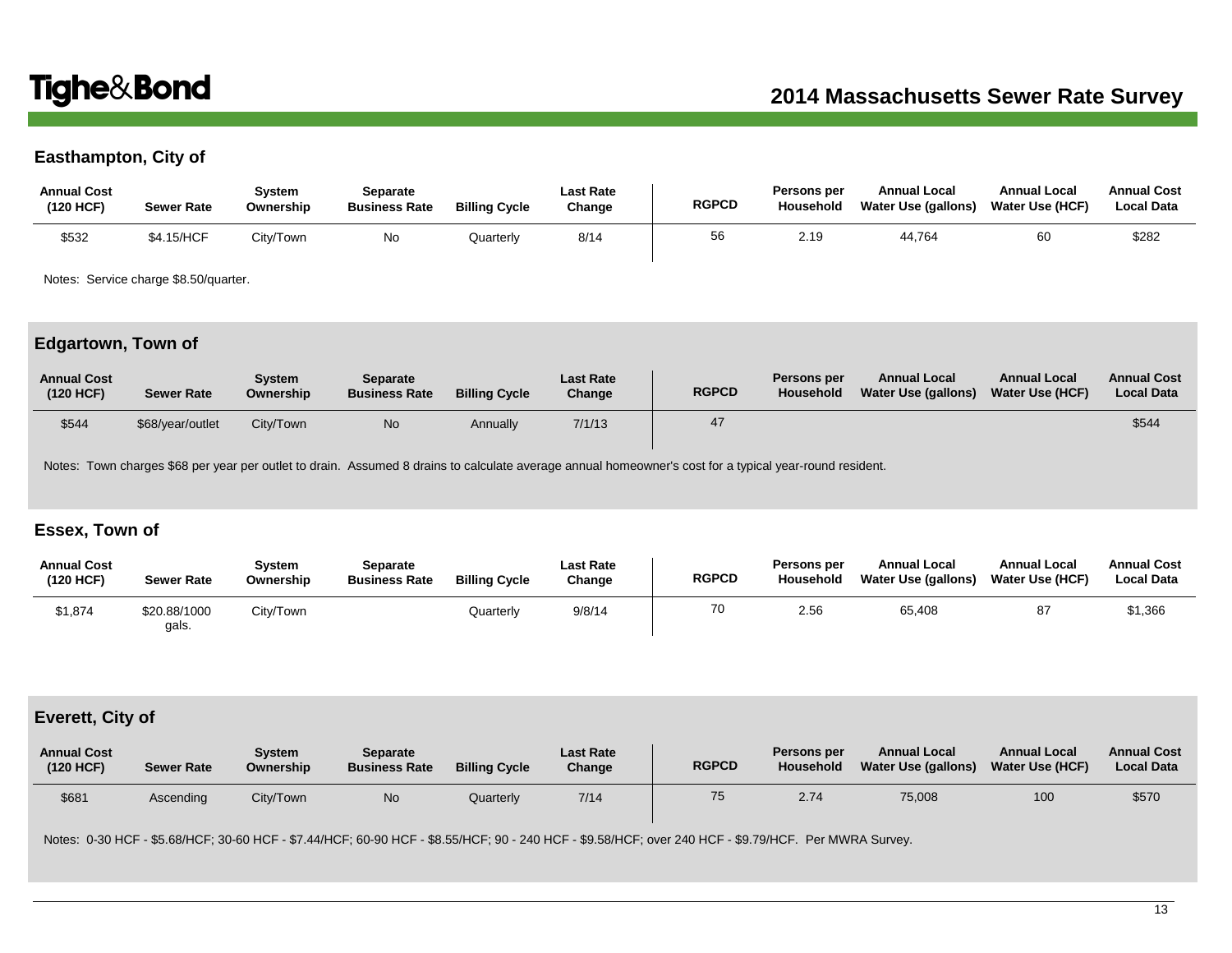# **Fairhaven, Town of**

| <b>Annual Cost</b><br>(120 HCF) | <b>Sewer Rate</b> | Svstem<br>Ownership | Separate<br><b>Business Rate</b> | <b>Billing Cycle</b> | Last Rate<br>Change | <b>RGPCD</b> | Persons per<br>Household | <b>Annual Local</b><br>Water Use (gallons) | <b>Annual Local</b><br><b>Water Use (HCF)</b> | <b>Annual Cost</b><br><b>Local Data</b> |
|---------------------------------|-------------------|---------------------|----------------------------------|----------------------|---------------------|--------------|--------------------------|--------------------------------------------|-----------------------------------------------|-----------------------------------------|
| \$774                           | \$6.45/HCF        | City/Town           | No                               | Biannually           | 7/21/14             | 49           | 2.34                     | 41.851                                     | 56                                            | \$361                                   |

### **Fall River, City of**

| <b>Annual Cost</b><br>(120 HCF) | <b>Sewer Rate</b> | Svstem<br>Ownership | <b>Separate</b><br><b>Business Rate</b> | <b>Billing Cycle</b> | <b>Last Rate</b><br>Change | <b>RGPCD</b> | Persons per<br>Household | <b>Annual Local</b><br>Water Use (gallons) | <b>Annual Local</b><br><b>Water Use (HCF)</b> | <b>Annual Cost</b><br><b>Local Data</b> |
|---------------------------------|-------------------|---------------------|-----------------------------------------|----------------------|----------------------------|--------------|--------------------------|--------------------------------------------|-----------------------------------------------|-----------------------------------------|
| \$503                           | \$4.19/HCF        | City/Town           | <b>No</b>                               | Quarterly            | 7/1/14                     | 73           | 2.28                     | 60,751                                     | 81                                            | \$340                                   |

Notes: Per MWRA survey. Have separate stormwater fee of \$35/quarter.

### **Falmouth, Town of**

| <b>Annual Cost</b><br>(120 HCF) | <b>Sewer Rate</b> | Svstem<br>Ownership | Separate<br><b>Business Rate</b> | <b>Billing Cycle</b> | <b>Last Rate</b><br>Change | <b>RGPCD</b> | Persons per<br>Household | <b>Annual Local</b><br>Water Use (gallons) | <b>Annual Local</b><br><b>Water Use (HCF)</b> | <b>Annual Cost</b><br><b>Local Data</b> |
|---------------------------------|-------------------|---------------------|----------------------------------|----------------------|----------------------------|--------------|--------------------------|--------------------------------------------|-----------------------------------------------|-----------------------------------------|
| \$732                           | \$6.10/HCF        | City/Town           | No                               | Biannually           | 10/1/09                    |              | 2.19                     | 56,754                                     | 76                                            | \$463                                   |

Notes: Minimum charge for 5/8 inch meter is \$122 per bill and includes 4,000 CF annually.

# **Fitchburg, City of**

| <b>Annual Cost</b><br>(120 HCF) | <b>Sewer Rate</b> | Svstem<br>Ownership | Separate<br><b>Business Rate</b> | <b>Billing Cycle</b> | <b>Last Rate</b><br>Change | <b>RGPCD</b> | Persons per<br>Household | <b>Annual Local</b><br>Water Use (gallons) | <b>Annual Local</b><br>Water Use (HCF) | <b>Annual Cost</b><br><b>Local Data</b> |
|---------------------------------|-------------------|---------------------|----------------------------------|----------------------|----------------------------|--------------|--------------------------|--------------------------------------------|----------------------------------------|-----------------------------------------|
| \$839                           | \$7.30/HCF        | City/Town           | <b>No</b>                        | Monthly              | 7/11                       | 53           | 2.55                     | 49,330                                     | 66                                     | \$445                                   |

Notes: Base charge of \$18.85 for first 3 HCF. Per MWRA survey.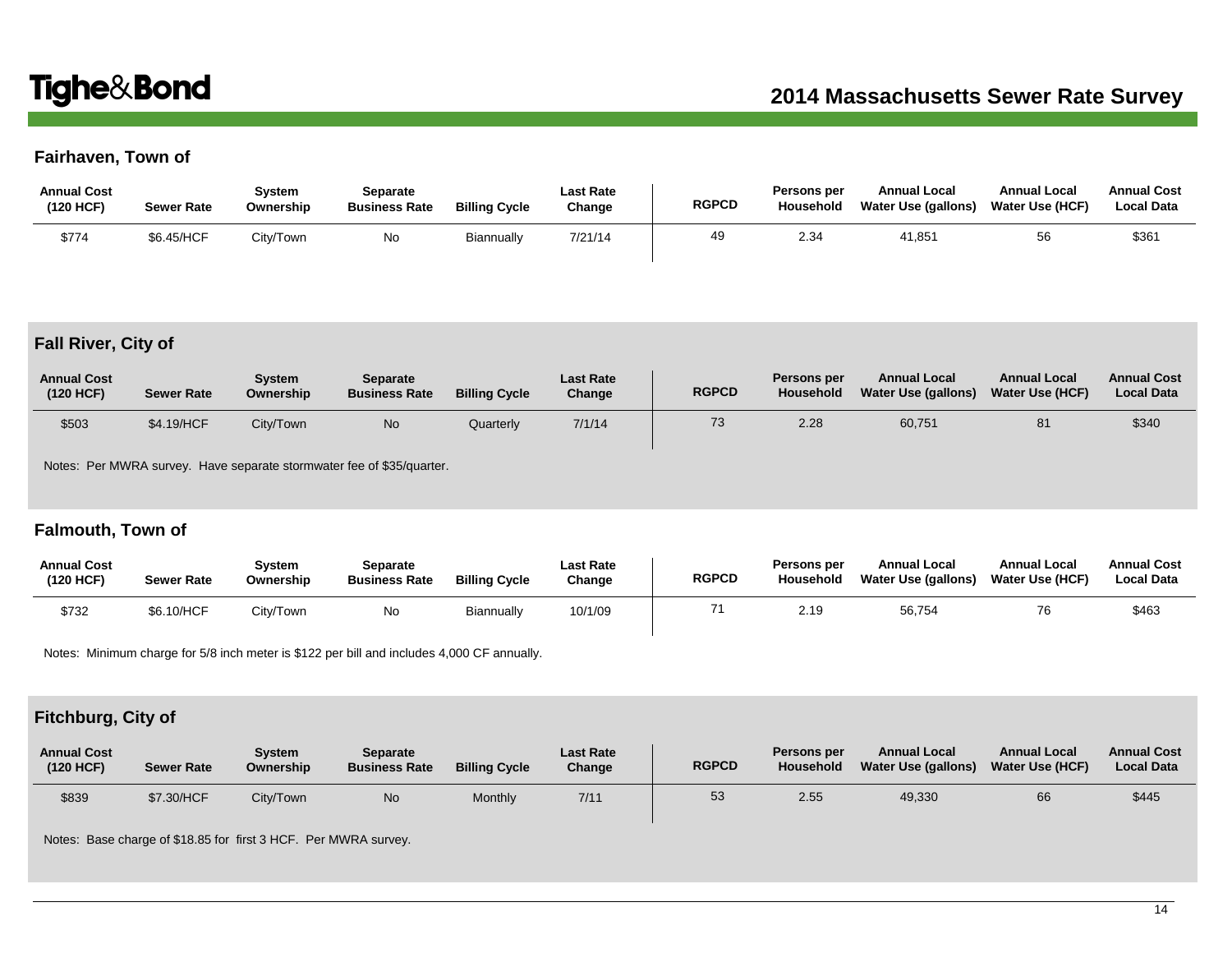## **Foxborough, Town of**

| <b>Annual Cost</b><br>(120 HCF) | <b>Sewer Rate</b> | سSystem<br>Ownership | Separate<br><b>Business Rate</b> | <b>Billing Cycle</b>    | <b>Last Rate</b><br>Change | <b>RGPCD</b> | <b>Persons per</b><br>Household | <b>Annual Local</b><br>Water Use (gallons) | <b>Annual Local</b><br>Water Use (HCF) | <b>Annual Cost</b><br><b>Local Data</b> |
|---------------------------------|-------------------|----------------------|----------------------------------|-------------------------|----------------------------|--------------|---------------------------------|--------------------------------------------|----------------------------------------|-----------------------------------------|
| \$902                           | Ascending         | City/Town            | No                               | Monthly or<br>Quarterly | 12/4/14                    | 58           | 2.63                            | 55,677                                     |                                        | \$579                                   |

Notes: Minimum charge of \$66.33 includes first 750 CF; from 750-3,000 CF - \$70.70/1000CF; 3,000-7,500 CF - \$71.77/1000CF; over 7,500 CF - \$72.90/1000 CF. Quarterly and monthly rates imply same total cost to customer.

#### **Framingham, Town of**

| <b>Annual Cost</b><br>(120 HCF) | <b>Sewer Rate</b> | <b>System</b><br>Ownership | Separate<br><b>Business Rate</b> | <b>Billing Cycle</b> | <b>Last Rate</b><br>Change | <b>RGPCD</b> | Persons per<br>Household | <b>Annual Local</b><br>Water Use (gallons) | <b>Annual Local</b><br><b>Water Use (HCF)</b> | <b>Annual Cost</b><br><b>Local Data</b> |
|---------------------------------|-------------------|----------------------------|----------------------------------|----------------------|----------------------------|--------------|--------------------------|--------------------------------------------|-----------------------------------------------|-----------------------------------------|
| \$827                           | Ascendina         | City/Town                  | No.                              | Quarterly            | 7/1/14                     | 59           | 2.47                     | 53,191                                     |                                               | \$470                                   |

Notes: 0 - 12 HCF - \$6.54/HCF; 13 - 27 HCF - \$6.75/HCF; 28 - 51 HCF - \$9.04/HCF; 52 - 750 HCF - \$12.98/HCF; over 750 HCF - \$18.88/HCF. Per MWRA Survey

### **Gardner, City of**

| <b>Annual Cost</b><br>(120 HCF) | <b>Sewer Rate</b> | Svstem<br>Ownership | Separate<br><b>Business Rate</b> | <b>Billing Cycle</b> | Last Rate<br>Change | <b>RGPCD</b> | Persons per<br>Household | <b>Annual Local</b><br>Water Use (gallons) | <b>Annual Local</b><br><b>Water Use (HCF)</b> | <b>Annual Cost</b><br><b>Local Data</b> |
|---------------------------------|-------------------|---------------------|----------------------------------|----------------------|---------------------|--------------|--------------------------|--------------------------------------------|-----------------------------------------------|-----------------------------------------|
| \$486                           | \$4.10/HCF        | City/Town           | Νo                               | Quarterly            | 2012                | 45           | 2.42                     | 39,749                                     | 53                                            | \$212                                   |

Notes: Base charge: \$15.00 per billing includes 400 CF. Per City website.

#### **Gloucester, City of**

| <b>Annual Cost</b><br>(120 HCF) | <b>Sewer Rate</b>     | System<br>Ownership | <b>Separate</b><br><b>Business Rate</b> | <b>Billing Cycle</b> | <b>Last Rate</b><br>Change | <b>RGPCD</b> | Persons per<br>Household | <b>Annual Local</b><br>Water Use (gallons) | <b>Annual Local</b><br><b>Water Use (HCF)</b> | <b>Annual Cost</b><br><b>Local Data</b> |
|---------------------------------|-----------------------|---------------------|-----------------------------------------|----------------------|----------------------------|--------------|--------------------------|--------------------------------------------|-----------------------------------------------|-----------------------------------------|
| \$1,239                         | \$13.80/1000<br>gals. | City/Town           | N <sub>o</sub>                          | Quarterly            | 7/1/14                     | 48           | 2.38                     | 41,698                                     | 56                                            | \$575                                   |

Notes: Per MWRA Survey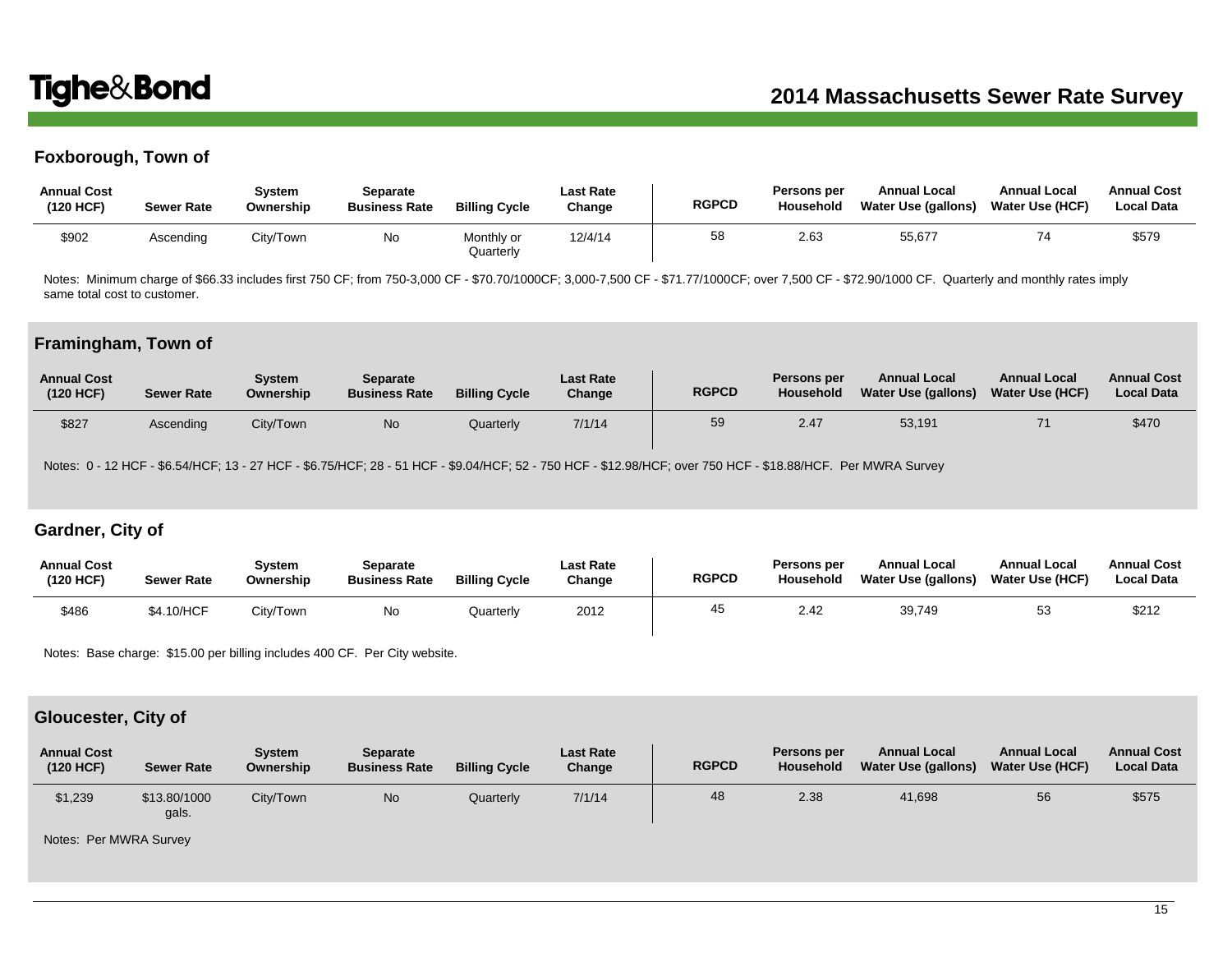## **Grafton, Town of**

| <b>Annual Cost</b><br>(120 HCF) | <b>Sewer Rate</b> | Svstem<br>Ownership | Separate<br><b>Business Rate</b> | <b>Billing Cycle</b> | Last Rate<br>Change | <b>RGPCD</b> | Persons per<br>Household | <b>Annual Local</b><br>Water Use (gallons) | <b>Annual Local</b><br><b>Water Use (HCF)</b> | <b>Annual Cost</b><br><b>Local Data</b> |
|---------------------------------|-------------------|---------------------|----------------------------------|----------------------|---------------------|--------------|--------------------------|--------------------------------------------|-----------------------------------------------|-----------------------------------------|
| \$473                           | \$5.25/1000 gals. | Citv/Town           | No                               | Quarterly            | 7/1/14              | 59           | 2.73                     | 58,791                                     | 79                                            | \$309                                   |

### **Granby, Town of**

| <b>Annual Cost</b><br>(120 HCF) | <b>Sewer Rate</b> | <b>System</b><br>Ownership | <b>Separate</b><br><b>Business Rate</b> | <b>Billing Cycle</b> | <b>Last Rate</b><br>Change | <b>RGPCD</b> | Persons per<br>Household | <b>Annual Local</b><br>Water Use (gallons) | <b>Annual Local</b><br><b>Water Use (HCF)</b> | <b>Annual Cost</b><br><b>Local Data</b> |
|---------------------------------|-------------------|----------------------------|-----------------------------------------|----------------------|----------------------------|--------------|--------------------------|--------------------------------------------|-----------------------------------------------|-----------------------------------------|
| \$606                           | \$606/year        | City/Town                  | <b>No</b>                               | Biannually           | 7/1/13                     |              | 2.45                     |                                            |                                               | \$606                                   |

Notes: Rate reported is for regional sewer users (\$265 is paid to Town of South Hadley). Community septic users pay \$457/year.

### **Greenfield, Town of**

| <b>Annual Cost</b><br>(120 HCF) | <b>Sewer Rate</b> | Svstem<br>Ownership | Separate<br><b>Business Rate</b> | <b>Billing Cycle</b> | <b>Last Rate</b><br>Change | <b>RGPCD</b> | Persons per<br>Household | <b>Annual Local</b><br>Water Use (gallons) | <b>Annual Local</b><br><b>Water Use (HCF)</b> | <b>Annual Cost</b><br><b>Local Data</b> |
|---------------------------------|-------------------|---------------------|----------------------------------|----------------------|----------------------------|--------------|--------------------------|--------------------------------------------|-----------------------------------------------|-----------------------------------------|
| \$479                           | \$3.99/HCF        | City/Town           | No                               | Biannually           | 201'                       | 49           | 2.17                     | 38,810                                     | 52                                            | \$207                                   |

Notes: Per Town website.

### **Groton, Town of**

| <b>Annual Cost</b><br>(120 HCF) | <b>Sewer Rate</b> | Svstem<br>Ownership | <b>Separate</b><br><b>Business Rate</b> | <b>Billing Cycle</b> | <b>Last Rate</b><br>Change | <b>RGPCD</b> | Persons per<br>Household | <b>Annual Local</b><br><b>Water Use (gallons)</b> | <b>Annual Local</b><br><b>Water Use (HCF)</b> | <b>Annual Cost</b><br><b>Local Data</b> |
|---------------------------------|-------------------|---------------------|-----------------------------------------|----------------------|----------------------------|--------------|--------------------------|---------------------------------------------------|-----------------------------------------------|-----------------------------------------|
| \$1,260                         | Ascending         | City/Town           | <b>No</b>                               | Quarterly            | 7/1/13                     | 63           | 2.77                     | 63,696                                            | 85                                            | \$796                                   |

Notes: Minimum charge: \$7.67; 0-15 HCF - \$7.67/HCF; 16 - 30 HCF - \$13.33/HCF; over 30 HCF - \$14.66/HCF. Per Town website.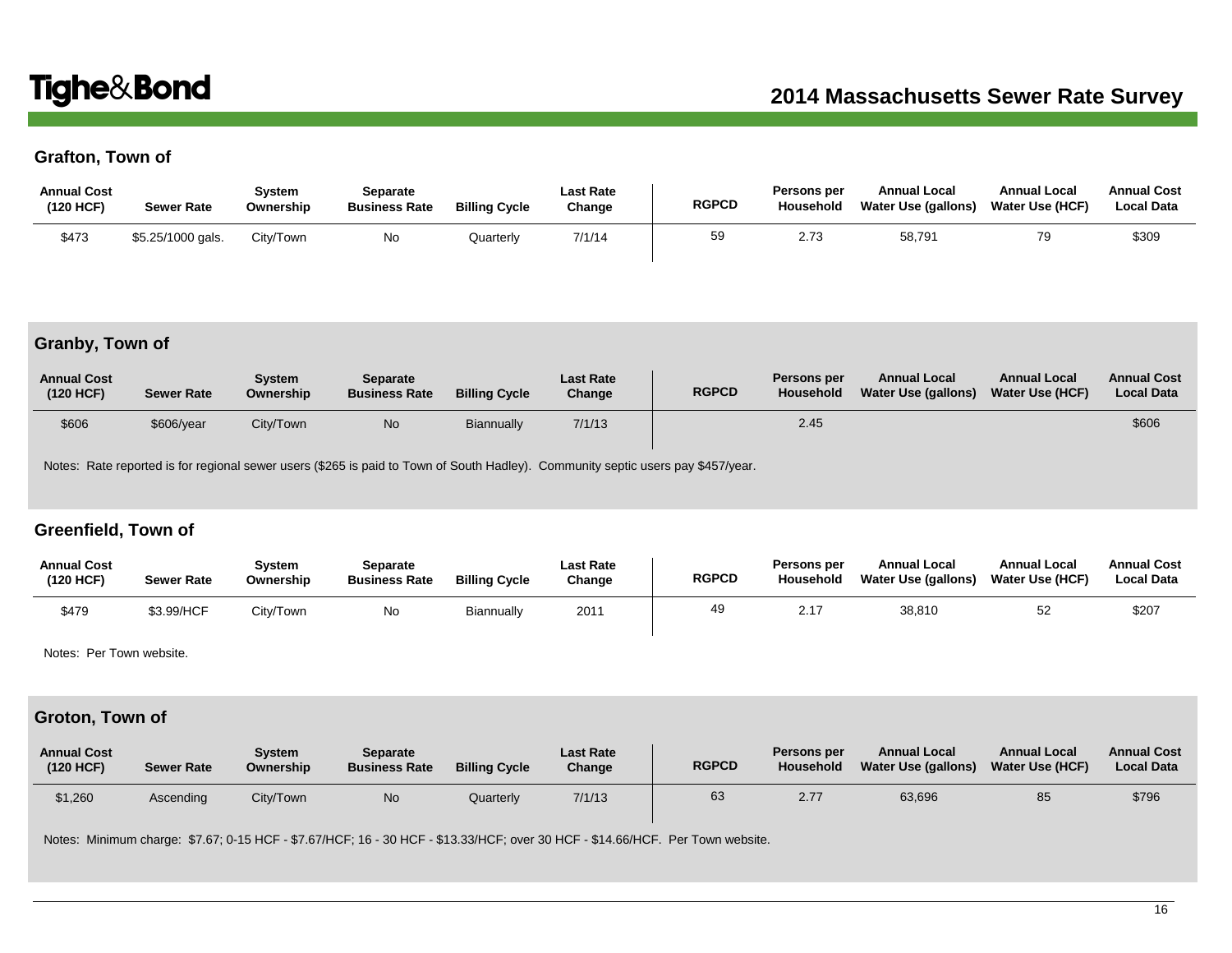## **Groveland, Town of**

| <b>Annual Cost</b><br>(120 HCF) | <b>Sewer Rate</b> | Svstem<br>Ownership | Separate<br><b>Business Rate</b> | <b>Billing Cycle</b> | Last Rate<br>Change | <b>RGPCD</b> | Persons per<br>Household | <b>Annual Local</b><br>Water Use (gallons) | <b>Annual Local</b><br><b>Water Use (HCF)</b> | <b>Annual Cost</b><br><b>Local Data</b> |
|---------------------------------|-------------------|---------------------|----------------------------------|----------------------|---------------------|--------------|--------------------------|--------------------------------------------|-----------------------------------------------|-----------------------------------------|
| \$733                           | \$6.52/HCF        | City/Town           | No                               | Quarterly            | 3/24/14             |              | 2.86                     | 49,063                                     | 66                                            | \$377                                   |

Notes: Base rate of \$52.85 per billing period includes first 10 HCF of usage. Connection fee = \$450.

# **Hadley, Town of**

| <b>Annual Cost</b><br>(120 HCF) | <b>Sewer Rate</b> | Svstem<br>Ownership | Separate<br><b>Business Rate</b> | <b>Billing Cycle</b> | <b>Last Rate</b><br>Change | <b>RGPCD</b> | Persons per<br>Household | <b>Annual Local</b><br>Water Use (gallons) | <b>Annual Local</b><br>Water Use (HCF) | <b>Annual Cost</b><br><b>Local Data</b> |
|---------------------------------|-------------------|---------------------|----------------------------------|----------------------|----------------------------|--------------|--------------------------|--------------------------------------------|----------------------------------------|-----------------------------------------|
| \$552                           | \$4,60/HCF        | City/Town           | Yes                              | <b>Biannually</b>    | 12/16/08                   | 51           | 2.42                     | 45,048                                     | 60                                     | \$277                                   |

Notes: Commercial rate is \$4.72/HCF. Connection fees are \$1,500 for the first 2,000 SF and an additional \$500 for every 2,000 SF. Commercial conservation rate: \$5.28/HCF.

### **Haverhill, City of**

| <b>Annual Cost</b><br>(120 HCF) | <b>Sewer Rate</b> | Svstem<br>Ownership | Separate<br><b>Business Rate</b> | <b>Billing Cycle</b> | Last Rate<br>Change | <b>RGPCD</b> | Persons per<br>Household | <b>Annual Local</b><br>Water Use (gallons) | <b>Annual Local</b><br>Water Use (HCF) | <b>Annual Cost</b><br><b>Local Data</b> |
|---------------------------------|-------------------|---------------------|----------------------------------|----------------------|---------------------|--------------|--------------------------|--------------------------------------------|----------------------------------------|-----------------------------------------|
| \$468                           | \$3.90/HCF        | City/Town           | No                               | Quarterly            | 7/1/13              | 56           | 2.54                     | 51.918                                     | 69                                     | \$271                                   |

## **Hingham, Town of**

| <b>Annual Cost</b><br>(120 HCF) | <b>Sewer Rate</b> | System<br>Ownership | <b>Separate</b><br><b>Business Rate</b> | <b>Billing Cycle</b> | <b>Last Rate</b><br>Change | <b>RGPCD</b> | Persons per<br>Household | <b>Annual Local</b><br>Water Use (gallons) | <b>Annual Local</b><br>Water Use (HCF) | <b>Annual Cost</b><br><b>Local Data</b> |
|---------------------------------|-------------------|---------------------|-----------------------------------------|----------------------|----------------------------|--------------|--------------------------|--------------------------------------------|----------------------------------------|-----------------------------------------|
| \$1,110                         | \$9.25/HCF        | City/Town           | N <sub>o</sub>                          | Biannually           | 5/1/14                     | 65.26027397  | 2.46                     | 58,597                                     | 78                                     | \$725                                   |

Notes: Minimim charge: \$175.00. Per MWRA Survey.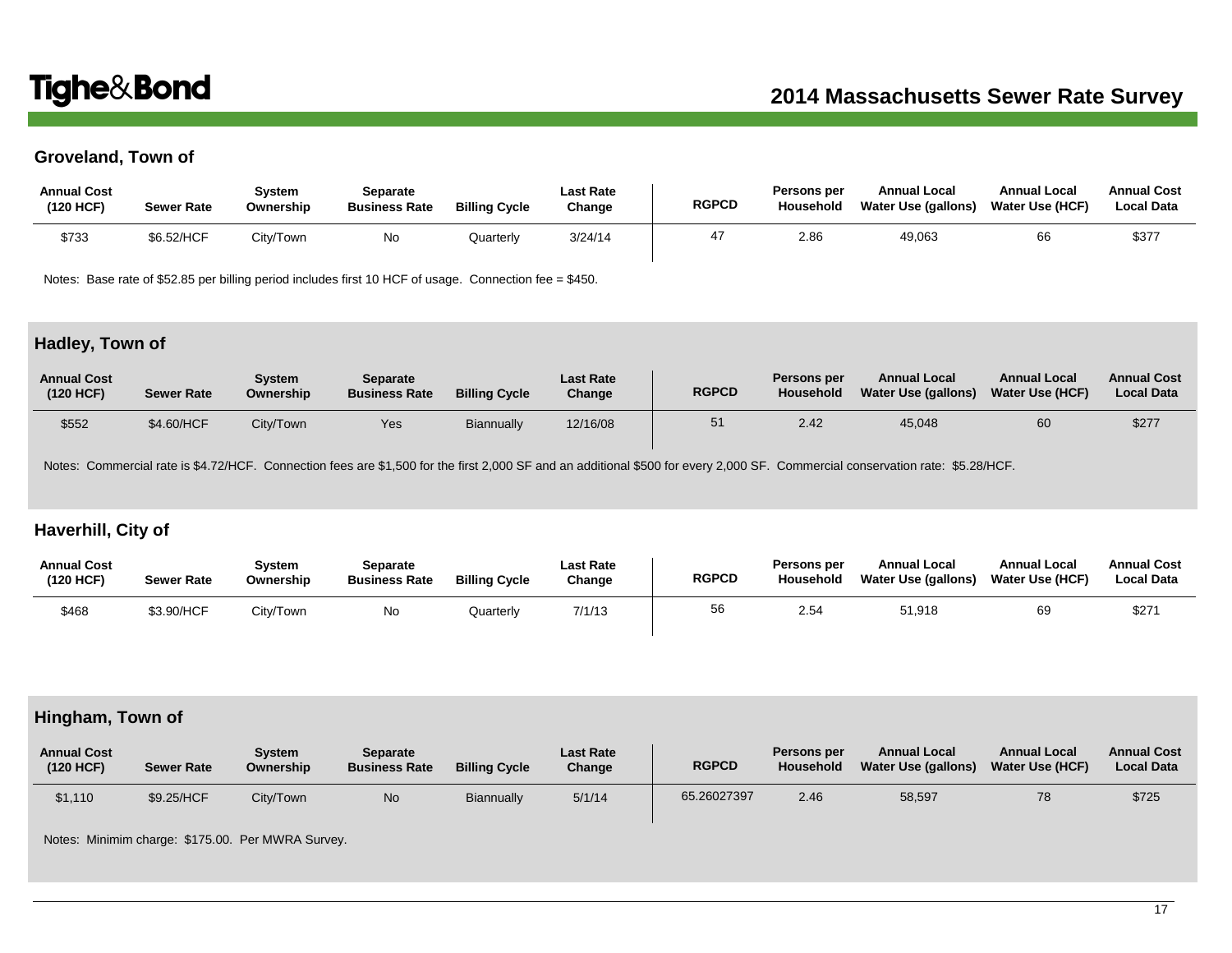## **Holbrook, Town of**

| <b>Annual Cost</b><br>(120 HCF) | <b>Sewer Rate</b> | Svstem<br>Ownership | <b>Separate</b><br><b>Business Rate</b> | <b>Billing Cycle</b> | <b>Last Rate</b><br>Change | <b>RGPCD</b> | <b>Persons per</b><br>Household | <b>Annual Local</b><br>Water Use (gallons) | <b>Annual Local</b><br><b>Water Use (HCF)</b> | <b>Annual Cost</b><br><b>Local Data</b> |
|---------------------------------|-------------------|---------------------|-----------------------------------------|----------------------|----------------------------|--------------|---------------------------------|--------------------------------------------|-----------------------------------------------|-----------------------------------------|
| \$725                           | \$6.04/HCF        | City/Town           | Yes                                     | Quarterly            | 4/1                        | 46           | 2.48                            | 41,639                                     | 56                                            | \$336                                   |

Notes: Minimum charge is \$229.36/year. Business rate: \$6.20/HCF. Per MWRA survey.

### **Holden, Town of**

| <b>Annual Cost</b><br>(120 HCF) | <b>Sewer Rate</b> | System<br>Ownership | Separate<br><b>Business Rate</b> | <b>Billing Cycle</b> | <b>Last Rate</b><br>Change | <b>RGPCD</b> | Persons per<br>Household | <b>Annual Local</b><br>Water Use (gallons) | <b>Annual Local</b><br>Water Use (HCF) | <b>Annual Cost</b><br><b>Local Data</b> |
|---------------------------------|-------------------|---------------------|----------------------------------|----------------------|----------------------------|--------------|--------------------------|--------------------------------------------|----------------------------------------|-----------------------------------------|
| \$942                           | Ascending         | City/Town           | <b>No</b>                        | Monthly              | 7/1/13                     | 56           | 2.77                     | 56,619                                     | 76                                     | \$621                                   |

Notes: Base rate: \$13.54 per billing for 5/8 inch meter. 0 - 150 CF - \$5.04/HCF; 151 - 500 CF - \$6.04/HCF; 501 - 1,000 CF - \$7.26/HCF; 1,001 - 1,500 - \$8.71/HCF; over 1,500 CF - \$10.45/HCF. Per Town website.

### **Holyoke, City of**

| <b>Annual Cost</b><br>(120 HCF) | <b>Sewer Rate</b> | Svstem<br>Ownership | Separate<br><b>Business Rate</b> | <b>Billing Cycle</b> | Last Rate<br>Change | <b>RGPCD</b> | Persons per<br><b>Household</b> | <b>Annual Local</b><br>Water Use (gallons) | <b>Annual Local</b><br><b>Water Use (HCF)</b> | <b>Annual Cost</b><br><b>Local Data</b> |
|---------------------------------|-------------------|---------------------|----------------------------------|----------------------|---------------------|--------------|---------------------------------|--------------------------------------------|-----------------------------------------------|-----------------------------------------|
| \$505                           | \$5.40/1000 gals. | City/Town           | Yes                              | Quarterly            | 12/2/08             | 41           | 2.45                            | 36,664                                     | 49                                            | \$218                                   |

Notes: Base charge of \$5/bill. Per MWRA survey.

### **Hopedale, Town of**

| <b>Annual Cost</b><br>(120 HCF) | <b>Sewer Rate</b> | Svstem<br>Ownership | <b>Separate</b><br><b>Business Rate</b> | <b>Billing Cycle</b> | <b>Last Rate</b><br>Change | <b>RGPCD</b> | Persons per<br>Household | <b>Annual Local</b><br>Water Use (gallons) | <b>Annual Local</b><br><b>Water Use (HCF)</b> | <b>Annual Cost</b><br><b>Local Data</b> |
|---------------------------------|-------------------|---------------------|-----------------------------------------|----------------------|----------------------------|--------------|--------------------------|--------------------------------------------|-----------------------------------------------|-----------------------------------------|
| \$721                           | \$6.01/HCF        | City/Town           | No                                      | Quarterly            | 7/1/14                     | 48           | 2.63                     | 46,078                                     | 62                                            | \$370                                   |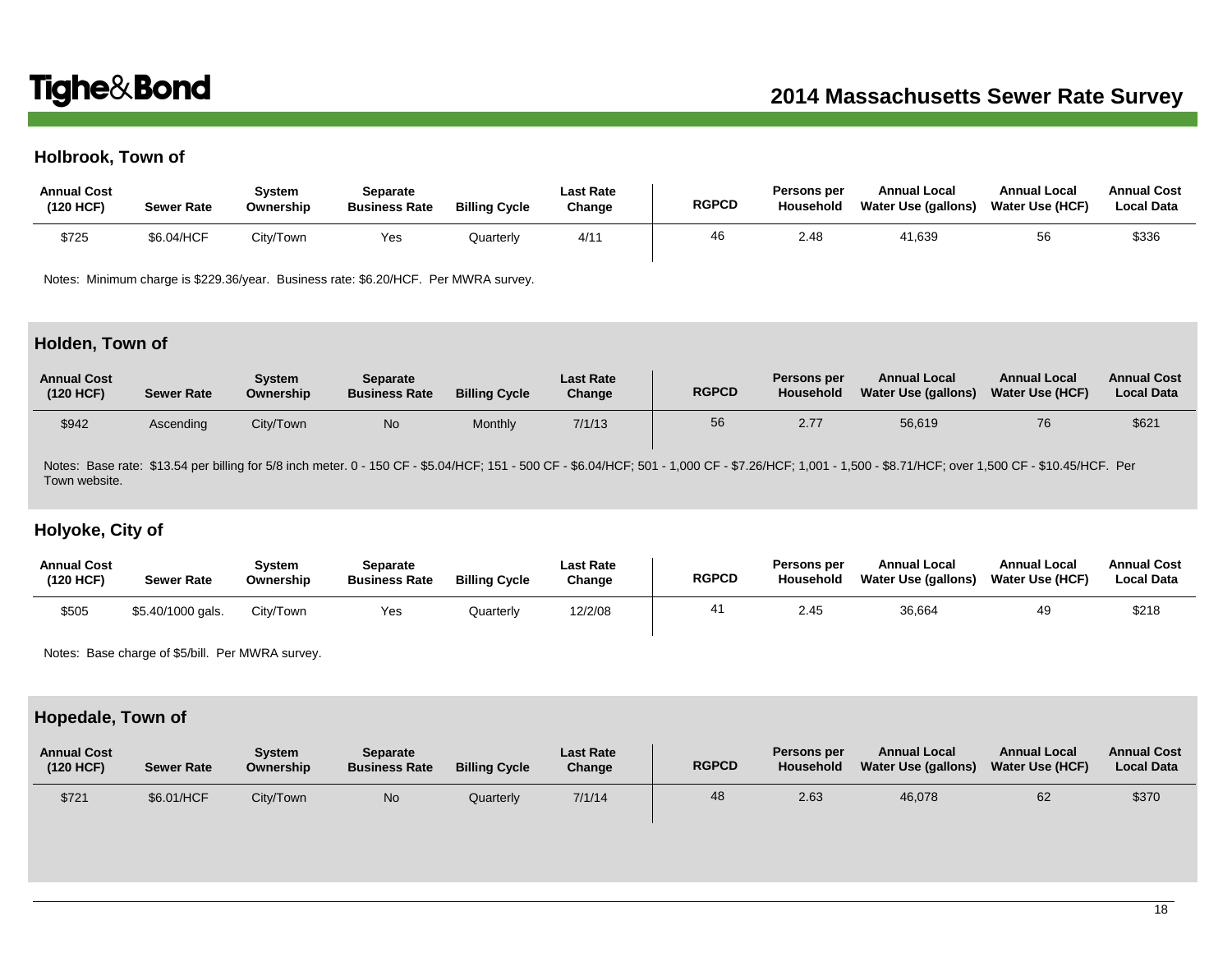## **Hopkinton, Town of**

| <b>Annual Cost</b><br>(120 HCF) | <b>Sewer Rate</b> | Svstem<br>Ownership | Separate<br><b>Business Rate</b> | <b>Billing Cycle</b> | <b>Last Rate</b><br>Change | <b>RGPCD</b> | Persons per<br>Household | <b>Annual Local</b><br>Water Use (gallons) | <b>Annual Local</b><br><b>Water Use (HCF)</b> | <b>Annual Cost</b><br><b>Local Data</b> |
|---------------------------------|-------------------|---------------------|----------------------------------|----------------------|----------------------------|--------------|--------------------------|--------------------------------------------|-----------------------------------------------|-----------------------------------------|
| \$96'                           | Ascending         | Citv/Town           | No                               | Biannually           | 7/1/14                     | 61           | 2.98                     | 66,350                                     | 89                                            | \$71'                                   |

Notes: 0 - 8,000 CF - \$8.01/HCF; over 8,000 CF - \$9.70/HCF.

### **Hudson, Town of**

| <b>Annual Cost</b><br>(120 HCF) | <b>Sewer Rate</b> | System<br>Ownership | <b>Separate</b><br><b>Business Rate</b> | <b>Billing Cycle</b> | <b>Last Rate</b><br>Change | <b>RGPCD</b> | Persons per<br>Household | <b>Annual Local</b><br>Water Use (gallons) | <b>Annual Local</b><br>Water Use (HCF) | <b>Annual Cost</b><br><b>Local Data</b> |
|---------------------------------|-------------------|---------------------|-----------------------------------------|----------------------|----------------------------|--------------|--------------------------|--------------------------------------------|----------------------------------------|-----------------------------------------|
| \$635                           | \$5.26/1000 gals  | City/Town           | <b>No</b>                               | Quarterly            | 7/1/13                     | 65           | 2.48                     | 58,838                                     | 79                                     | \$414                                   |

Notes: Minimum charge includes \$21.16/bill includes 4 HCF. Per MWRA survey.

### **Huntington, Town of**

| <b>Annual Cost</b><br>(120 HCF) | <b>Sewer Rate</b>    | System<br>Ownership | Separate<br><b>Business Rate</b> | <b>Billing Cycle</b> | Last Rate<br>Change | <b>RGPCD</b> | Persons per<br>Household | <b>Annual Local</b><br>Water Use (gallons) | <b>Annual Local</b><br><b>Water Use (HCF)</b> | <b>Annual Cost</b><br><b>Local Data</b> |
|---------------------------------|----------------------|---------------------|----------------------------------|----------------------|---------------------|--------------|--------------------------|--------------------------------------------|-----------------------------------------------|-----------------------------------------|
| \$900                           | \$12.50/1000<br>qals | City/Town           | No                               | Quarterly            | 2010                | 60           | 2.31                     | 50,589                                     | 68                                            | \$506                                   |

Notes: Minimum bill \$104 per quarter. Based on 80% of water usage. Connection fee: \$950. Used Hampshire County census data for average household size.

## **Ipswich, Town of**

| <b>Annual Cost</b><br>(120 HCF) | <b>Sewer Rate</b> | Svstem<br>Ownership | Separate<br><b>Business Rate</b> | <b>Billing Cycle</b> | <b>Last Rate</b><br>Change | <b>RGPCD</b> | Persons per<br>Household | <b>Annual Local</b><br>Water Use (gallons) | <b>Annual Local</b><br><b>Water Use (HCF)</b> | <b>Annual Cost</b><br><b>Local Data</b> |
|---------------------------------|-------------------|---------------------|----------------------------------|----------------------|----------------------------|--------------|--------------------------|--------------------------------------------|-----------------------------------------------|-----------------------------------------|
| \$720                           | \$6,00/HCF        | City/Town           | <b>No</b>                        | Monthly              | 9/1/13                     | 49           | 2.39                     | 42,745                                     | 57                                            | \$343                                   |

Notes: Connection fee: \$200.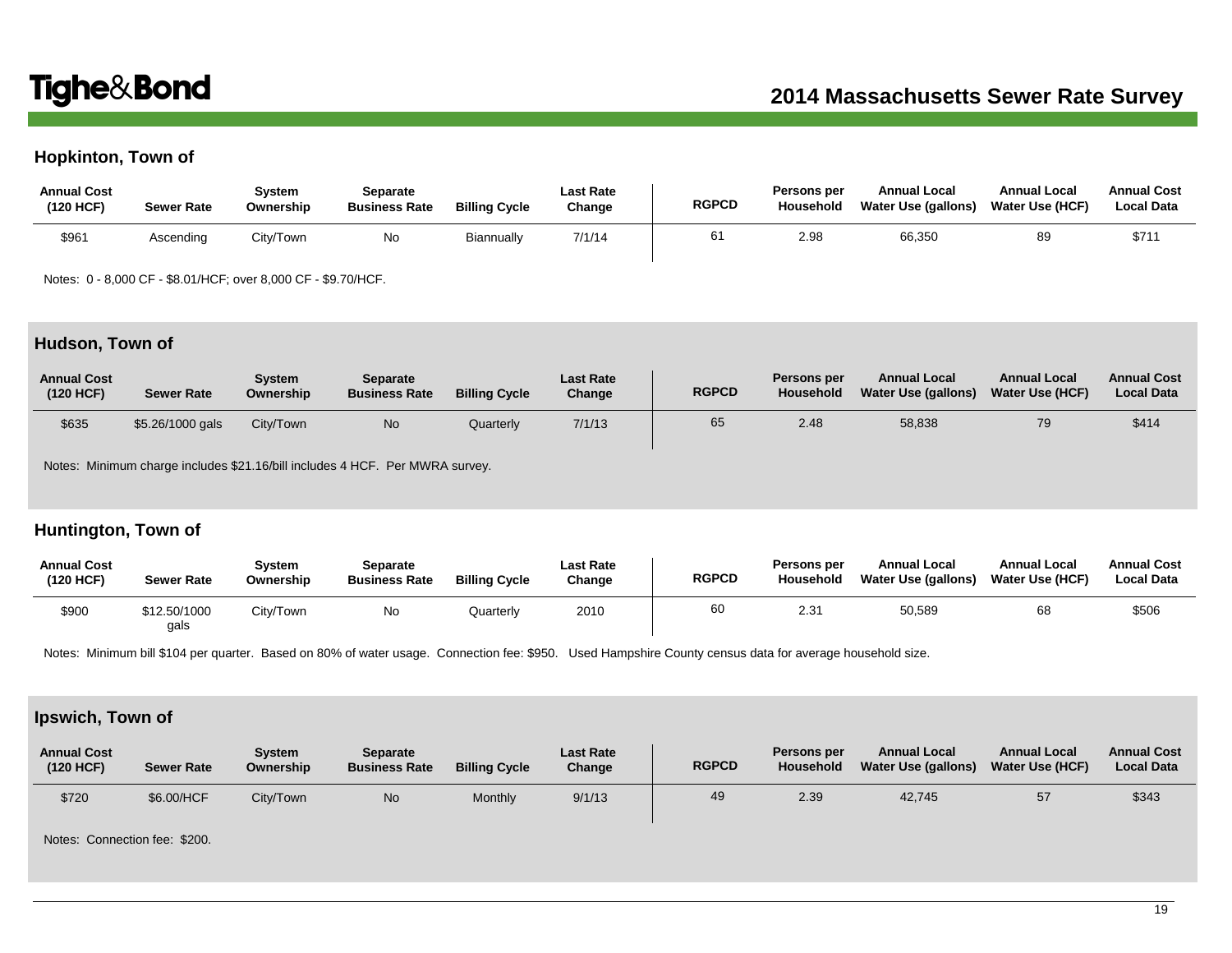## **Kingston, Town of**

| <b>Annual Cost</b><br>(120 HCF) | <b>Sewer Rate</b>     | Svstem<br>Ownership | Separate<br><b>Business Rate</b> | <b>Billing Cycle</b> | Last Rate<br>Change | <b>RGPCD</b> | Persons per<br>Household | <b>Annual Local</b><br>Water Use (gallons) | <b>Annual Local</b><br><b>Water Use (HCF)</b> | <b>Annual Cost</b><br><b>Local Data</b> |
|---------------------------------|-----------------------|---------------------|----------------------------------|----------------------|---------------------|--------------|--------------------------|--------------------------------------------|-----------------------------------------------|-----------------------------------------|
| \$996                           | \$10.40/1000<br>gals. | City/Town           | No                               | Quarterly            | 5/1/11              | 68           | 2.72                     | 67.510                                     | 90                                            | \$762                                   |

Notes: Service charge: \$15.00/bill. Town reports annual cost at \$684 based on 15,000 gals. per quarter.

### **Lawrence, City of**

| <b>Annual Cost</b><br>(120 HCF) | <b>Sewer Rate</b> | System<br>Ownership | <b>Separate</b><br><b>Business Rate</b> | <b>Billing Cycle</b> | <b>Last Rate</b><br>Change | <b>RGPCD</b> | Persons per<br>Household | <b>Annual Local</b><br><b>Water Use (gallons)</b> | <b>Annual Local</b><br><b>Water Use (HCF)</b> | <b>Annual Cost</b><br><b>Local Data</b> |
|---------------------------------|-------------------|---------------------|-----------------------------------------|----------------------|----------------------------|--------------|--------------------------|---------------------------------------------------|-----------------------------------------------|-----------------------------------------|
| \$402                           | \$3.35/HCF        | City/Town           | <b>No</b>                               | Quarterly            | 7/1/09                     | 47           | 2.87                     | 49,235                                            | 66                                            | \$221                                   |

### **Lee, Town of**

| <b>Annual Cost</b><br>(120 HCF) | <b>Sewer Rate</b>     | Svstem<br>Ownership | Separate<br><b>Business Rate</b> | <b>Billing Cycle</b> | <b>Last Rate</b><br>Change | <b>RGPCD</b> | Persons per<br>Household | <b>Annual Local</b><br>Water Use (gallons) | <b>Annual Local</b><br><b>Water Use (HCF)</b> | <b>Annual Cost</b><br><b>Local Data</b> |
|---------------------------------|-----------------------|---------------------|----------------------------------|----------------------|----------------------------|--------------|--------------------------|--------------------------------------------|-----------------------------------------------|-----------------------------------------|
| \$1,087                         | \$12.08/1000<br>gals. | City/Town           | No                               | Quarterly            | 7/1/14                     | 54           | 2.24                     | 44.150                                     | 59                                            | \$533                                   |

#### **Leicester - Leicester Water Supply District**

| <b>Annual Cost</b><br>(120 HCF) | <b>Sewer Rate</b> | Svstem<br>Ownership | Separate<br><b>Business Rate</b> | <b>Billing Cycle</b> | <b>Last Rate</b><br>Change | <b>RGPCD</b> | Persons per<br>Household | <b>Annual Local</b><br>Water Use (gallons) | <b>Annual Local</b><br>Water Use (HCF) | <b>Annual Cost</b><br><b>Local Data</b> |
|---------------------------------|-------------------|---------------------|----------------------------------|----------------------|----------------------------|--------------|--------------------------|--------------------------------------------|----------------------------------------|-----------------------------------------|
| \$639                           | Ascendina         | District/Authority  | <b>No</b>                        | Quarterly            | 4/5/11                     | 48           | 2.59                     | 45.377                                     | 61                                     | \$392                                   |

Notes: Base charge: \$35.00 per billing. \$4.16/HCF - 1 - 6,500 CF; \$5.29/HCF - over 6,500CF. Connection fee: \$5,500. Per District website.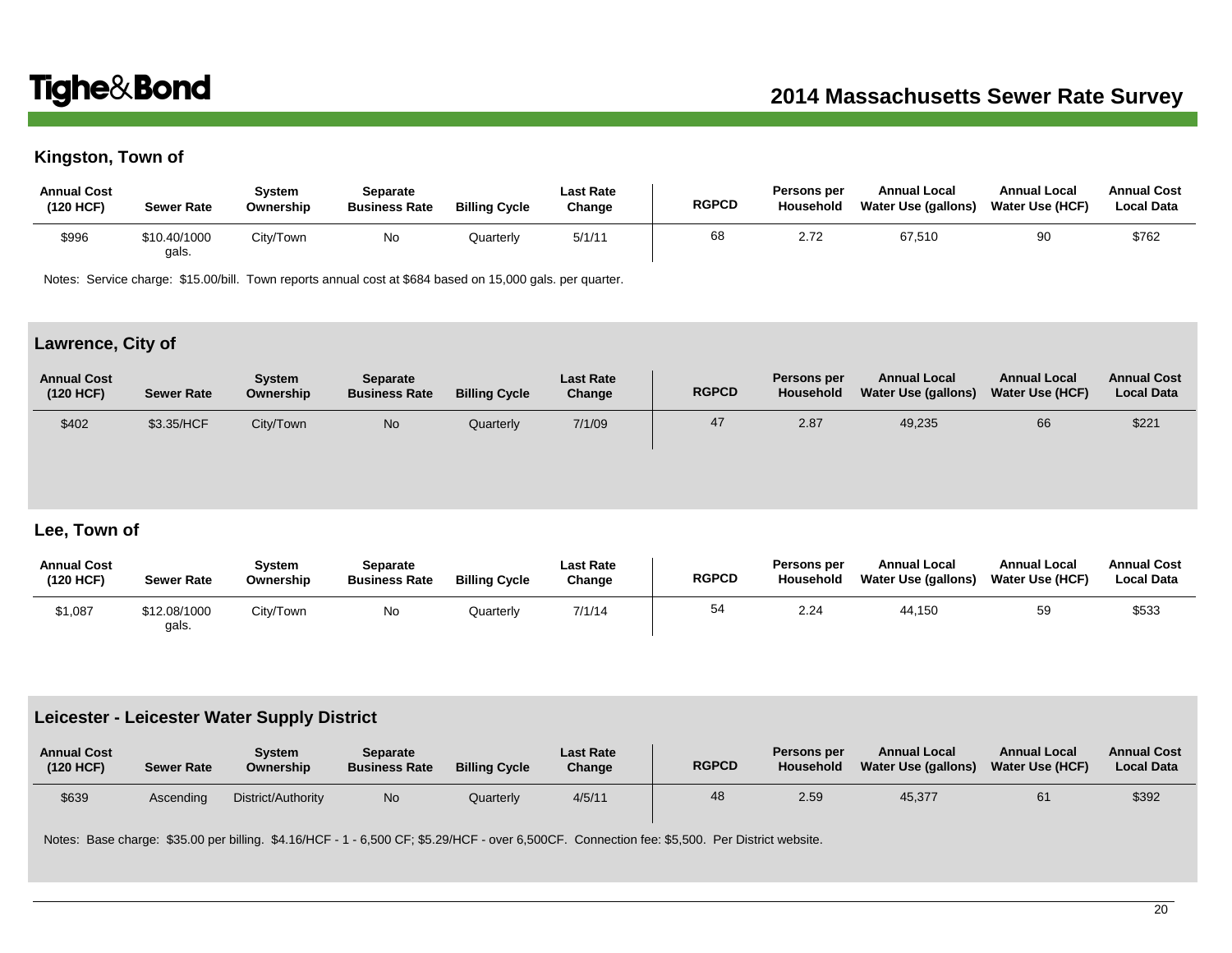### **Leicester - Oxford-Rochdale Sewer District**

| <b>Annual Cost</b><br>(120 HCF) | <b>Sewer Rate</b> | Svstem<br>Ownership | Separate<br><b>Business Rate</b> | <b>Billing Cycle</b> | <b>Last Rate</b><br>Change | <b>RGPCD</b> | Persons per<br>Household | <b>Annual Local</b><br><b>Water Use (gallons)</b> | <b>Annual Local</b><br><b>Water Use (HCF)</b> | <b>Annual Cost</b><br><b>Local Data</b> |
|---------------------------------|-------------------|---------------------|----------------------------------|----------------------|----------------------------|--------------|--------------------------|---------------------------------------------------|-----------------------------------------------|-----------------------------------------|
| \$440                           | $$440$ /year      | District/Authority  | Yes                              | Quarterly            | 7/1/14                     | 48           | 2.59                     | 45,377                                            |                                               | \$440                                   |

#### **Lenox, Town of**

| <b>Annual Cost</b><br>(120 HCF) | <b>Sewer Rate</b>     | Svstem<br>Ownership | Separate<br><b>Business Rate</b> | <b>Billing Cycle</b> | <b>Last Rate</b><br>Change | <b>RGPCD</b> | Persons per<br><b>Household</b> | <b>Annual Local</b><br>Water Use (gallons) | <b>Annual Local</b><br><b>Water Use (HCF)</b> | <b>Annual Cost</b><br><b>Local Data</b> |
|---------------------------------|-----------------------|---------------------|----------------------------------|----------------------|----------------------------|--------------|---------------------------------|--------------------------------------------|-----------------------------------------------|-----------------------------------------|
| \$900                           | \$10.00/1000<br>gals. | City/Town           | <b>No</b>                        | Biannually           | 5/1/14                     |              | 2.24                            | 38,427                                     |                                               | \$384                                   |

Notes: Flat rate of \$321.00 per six months for unmetered users. Minimum usage charge is \$35. Per Town website. Used Berkshire County census data for average household size.

### **Leominster, City of**

| <b>Annual Cost</b><br>(120 HCF) | <b>Sewer Rate</b> | Svstem<br>Ownership | Separate<br><b>Business Rate</b> | <b>Billing Cycle</b> | Last Rate<br>Change | <b>RGPCD</b> | Persons per<br>Household | <b>Annual Local</b><br>Water Use (gallons) | <b>Annual Local</b><br><b>Water Use (HCF)</b> | <b>Annual Cost</b><br><b>Local Data</b> |
|---------------------------------|-------------------|---------------------|----------------------------------|----------------------|---------------------|--------------|--------------------------|--------------------------------------------|-----------------------------------------------|-----------------------------------------|
| \$509                           | \$3.97/HCF        | City/Town           | Νo                               | Quarterl∖            | 4/13                | 54           | 2.41                     | 47,501                                     | 64                                            | \$284                                   |

Notes: Base charge: \$20.00 for first 3 HCF. Per MWRA survey.

## **Lexington, Town of**

| <b>Annual Cost</b><br>(120 HCF) | <b>Sewer Rate</b> | System<br>Ownership | Separate<br><b>Business Rate</b> | <b>Billing Cycle</b> | <b>Last Rate</b><br>Change | <b>RGPCD</b> | Persons per<br>Household | <b>Annual Local</b><br>Water Use (gallons) | <b>Annual Local</b><br><b>Water Use (HCF)</b> | <b>Annual Cost</b><br><b>Local Data</b> |
|---------------------------------|-------------------|---------------------|----------------------------------|----------------------|----------------------------|--------------|--------------------------|--------------------------------------------|-----------------------------------------------|-----------------------------------------|
| \$1,025                         | Ascending         | City/Town           | <b>No</b>                        | Biannually           | 10/14                      | 73           | 2.72                     | 72.474                                     | 97                                            | \$759                                   |

Notes: 0-40 HCF - \$7.05/HCF; 40-80 HCF \$11.52/HCF; 80+ HCF - \$18.31/HCF. Per MRWA survey.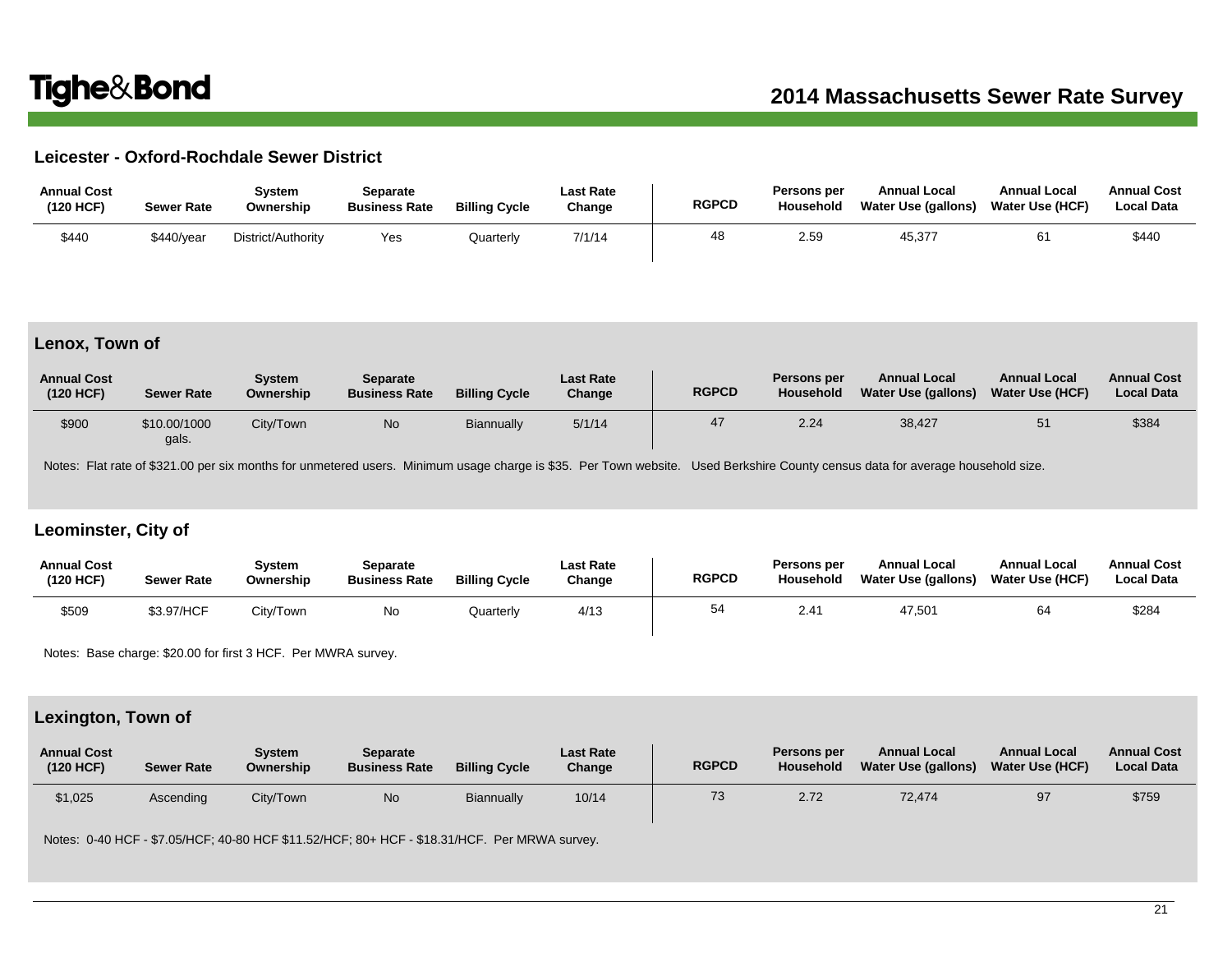## **Longmeadow, Town of**

| <b>Annual Cost</b><br>(120 HCF) | <b>Sewer Rate</b> | Svstem<br>Ownership | Separate<br><b>Business Rate</b> | <b>Billing Cycle</b> | <b>Last Rate</b><br>Change | <b>RGPCD</b> | Persons per<br>Household | <b>Annual Local</b><br>Water Use (gallons) | <b>Annual Local</b><br><b>Water Use (HCF)</b> | <b>Annual Cost</b><br><b>Local Data</b> |
|---------------------------------|-------------------|---------------------|----------------------------------|----------------------|----------------------------|--------------|--------------------------|--------------------------------------------|-----------------------------------------------|-----------------------------------------|
| \$316                           | \$2.35/HCF        | Citv/Town           | No                               | Biannually           | 2/1/14                     | 97           | 2.67                     | 94,531                                     | 126                                           | \$331                                   |

Notes: Base charge of \$17.14 per bill. Town reports 220/HCF annual cutoff for residential only.

# **Lowell, City of**

| <b>Annual Cost</b><br>(120 HCF) | <b>Sewer Rate</b> | Svstem<br>Ownership | <b>Separate</b><br><b>Business Rate</b> | <b>Billing Cycle</b> | <b>Last Rate</b><br>Change | <b>RGPCD</b> | Persons per<br>Household | <b>Annual Local</b><br>Water Use (gallons) | <b>Annual Local</b><br><b>Water Use (HCF)</b> | <b>Annual Cost</b><br><b>Local Data</b> |
|---------------------------------|-------------------|---------------------|-----------------------------------------|----------------------|----------------------------|--------------|--------------------------|--------------------------------------------|-----------------------------------------------|-----------------------------------------|
| \$383                           | Ascending         | City/Town           | No                                      | Quarterly            | 7/1/14                     | 43           | 2.63                     | 41.278                                     | 55                                            | \$176                                   |

Notes: 0 - 50 HCF - \$3.194/HCF; 51 - 100 HCF - \$3.373/HCF; 101 - 200 HCF - \$3.425/HCF; 201 - 500 HCF - \$3.481/HCF; over 500 HCF - \$3.533/HCF.

#### **Ludlow, Town of**

| <b>Annual Cost</b><br>(120 HCF) | <b>Sewer Rate</b> | Svstem<br>Ownership | Separate<br><b>Business Rate</b> | <b>Billing Cycle</b> | ∟ast Rate<br>Change | <b>RGPCD</b> | <b>Persons per</b><br>Household | <b>Annual Local</b><br>Water Use (gallons) | <b>Annual Local</b><br><b>Water Use (HCF)</b> | <b>Annual Cost</b><br><b>Local Data</b> |
|---------------------------------|-------------------|---------------------|----------------------------------|----------------------|---------------------|--------------|---------------------------------|--------------------------------------------|-----------------------------------------------|-----------------------------------------|
| \$292                           | \$2.90/HCF        | City/Town           | Νo                               | Annually             | 2011                | 65           | 2.47                            | 58,601                                     | 78                                            | \$17'                                   |

Notes: Minimum bill charge is \$60.00 annually and includes the first 4,000 C.F. of usage. Used 65 gallons per capita per day statewide standard water consumption.

### **Lunenburg, Town of**

| <b>Annual Cost</b><br>(120 HCF) | Sewer Rate   | Svstem<br>Ownership | Separate<br><b>Business Rate</b> | <b>Billing Cycle</b> | <b>Last Rate</b><br>Change | <b>RGPCD</b> | Persons per<br>Household | <b>Annual Local</b><br>Water Use (gallons) | <b>Annual Local</b><br>Water Use (HCF) | <b>Annual Cost</b><br><b>Local Data</b> |
|---------------------------------|--------------|---------------------|----------------------------------|----------------------|----------------------------|--------------|--------------------------|--------------------------------------------|----------------------------------------|-----------------------------------------|
| \$1,380                         | \$115/1000CF | City/Town           | <b>No</b>                        | Quarterly            | 4/1/13                     | 51           | 2.51                     | 46,724                                     | 62                                     | \$718                                   |

Notes: Minimum charge: \$97.20.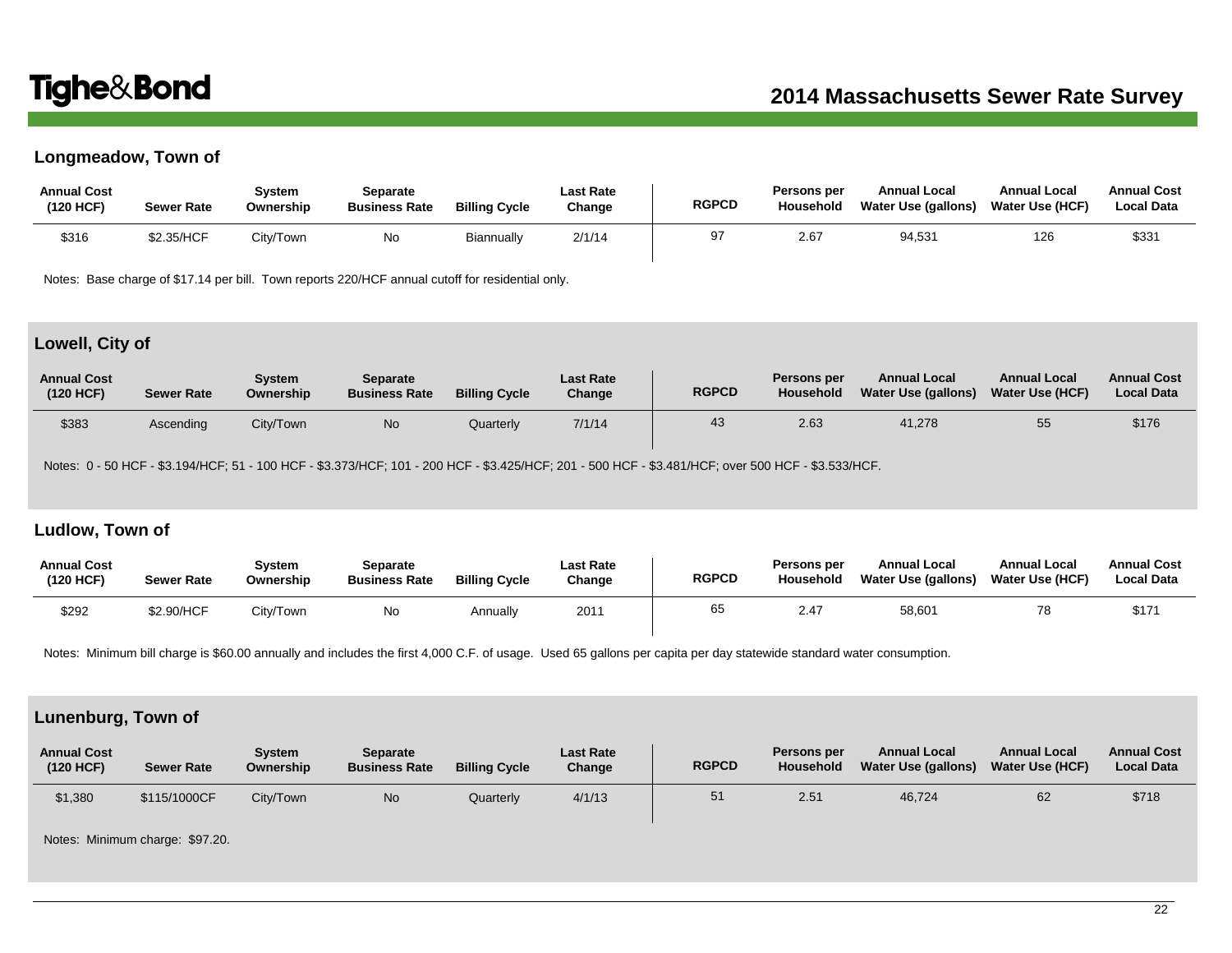#### **Lynn Water & Sewer Commission**

| <b>Annual Cost</b><br>(120 HCF) | Sewer Rate | Svstem<br>Ownership | Separate<br><b>Business Rate</b> | <b>Billing Cycle</b> | <b>Last Rate</b><br>Change | <b>RGPCD</b> | Persons per<br>Household | <b>Annual Local</b><br>Water Use (gallons) | <b>Annual Local</b><br><b>Water Use (HCF)</b> | <b>Annual Cost</b><br><b>Local Data</b> |
|---------------------------------|------------|---------------------|----------------------------------|----------------------|----------------------------|--------------|--------------------------|--------------------------------------------|-----------------------------------------------|-----------------------------------------|
| \$760                           | Ascending  | City/Town           | No                               | Quarteriv            | 7/1/14                     | 53           | 2.72                     | 52,618                                     | 70                                            | \$444                                   |

Notes: 0 - 27 HCF - \$6.31/HCF; 27 - 73 HCF - \$6.52/HCF; 73 - 2,812 HCF - \$6.59/HCF; over 2,812 HCF - \$6.64/HCF. Per MWRA survey.

#### **Malden, City of**

| <b>Annual Cost</b><br>(120 HCF) | <b>Sewer Rate</b> | Svstem<br>Ownership | Separate<br><b>Business Rate</b> | <b>Billing Cycle</b> | <b>Last Rate</b><br>Change | <b>RGPCD</b> | Persons per<br>Household | <b>Annual Local</b><br>Water Use (gallons) | <b>Annual Local</b><br>Water Use (HCF) | <b>Annual Cost</b><br><b>Local Data</b> |
|---------------------------------|-------------------|---------------------|----------------------------------|----------------------|----------------------------|--------------|--------------------------|--------------------------------------------|----------------------------------------|-----------------------------------------|
| \$707                           | Ascending         | City/Town           | <b>No</b>                        | Monthly              | 7/1/14                     | 53           | 2.59                     | 50,104                                     | 67                                     | \$303                                   |

Notes: Minimum bill \$3.00/HCF includes up to 100 HCF; 1 – 8 HCF - \$5.46/HCF; 8-120 HCF - \$10.21 /HCF; Over 120 HCF - \$11.69/HCF.

#### **Mansfield, Town of**

| <b>Annual Cost</b><br>(120 HCF) | <b>Sewer Rate</b> | Svstem<br>Ownership | Separate<br><b>Business Rate</b> | <b>Billing Cycle</b> | Last Rate<br>Change | <b>RGPCD</b> | <b>Persons per</b><br><b>Household</b> | <b>Annual Local</b><br>Water Use (gallons) | <b>Annual Local</b><br><b>Water Use (HCF)</b> | <b>Annual Cost</b><br><b>Local Data</b> |
|---------------------------------|-------------------|---------------------|----------------------------------|----------------------|---------------------|--------------|----------------------------------------|--------------------------------------------|-----------------------------------------------|-----------------------------------------|
| \$77'                           | Ascending         | City/Town           | Yes                              | Quarterly            | 6/1/12              | 57           | 2.81                                   | 58,462                                     | 78                                            | \$502                                   |

Notes: Early payment discount is 10%. \$75.59/1000 CF up to 3,000 CF; \$80.11/1000 CF for 3,001-4,500 CF; \$86.67/1000 CF for 4,501-6,000 CF; \$95.23/1000 CF over 6,000 CF. Commercial billed monthly. Sewer cost is based on 85% for residential consumption and 100% for commercial/industrial water consumption. Connection charge is \$2,460.

#### **Marblehead, Town of**

| <b>Annual Cost</b><br>(120 HCF) | <b>Sewer Rate</b> | System<br>Ownership | Separate<br><b>Business Rate</b> | <b>Billing Cycle</b> | <b>Last Rate</b><br>Change | <b>RGPCD</b> | Persons per<br>Household | <b>Annual Local</b><br>Water Use (gallons) | <b>Annual Local</b><br>Water Use (HCF) | <b>Annual Cost</b><br><b>Local Data</b> |
|---------------------------------|-------------------|---------------------|----------------------------------|----------------------|----------------------------|--------------|--------------------------|--------------------------------------------|----------------------------------------|-----------------------------------------|
| \$1,120                         | Ascending         | City/Town           | <b>No</b>                        | Quarterly            | 7/1/14                     | 75           | 2.47                     | 67,616                                     | 90                                     | \$855                                   |

Notes: 0 - 30 HCF - \$8.95/HCF; over 30 HCF - \$9.30/HCF. \$11.50 Administration Charge - billed quarterly. Sewer deduct meters are utilized. Per MWRA survey.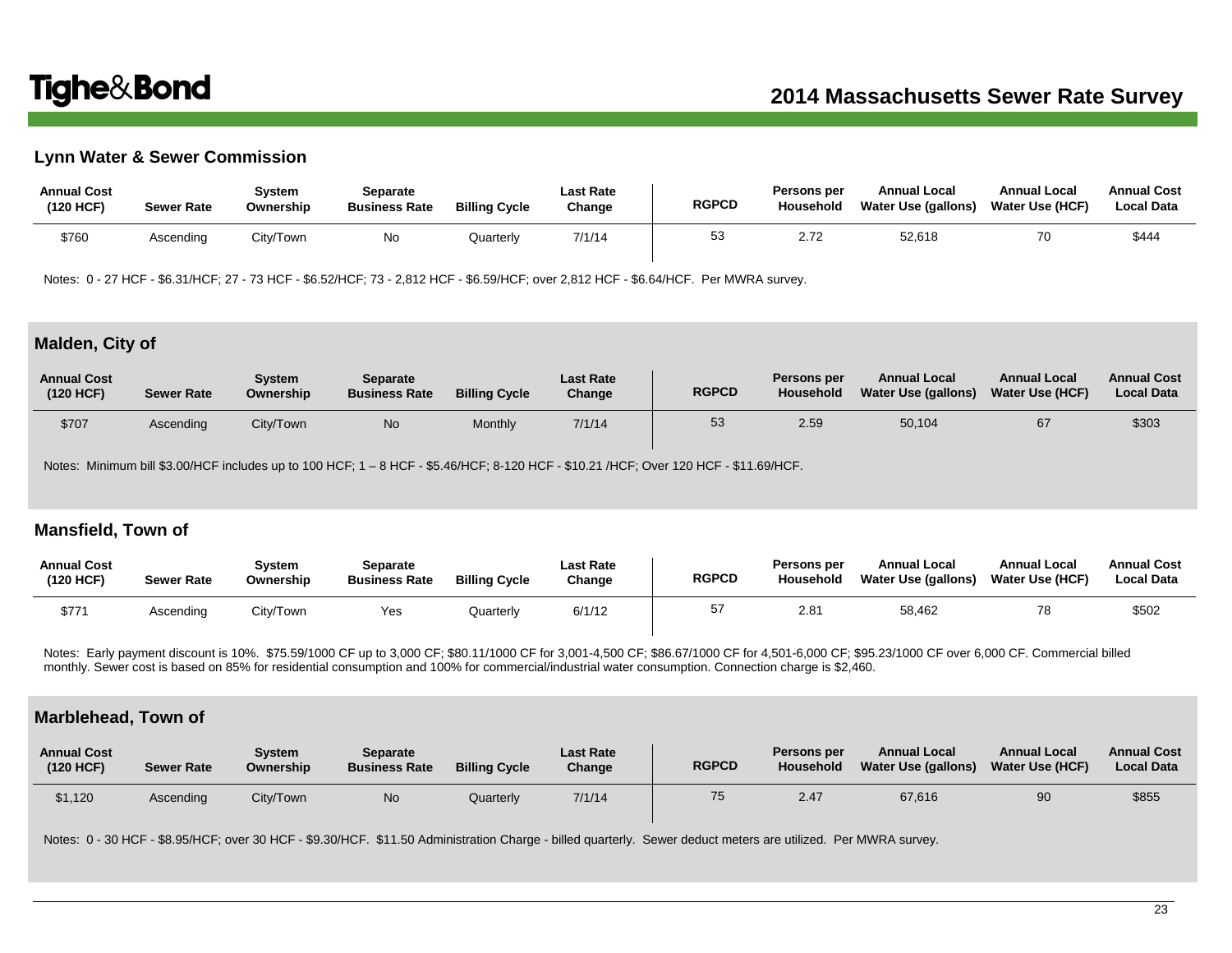## **Marion, Town of**

| <b>Annual Cost</b><br>(120 HCF) | <b>Sewer Rate</b> | System<br>Ownership | Separate<br><b>Business Rate</b> | <b>Billing Cycle</b> | <b>Last Rate</b><br>Change | <b>RGPCD</b> | Persons per<br>Household | <b>Annual Local</b><br>Water Use (gallons) | <b>Annual Local</b><br><b>Water Use (HCF)</b> | <b>Annual Cost</b><br>Local Data |
|---------------------------------|-------------------|---------------------|----------------------------------|----------------------|----------------------------|--------------|--------------------------|--------------------------------------------|-----------------------------------------------|----------------------------------|
| \$1,536                         | Ascending         | City/Town           | No                               | Quarterly            | <b>NR</b>                  | 58           | ົ                        | 57,159                                     | 76                                            | \$785                            |

Notes: Base charge: \$102 per billing (5/8" x 3/4" meter). 0 - 2,500 CF - \$49.40/1000 CF; 2,501 - 5,000 CF - \$111.80/1000 CF; over 5,000 CF- \$161.20/1000 CF. Per Town website. Used Plymouth County census data for average household size.

#### **Marlborough, City of**

| <b>Annual Cost</b><br>(120 HCF) | <b>Sewer Rate</b> | System<br>Ownership | <b>Separate</b><br><b>Business Rate</b> | <b>Billing Cycle</b> | <b>Last Rate</b><br>Change | <b>RGPCD</b> | Persons per<br>Household | <b>Annual Local</b><br>Water Use (gallons) | <b>Annual Local</b><br><b>Water Use (HCF)</b> | <b>Annual Cost</b><br><b>Local Data</b> |
|---------------------------------|-------------------|---------------------|-----------------------------------------|----------------------|----------------------------|--------------|--------------------------|--------------------------------------------|-----------------------------------------------|-----------------------------------------|
| \$694                           | \$5.78/HCF        | City/Town           | <b>No</b>                               | Quarterly            | 7/14                       | 47           | 2.44                     | 41,858                                     | 56                                            | \$323                                   |
| $        -$                     |                   | .                   |                                         |                      |                            |              |                          |                                            |                                               |                                         |

Notes: Per MWRA survey. Commercial billed bi-monthly.

#### **Marshfield, Town of**

| <b>Annual Cost</b><br>(120 HCF) | <b>Sewer Rate</b> | vstemد<br>Ownership | Separate<br><b>Business Rate</b> | <b>Billing Cycle</b> | Last Rate<br>Change | <b>RGPCD</b> | <b>Persons per</b><br>Household | <b>Annual Local</b><br>Water Use (gallons) | <b>Annual Local</b><br><b>Water Use (HCF)</b> | <b>Annual Cost</b><br><b>Local Data</b> |
|---------------------------------|-------------------|---------------------|----------------------------------|----------------------|---------------------|--------------|---------------------------------|--------------------------------------------|-----------------------------------------------|-----------------------------------------|
| \$832                           | \$5.98/1000 gals. | City/Town           | Yes                              | Biannually           | 7/1/14              | 55           | 2.61                            | 52.396                                     | 70                                            | \$607                                   |

Notes: \$294.00 base charge per year plus consumption charges. Town reports actual usage as 56,000 gals/year. Per Town website.

### **Mattapoisett, Town of**

| <b>Annual Cost</b><br>(120 HCF) | <b>Sewer Rate</b> | System<br>Ownership | Separate<br><b>Business Rate</b> | <b>Billing Cycle</b> | <b>Last Rate</b><br>Change | <b>RGPCD</b> | Persons per<br>Household | <b>Annual Local</b><br>Water Use (gallons) | <b>Annual Local</b><br>Water Use (HCF) | <b>Annual Cost</b><br><b>Local Data</b> |
|---------------------------------|-------------------|---------------------|----------------------------------|----------------------|----------------------------|--------------|--------------------------|--------------------------------------------|----------------------------------------|-----------------------------------------|
| \$745                           | \$6.21/HCF        | City/Town           | <b>No</b>                        | Biannually           | 4/14                       | 54           | 2.77                     | 54,597                                     |                                        | \$454                                   |

Notes: Base charge of \$124.40 per billing period includes first 2,000 CF of usage.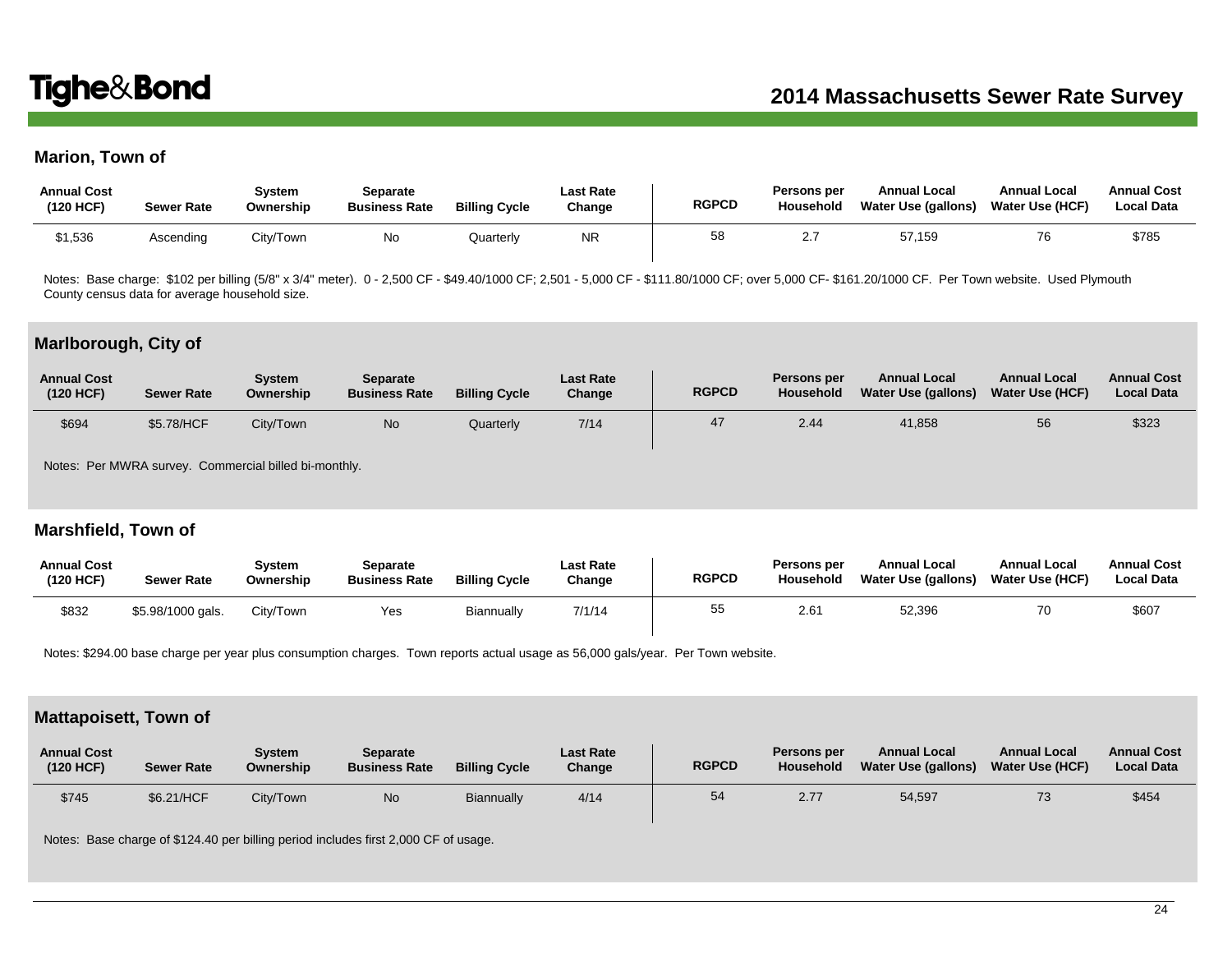# **Medfield, Town of**

| <b>Annual Cost</b><br>(120 HCF) | Sewer Rate        | Svstem<br>Ownership | Separate<br><b>Business Rate</b> | <b>Billing Cycle</b> | <b>Last Rate</b><br>Change | <b>RGPCD</b> | Persons per<br>Household | <b>Annual Local</b><br>Water Use (gallons) | <b>Annual Local</b><br>Water Use (HCF) | <b>Annual Cost</b><br><b>Local Data</b> |
|---------------------------------|-------------------|---------------------|----------------------------------|----------------------|----------------------------|--------------|--------------------------|--------------------------------------------|----------------------------------------|-----------------------------------------|
| \$760                           | \$8.50/1000 gals. | City/Town           | Νo                               | Biannually           | 10/12                      | 70           | 2.91                     | 74,351                                     | 99                                     | \$627                                   |

Notes: Base charge is \$82.42 includes 10,000 gals. Based on 75% water usage. Per MRWA survey.

### **Medford, City of**

| <b>Annual Cost</b><br>(120 HCF) | <b>Sewer Rate</b> | <b>System</b><br>Ownership | Separate<br><b>Business Rate</b> | <b>Billing Cycle</b> | <b>Last Rate</b><br>Change | <b>RGPCD</b> | Persons per<br>Household | <b>Annual Local</b><br>Water Use (gallons) | <b>Annual Local</b><br>Water Use (HCF) | <b>Annual Cost</b><br><b>Local Data</b> |
|---------------------------------|-------------------|----------------------------|----------------------------------|----------------------|----------------------------|--------------|--------------------------|--------------------------------------------|----------------------------------------|-----------------------------------------|
| \$908                           | Ascending         | City/Town                  | Yes                              | Bimonthly            | 9/14                       | 62           | 2.45                     | 55,444                                     |                                        | \$545                                   |

Notes: 0 – 8 HCF - \$7.17/HCF; 8 – 16 HCF - \$7.67/HCF; >16 HCF - \$8.17/HCF. Per MWRA survey.

### **Medway, Town of**

| <b>Annual Cost</b><br>(120 HCF) | <b>Sewer Rate</b> | Svstem<br>Ownership | Separate<br><b>Business Rate</b> | <b>Billing Cycle</b> | <b>Last Rate</b><br>Change | <b>RGPCD</b> | Persons per<br>Household | <b>Annual Local</b><br>Water Use (gallons) | <b>Annual Local</b><br><b>Water Use (HCF)</b> | <b>Annual Cost</b><br><b>Local Data</b> |
|---------------------------------|-------------------|---------------------|----------------------------------|----------------------|----------------------------|--------------|--------------------------|--------------------------------------------|-----------------------------------------------|-----------------------------------------|
| \$504                           | Ascending         | City/Town           | Yes                              | Quarterly            | 7/1/14                     | 64           | 2.87                     | 67.043                                     | 90                                            | \$368                                   |

Notes: \$4.06/HCF - 0 - 2,000 HCF; \$4.49/HCF - 2,001 - 3,500 HCF; \$5.73/HCF for 3,500+ HCF. Town reports average annual residential household usage of 8,000 CF (\$325).

#### **Melrose, City of**

| <b>Annual Cost</b><br>(120 HCF) | <b>Sewer Rate</b> | <b>System</b><br>Ownership | <b>Separate</b><br><b>Business Rate</b> | <b>Billing Cycle</b> | <b>Last Rate</b><br>Change | <b>RGPCD</b> | Persons per<br>Household | <b>Annual Local</b><br>Water Use (gallons) | <b>Annual Local</b><br>Water Use (HCF) | <b>Annual Cost</b><br><b>Local Data</b> |
|---------------------------------|-------------------|----------------------------|-----------------------------------------|----------------------|----------------------------|--------------|--------------------------|--------------------------------------------|----------------------------------------|-----------------------------------------|
| \$1,270                         | Ascending         | City/Town                  | <b>No</b>                               | Quarterly            | 6/30/14                    | 50           | 2.35                     | 42,888                                     | 57                                     | \$577                                   |

Notes: Base Fee (up to 1" meter) \$ 5.00/quarter. \$ 9.72/HCF - 0 – 20 HCF; 20 - 100 HCF - \$ 11.82/HCF; >100 HCF - \$12.45/HCF. Per MWRA Survey.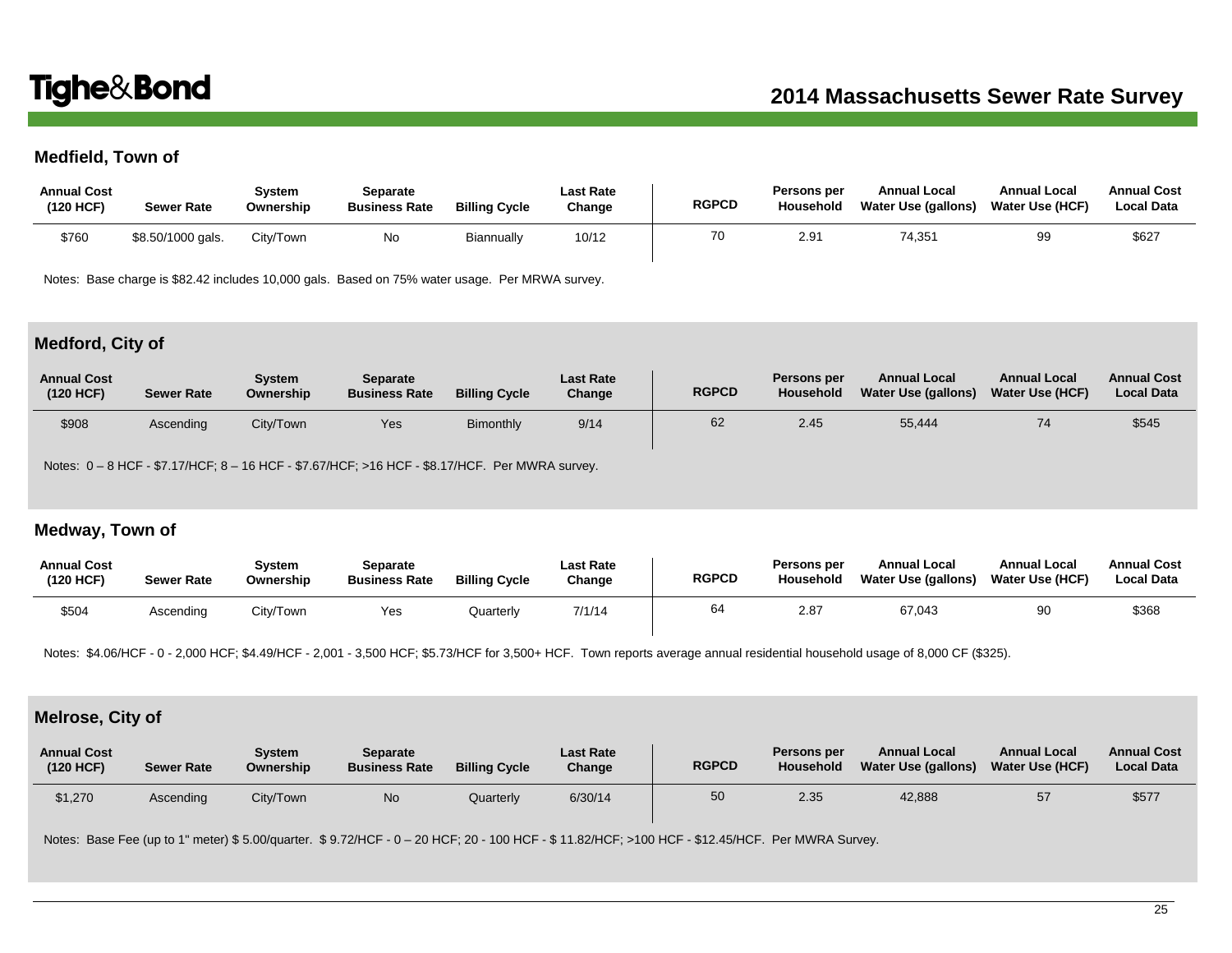## **Merrimac, Town of**

| <b>Annual Cost</b><br>(120 HCF) | <b>Sewer Rate</b>     | Svstem<br>Ownership | Separate<br><b>Business Rate</b> | <b>Billing Cycle</b> | Last Rate<br>Change | <b>RGPCD</b> | Persons per<br>Household | <b>Annual Local</b><br>Water Use (gallons) | <b>Annual Local</b><br><b>Water Use (HCF)</b> | <b>Annual Cost</b><br><b>Local Data</b> |
|---------------------------------|-----------------------|---------------------|----------------------------------|----------------------|---------------------|--------------|--------------------------|--------------------------------------------|-----------------------------------------------|-----------------------------------------|
| \$1,034                         | \$12.75/1000<br>gals. | City/Town           | No                               | Quarterly            | 7/1/13              |              | 2.61                     | 40,01'                                     | 53                                            | \$400                                   |

Notes: Base charge of \$68.00 per quarter for up to 7,500 gals. \$150.00 per quarter for unmetered houses. Per Town website.

#### **Middleborough, Town of**

| <b>Annual Cost</b><br>(120 HCF) | <b>Sewer Rate</b> | Svstem<br>Ownership | Separate<br><b>Business Rate</b> | <b>Billing Cycle</b> | <b>Last Rate</b><br>Change | <b>RGPCD</b> | Persons per<br>Household | <b>Annual Local</b><br>Water Use (gallons) | <b>Annual Local</b><br>Water Use (HCF) | <b>Annual Cost</b><br><b>Local Data</b> |
|---------------------------------|-------------------|---------------------|----------------------------------|----------------------|----------------------------|--------------|--------------------------|--------------------------------------------|----------------------------------------|-----------------------------------------|
| \$525                           | Ascending         | City/Town           | <b>No</b>                        | Quarterly            | 7/1/14                     | 65           | 2.78                     | 65,956                                     | 88                                     | \$377                                   |

Notes: Service charge of \$38.24 per billing for first 500 CF (5/8" meter); 501-2,500 CF - \$3.28/HCF; 2,501 - 25,000 CF - \$5.49/HCF; over 25,000 CF - \$9.24/HCF. Per Town website. Used 65 gallons per capita per day statewide standard water consumption

#### **Milford, Town of**

| <b>Annual Cost</b><br>(120 HCF) | <b>Sewer Rate</b> | System<br>Ownership | Separate<br><b>Business Rate</b> | <b>Billing Cycle</b> | Last Rate<br>Change | <b>RGPCD</b> | Persons per<br>Household | <b>Annual Local</b><br>Water Use (gallons) | <b>Annual Local</b><br><b>Water Use (HCF)</b> | <b>Annual Cost</b><br><b>Local Data</b> |
|---------------------------------|-------------------|---------------------|----------------------------------|----------------------|---------------------|--------------|--------------------------|--------------------------------------------|-----------------------------------------------|-----------------------------------------|
| \$505                           | \$0.04206/CF      | City/Town           | Yes                              | Biannually           | 9/08                | 48           | 2.64                     | 46,253                                     | 62                                            | \$260                                   |

Notes: Per Town website.

## **Millbury, Town of**

| <b>Annual Cost</b><br>(120 HCF) | <b>Sewer Rate</b> | Svstem<br>Ownership | Separate<br><b>Business Rate</b> | <b>Billing Cycle</b> | <b>Last Rate</b><br>Change | <b>RGPCD</b> | Persons per<br>Household | <b>Annual Local</b><br>Water Use (gallons) | <b>Annual Local</b><br>Water Use (HCF) | <b>Annual Cost</b><br><b>Local Data</b> |
|---------------------------------|-------------------|---------------------|----------------------------------|----------------------|----------------------------|--------------|--------------------------|--------------------------------------------|----------------------------------------|-----------------------------------------|
| \$869                           | \$9.68/1000 gals. | City/Town           | <b>No</b>                        | Biannually           | 7/22/15                    | 57           | 2.52                     | 52,429                                     | 70                                     | \$508                                   |

Notes: Water supplied by Aquarion.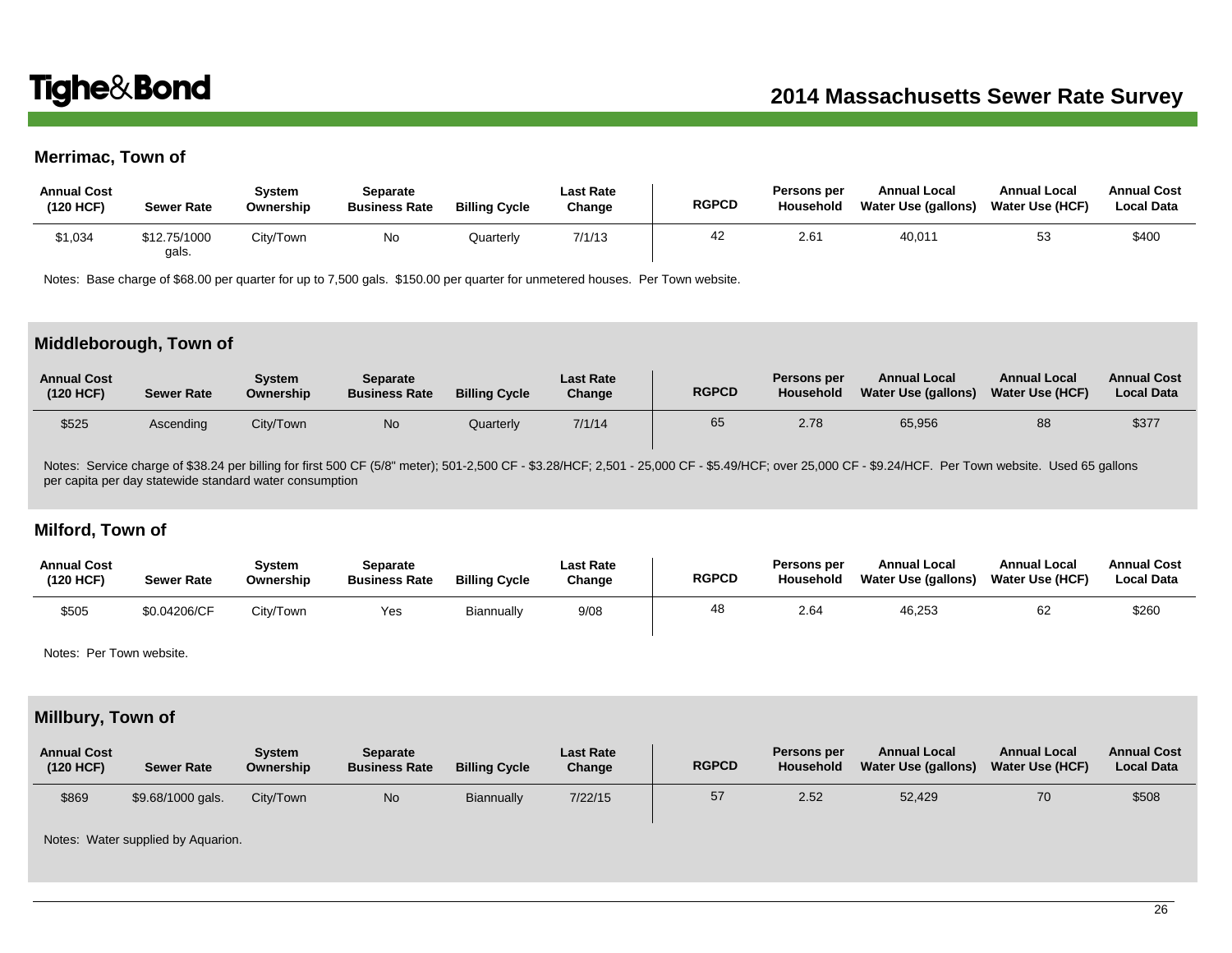## **Millis, Town of**

| <b>Annual Cost</b><br>(120 HCF) | <b>Sewer Rate</b> | Svstem<br>Ownership | Separate<br><b>Business Rate</b> | <b>Billing Cycle</b> | <b>Last Rate</b><br>Change | <b>RGPCD</b> | Persons per<br>Household | <b>Annual Local</b><br>Water Use (gallons) | <b>Annual Local</b><br>Water Use (HCF) | <b>Annual Cost</b><br><b>Local Data</b> |
|---------------------------------|-------------------|---------------------|----------------------------------|----------------------|----------------------------|--------------|--------------------------|--------------------------------------------|----------------------------------------|-----------------------------------------|
| \$683                           | Ascending         | City/Town           | No.                              | Quarterly            | 7/1/14                     | 56           | 2.69                     | 54,984                                     |                                        | \$478                                   |

Notes: Base charge of \$39.18 per bill. 0 - 25,000 gals. - \$5.85/1000 gals.; 25,001 - 50,000 gals. - \$8.39/1000 gals.; 50,001+ gals. - \$11.32/HCF.

### **Milton, Town of**

| <b>Annual Cost</b><br>(120 HCF) | <b>Sewer Rate</b> | Svstem<br>Ownership | <b>Separate</b><br><b>Business Rate</b> | <b>Billing Cycle</b> | <b>Last Rate</b><br>Change | <b>RGPCD</b> | Persons per<br><b>Household</b> | <b>Annual Local</b><br>Water Use (gallons) | <b>Annual Local</b><br>Water Use (HCF) | <b>Annual Cost</b><br><b>Local Data</b> |
|---------------------------------|-------------------|---------------------|-----------------------------------------|----------------------|----------------------------|--------------|---------------------------------|--------------------------------------------|----------------------------------------|-----------------------------------------|
| \$1,248                         | Ascending         | City/Town           | <b>No</b>                               | Quarterly            | 7/14                       | 54           | 2.79                            | 54,991                                     |                                        | \$712                                   |

Notes: 0 - 6 HCF - \$35.16/bill; 6 - 30 HCF - \$11.53/HCF; 30 - 60 HCF- \$12.70/HCF; over 60 HCF - \$13.55/HCF. Per MWRA survey.

#### **Monson, Town of**

| <b>Annual Cost</b><br>(120 HCF) | <b>Sewer Rate</b> | Svstem<br>Ownership | Separate<br><b>Business Rate</b> | <b>Billing Cycle</b> | <b>Last Rate</b><br>Change | <b>RGPCD</b> | Persons per<br>Household | <b>Annual Local</b><br>Water Use (gallons) | <b>Annual Local</b><br><b>Water Use (HCF)</b> | <b>Annual Cost</b><br><b>Local Data</b> |
|---------------------------------|-------------------|---------------------|----------------------------------|----------------------|----------------------------|--------------|--------------------------|--------------------------------------------|-----------------------------------------------|-----------------------------------------|
| \$328                           | \$328/year        | City/Town           | Yes                              | Quarterly            | 3/5/14                     |              | 2.48                     | 46,165                                     | 62                                            | \$328                                   |

Notes: Flat fee.

### **Montague, Town of**

| <b>Annual Cost</b><br>(120 HCF) | <b>Sewer Rate</b> | Svstem<br>Ownership | Separate<br><b>Business Rate</b> | <b>Billing Cycle</b> | <b>Last Rate</b><br>Change | <b>RGPCD</b> | Persons per<br>Household | <b>Annual Local</b><br>Water Use (gallons) | <b>Annual Local</b><br>Water Use (HCF) | <b>Annual Cost</b><br><b>Local Data</b> |
|---------------------------------|-------------------|---------------------|----------------------------------|----------------------|----------------------------|--------------|--------------------------|--------------------------------------------|----------------------------------------|-----------------------------------------|
| \$558                           | \$6.22/1000 gals. | City/Town           | <b>No</b>                        | <b>Biannually</b>    | 7/1/13                     | 58           | 2.23                     | 47.209                                     | 63                                     | \$294                                   |

Notes: Billed twice/year payable in 2 installations. Service charge of \$36.00 per period includes 5,790 gallons. Water use data from Turners Falls Fire District.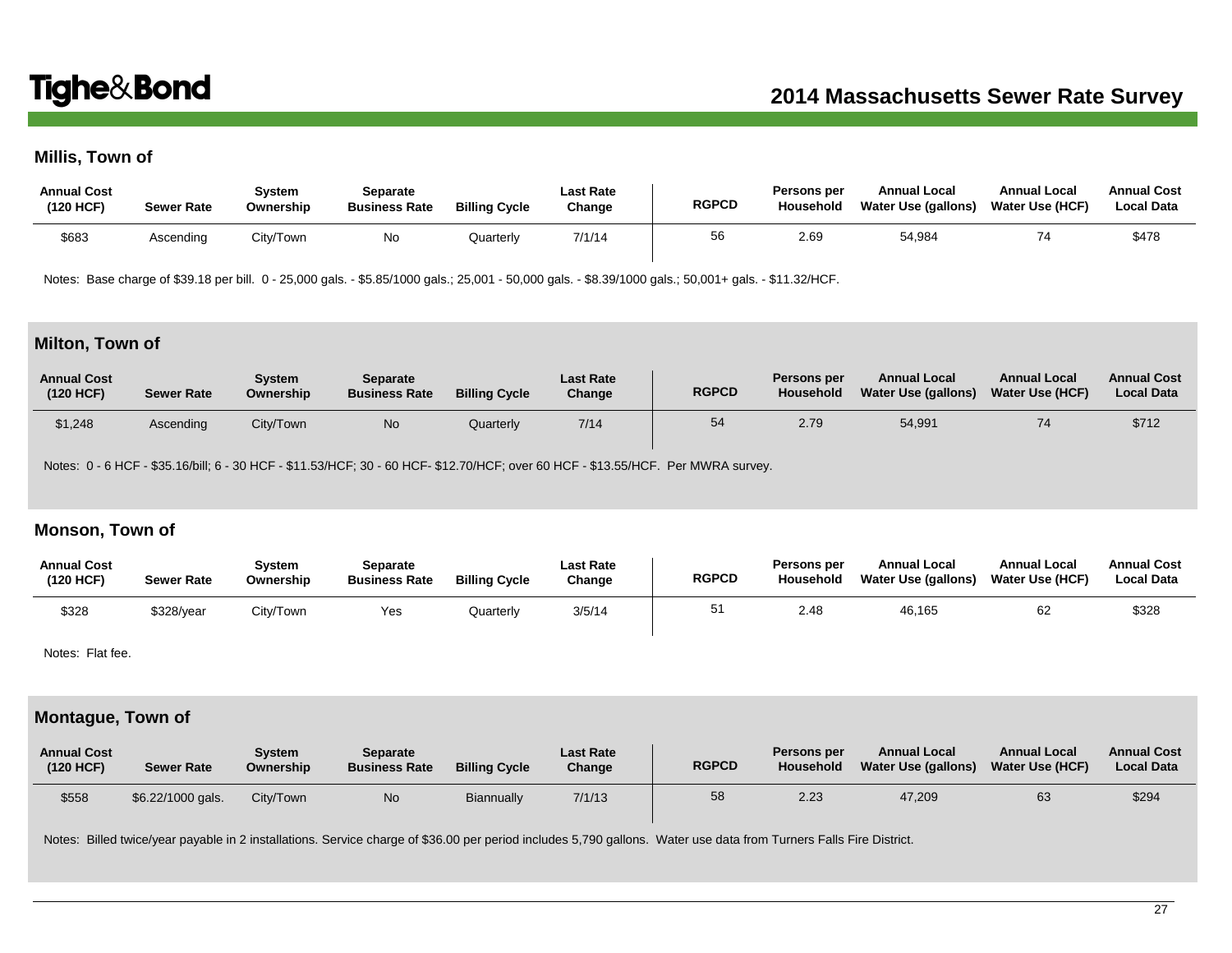## **Nahant, Town of**

| <b>Annual Cost</b><br>(120 HCF) | <b>Sewer Rate</b> | Svstem<br>Ownership | Separate<br><b>Business Rate</b> | <b>Billing Cycle</b> | Last Rate<br>Change | <b>RGPCD</b> | Persons per<br>Household | <b>Annual Local</b><br>Water Use (gallons) | <b>Annual Local</b><br><b>Water Use (HCF)</b> | <b>Annual Cost</b><br><b>Local Data</b> |
|---------------------------------|-------------------|---------------------|----------------------------------|----------------------|---------------------|--------------|--------------------------|--------------------------------------------|-----------------------------------------------|-----------------------------------------|
| \$1,067                         | \$8.89/HCF        | City/Town           | No                               | Tri-annually         | 7/14                | 101          | 2.18                     | 80,366                                     | 107                                           | \$955                                   |

Notes: Per MWRA Survey.

### **Natick, Town of**

| <b>Annual Cost</b><br>(120 HCF) | <b>Sewer Rate</b> | Svstem<br>Ownership | <b>Separate</b><br><b>Business Rate</b> | <b>Billing Cycle</b> | <b>Last Rate</b><br>Change | <b>RGPCD</b> | Persons per<br>Household | <b>Annual Local</b><br>Water Use (gallons) | <b>Annual Local</b><br>Water Use (HCF) | <b>Annual Cost</b><br><b>Local Data</b> |
|---------------------------------|-------------------|---------------------|-----------------------------------------|----------------------|----------------------------|--------------|--------------------------|--------------------------------------------|----------------------------------------|-----------------------------------------|
| \$1,017                         | Ascending         | City/Town           | No                                      | Quarterly            | 7/2014                     | 61           | 2.43                     | 54,104                                     |                                        | \$433                                   |

Notes: 0 - 10 HCF - \$4.44/HCF; 10 - 20 HCF - \$7.91/HCF; over 20 HCF - \$13.08/HCF. Per MWRA survey.

### **Needham, Town of**

| <b>Annual Cost</b><br>(120 HCF) | <b>Sewer Rate</b> | Svstem<br>Ownership | Separate<br><b>Business Rate</b> | <b>Billing Cycle</b> | <b>Last Rate</b><br>Change | <b>RGPCD</b> | Persons per<br>Household | <b>Annual Local</b><br>Water Use (gallons) | <b>Annual Local</b><br><b>Water Use (HCF)</b> | <b>Annual Cost</b><br><b>Local Data</b> |
|---------------------------------|-------------------|---------------------|----------------------------------|----------------------|----------------------------|--------------|--------------------------|--------------------------------------------|-----------------------------------------------|-----------------------------------------|
| \$1,061                         | Ascending         | City/Town           | No                               | Quarterly            | 7/1/14                     | 66           | 2.72                     | 65,525                                     | 88                                            | \$772                                   |

Notes: Basic service fee: \$9.00. 0 - 27 HCF - \$8.40/HCF; 27-42 HCF - \$9.85 HCF; over 42 HCF - \$10.67/HCF. Commercial billed monthly.

## **New Bedford, City of**

| <b>Annual Cost</b><br>(120 HCF) | <b>Sewer Rate</b> | Svstem<br>Ownership | Separate<br><b>Business Rate</b> | <b>Billing Cycle</b> | <b>Last Rate</b><br>Change | <b>RGPCD</b> | Persons per<br>Household | <b>Annual Local</b><br>Water Use (gallons) | <b>Annual Local</b><br>Water Use (HCF) | <b>Annual Cost</b><br><b>Local Data</b> |
|---------------------------------|-------------------|---------------------|----------------------------------|----------------------|----------------------------|--------------|--------------------------|--------------------------------------------|----------------------------------------|-----------------------------------------|
| \$568                           | \$4.15/HCF        | City/Town           | <b>No</b>                        | Monthly              | 7/1/10                     | 51           | 2.38                     | 44,304                                     | 59                                     | \$316                                   |

Notes: \$70.00 base charge per year.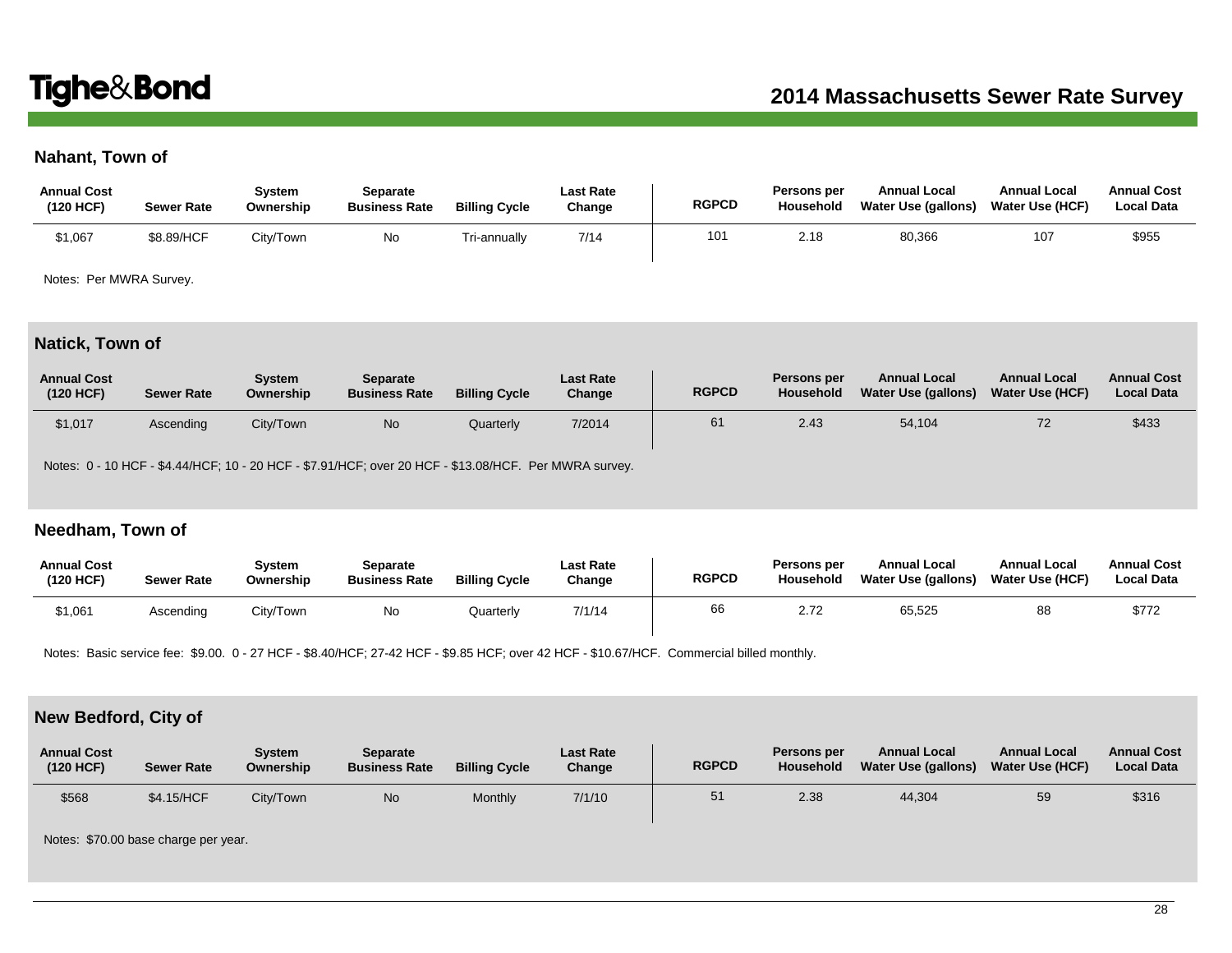# **Newburyport, City of**

| <b>Annual Cost</b><br>(120 HCF) | <b>Sewer Rate</b> | System<br>Ownership | Separate<br><b>Business Rate</b> | <b>Billing Cycle</b> | <b>Last Rate</b><br>Change | <b>RGPCD</b> | Persons per<br><b>Household</b> | <b>Annual Local</b><br>Water Use (gallons) | <b>Annual Local</b><br><b>Water Use (HCF)</b> | <b>Annual Cost</b><br><b>Local Data</b> |
|---------------------------------|-------------------|---------------------|----------------------------------|----------------------|----------------------------|--------------|---------------------------------|--------------------------------------------|-----------------------------------------------|-----------------------------------------|
| \$943                           | Ascending         | City/Town           | No                               | Quarterly            | 7/1/14                     | 53           | 2.31                            | 44.687                                     | 60                                            | \$506                                   |

Notes: Service charge of \$18.00 per bill (\$23.00 for customers in Newbury). 0 - 30 HCF - \$7.26/HCF; 30+ HCF - \$8.02 HCF.

#### **Newton, City of**

| <b>Annual Cost</b><br>(120 HCF) | <b>Sewer Rate</b> | <b>System</b><br>Ownership | <b>Separate</b><br><b>Business Rate</b> | <b>Billing Cycle</b> | <b>Last Rate</b><br>Change | <b>RGPCD</b> | Persons per<br>Household | <b>Annual Local</b><br><b>Water Use (gallons)</b> | <b>Annual Local</b><br><b>Water Use (HCF)</b> | <b>Annual Cost</b><br><b>Local Data</b> |
|---------------------------------|-------------------|----------------------------|-----------------------------------------|----------------------|----------------------------|--------------|--------------------------|---------------------------------------------------|-----------------------------------------------|-----------------------------------------|
| \$1,144                         | Ascendina         | City/Town                  | <b>No</b>                               | Quarterly            | 7/2014                     | 53           | 2.5                      | 48,363                                            | 65                                            | \$578                                   |

Notes: 0 - 20 HCF - \$8.94/HCF; 21 - 70 HCF - \$10.73/HCF; over 70 HCF - \$12.88/HCF. Assess separate stormwater fee of \$6.25/quarter. Per MWRA survey.

#### **North Andover, Town of**

| <b>Annual Cost</b><br>(120 HCF) | <b>Sewer Rate</b> | Svstem<br>Ownership | Separate<br><b>Business Rate</b> | <b>Billing Cycle</b> | Last Rate<br>Change | <b>RGPCD</b> | Persons per<br>Household | <b>Annual Local</b><br>Water Use (gallons) | <b>Annual Local</b><br><b>Water Use (HCF)</b> | <b>Annual Cost</b><br><b>Local Data</b> |
|---------------------------------|-------------------|---------------------|----------------------------------|----------------------|---------------------|--------------|--------------------------|--------------------------------------------|-----------------------------------------------|-----------------------------------------|
| \$846                           | Ascending         | City/Town           | Yes                              | Quarterl∖            | 8/1/12              | 74           | 2.62                     | 70,766                                     | 95                                            | \$611                                   |

Notes: 0 - 20 HCF - \$5.95/HCF; over 21 HCF - \$9.24/HCF.

#### **North Attleborough, Town of**

| <b>Annual Cost</b><br>(120 HCF) | <b>Sewer Rate</b> | Svstem<br>Ownership | Separate<br><b>Business Rate</b> | <b>Billing Cycle</b> | <b>Last Rate</b><br>Change | <b>RGPCD</b> | Persons per<br>Household | <b>Annual Local</b><br>Water Use (gallons) | <b>Annual Local</b><br><b>Water Use (HCF)</b> | <b>Annual Cost</b><br><b>Local Data</b> |
|---------------------------------|-------------------|---------------------|----------------------------------|----------------------|----------------------------|--------------|--------------------------|--------------------------------------------|-----------------------------------------------|-----------------------------------------|
| \$555                           | \$4.32/HCF        | City/Town           | <b>No</b>                        | <b>Biannually</b>    | 7/1/14                     | 54           | 2.79                     | 54,991                                     | 74                                            | \$354                                   |

Notes: Fixed charge of \$61.36/bill per unit includes first 1,000 CF of usage. Commercial customers are billed monthly. Per website.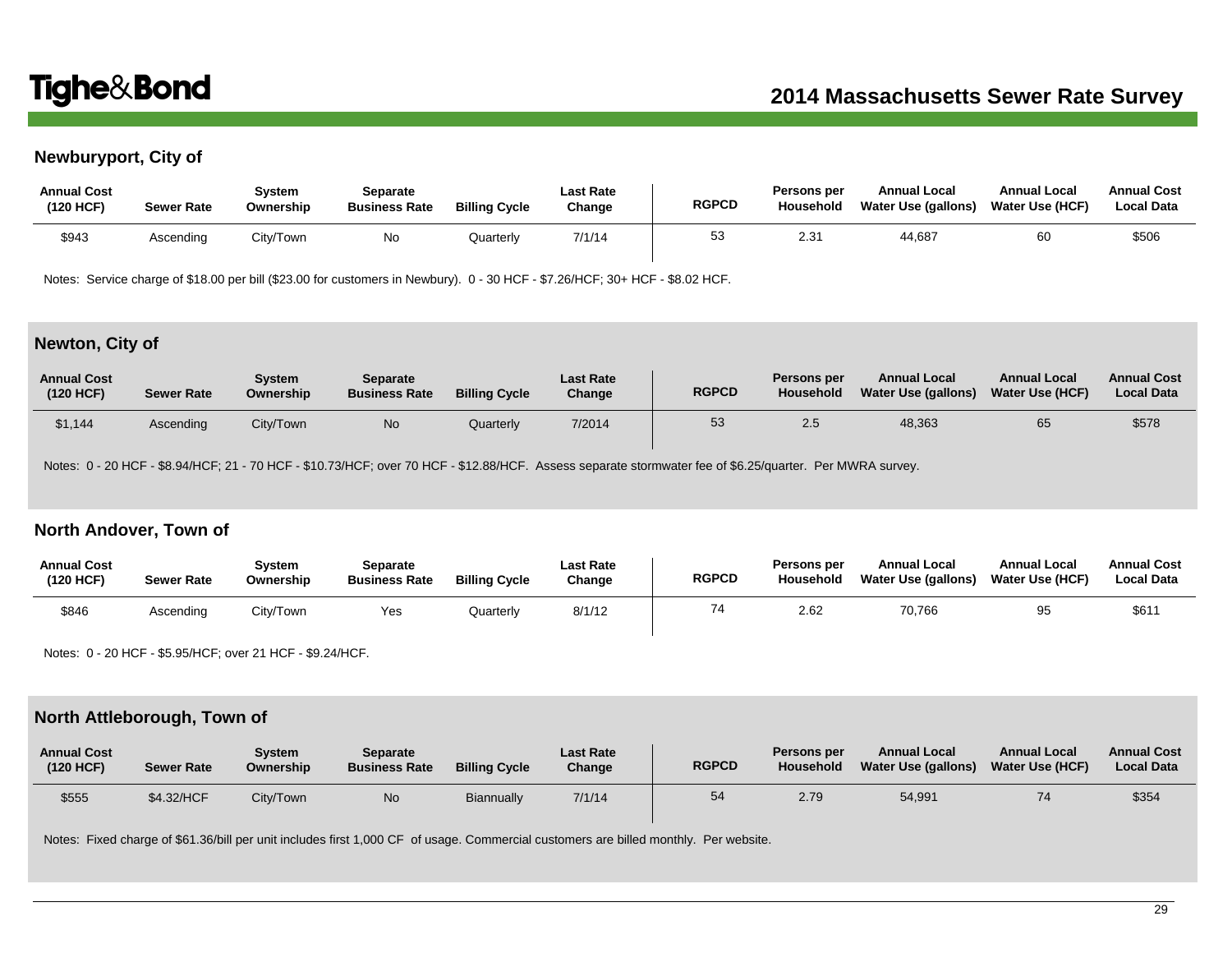### **North Brookfield, Town of**

| <b>Annual Cost</b><br>(120 HCF) | <b>Sewer Rate</b>    | Svstem<br>Ownership | Separate<br><b>Business Rate</b> | <b>Billing Cycle</b> | <b>Last Rate</b><br>Change | <b>RGPCD</b> | Persons per<br>Household | <b>Annual Local</b><br>Water Use (gallons) | <b>Annual Local</b><br>Water Use (HCF) | <b>Annual Cost</b><br><b>Local Data</b> |
|---------------------------------|----------------------|---------------------|----------------------------------|----------------------|----------------------------|--------------|--------------------------|--------------------------------------------|----------------------------------------|-----------------------------------------|
| \$969                           | \$12.00/1000<br>gals | City/Town           | Νo                               | Biannually           | 9/1/13                     |              | 2.59                     | 38,759                                     | 52                                     | \$419                                   |

Notes: Rate based on 90% of metered water consumption. Used Worcester County census data for average household size.

#### **Northampton, City of**

| <b>Annual Cost</b><br>(120 HCF) | <b>Sewer Rate</b> | Svstem<br>Ownership | <b>Separate</b><br><b>Business Rate</b> | <b>Billing Cycle</b> | <b>Last Rate</b><br>Change | <b>RGPCD</b> | Persons per<br>Household | <b>Annual Local</b><br>Water Use (gallons) | <b>Annual Local</b><br><b>Water Use (HCF)</b> | <b>Annual Cost</b><br><b>Local Data</b> |
|---------------------------------|-------------------|---------------------|-----------------------------------------|----------------------|----------------------------|--------------|--------------------------|--------------------------------------------|-----------------------------------------------|-----------------------------------------|
| \$730                           | \$6.08/HCF        | City/Town           | <b>No</b>                               | Quarterly            | 7/1/14                     | 49           | 2.14                     | 38,274                                     |                                               | \$315                                   |
|                                 | .                 |                     |                                         |                      |                            |              |                          |                                            |                                               |                                         |

Notes: Service charge: \$1 per quarter for 5/8 inch meter.

#### **Northborough, Town of**

| <b>Annual Cost</b><br>(120 HCF) | <b>Sewer Rate</b> | Svstem<br>Ownership | Separate<br><b>Business Rate</b> | <b>Billing Cycle</b> | <b>Last Rate</b><br>Change | <b>RGPCD</b> | <b>Persons per</b><br>Household | <b>Annual Local</b><br>Water Use (gallons) | <b>Annual Local</b><br><b>Water Use (HCF)</b> | <b>Annual Cost</b><br><b>Local Data</b> |
|---------------------------------|-------------------|---------------------|----------------------------------|----------------------|----------------------------|--------------|---------------------------------|--------------------------------------------|-----------------------------------------------|-----------------------------------------|
| \$760                           | Ascending         | City/Town           | No                               | Quarterly            | 12/13                      | 64           | 2.83                            | 66,109                                     | 88                                            | \$554                                   |

Notes: 0 - 20 HCF - \$6.250/HCF; 20 - 60 HCF - \$6.490/HCF; over 60 HCF - \$6.780/HCF. Per MWRA survey.

### **Northbridge, Town of**

| <b>Annual Cost</b><br>(120 HCF) | <b>Sewer Rate</b> | Svstem<br>Ownership | Separate<br><b>Business Rate</b> | <b>Billing Cycle</b> | <b>Last Rate</b><br>Change | <b>RGPCD</b> | Persons per<br>Household | <b>Annual Local</b><br>Water Use (gallons) | <b>Annual Local</b><br>Water Use (HCF) | <b>Annual Cost</b><br><b>Local Data</b> |
|---------------------------------|-------------------|---------------------|----------------------------------|----------------------|----------------------------|--------------|--------------------------|--------------------------------------------|----------------------------------------|-----------------------------------------|
| \$607                           | Ascending         | City/Town           | Yes                              | Quarterly            | 7/1/11                     | 49           | 2.66                     | 47,574                                     | 64                                     | \$357                                   |

Notes: Minimum charge of \$60.50 for 800 cf or less per quarter. Flat fee of \$89.18 for up to 2,000 CF per quarter; \$6.25/HCF for all usage over 2,000 CF per quarter. Single family residence sewer use charge is based on winter quarter water consumption.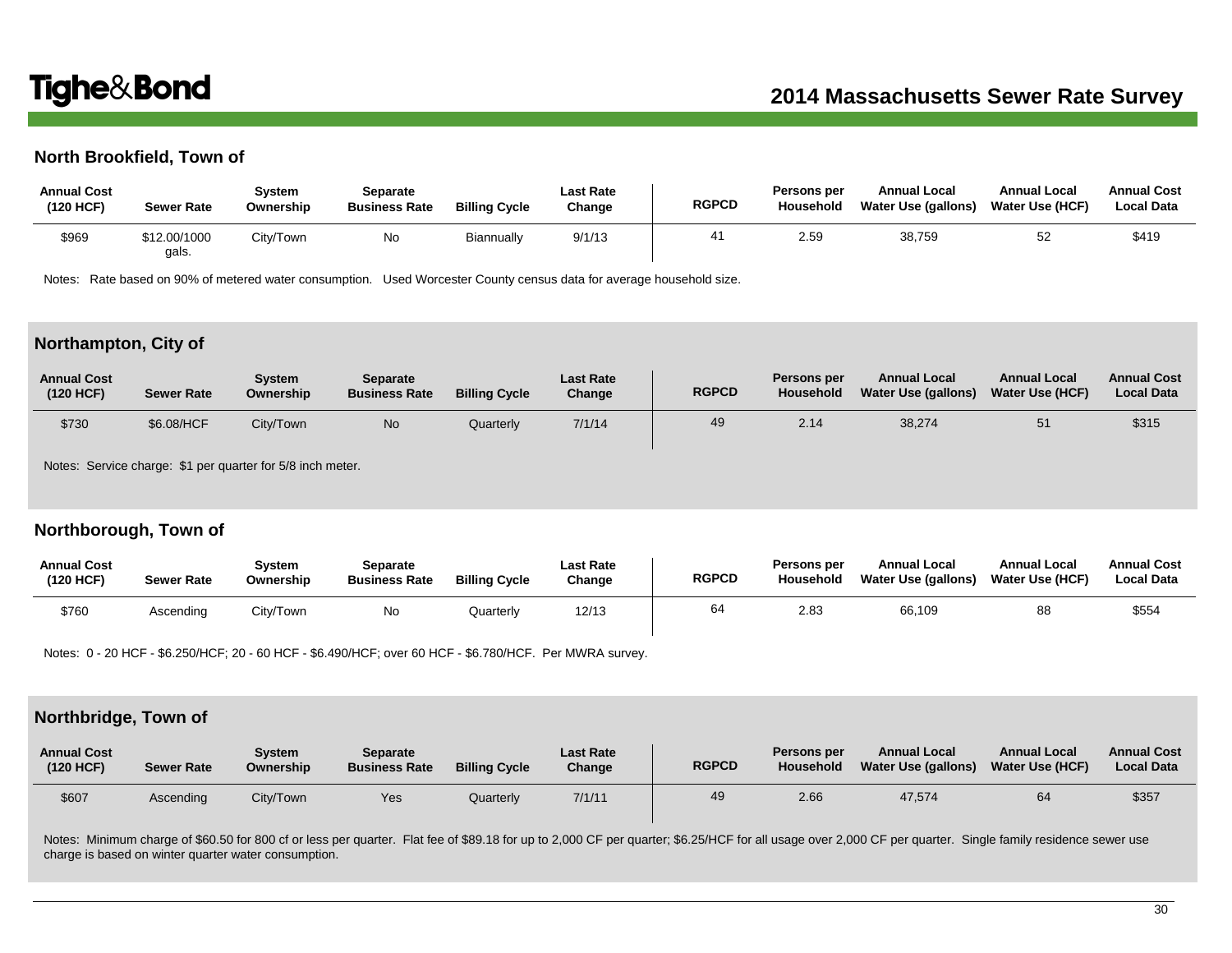### **Northfield, Town of**

| <b>Annual Cost</b><br>(120 HCF) | <b>Sewer Rate</b> | Svstem<br>Ownership | Separate<br><b>Business Rate</b> | <b>Billing Cycle</b> | Last Rate<br>Change | <b>RGPCD</b> | Persons per<br>Household | <b>Annual Local</b><br><b>Water Use (gallons)</b> | <b>Annual Local</b><br><b>Water Use (HCF)</b> | <b>Annual Cost</b><br><b>Local Data</b> |
|---------------------------------|-------------------|---------------------|----------------------------------|----------------------|---------------------|--------------|--------------------------|---------------------------------------------------|-----------------------------------------------|-----------------------------------------|
| \$1,854                         | \$9.45/HCF        | City/Town           | No                               | Biannually           | 11/1/13             | 29           | 2.29                     | 24.240                                            | 32                                            | \$1,026                                 |

Notes: Service charge: \$360. Water use data from East Northfield Water Company. Used Franklin County census data for average household size.

#### **Norton, Town of**

| <b>Annual Cost</b><br>(120 HCF) | <b>Sewer Rate</b> | <b>System</b><br>Ownership | <b>Separate</b><br><b>Business Rate</b> | <b>Billing Cycle</b> | <b>Last Rate</b><br>Change | <b>RGPCD</b> | Persons per<br>Household | <b>Annual Local</b><br>Water Use (gallons) | <b>Annual Local</b><br><b>Water Use (HCF)</b> | <b>Annual Cost</b><br><b>Local Data</b> |
|---------------------------------|-------------------|----------------------------|-----------------------------------------|----------------------|----------------------------|--------------|--------------------------|--------------------------------------------|-----------------------------------------------|-----------------------------------------|
| \$784                           | \$6.88/HCF        | City/Town                  | <b>No</b>                               | Quarterly            | 6/1/13                     | 43           | 2.68                     | 42,063                                     | 56                                            | \$368                                   |

Notes: Minimum quarterly charge: \$78.45. Bill based on 95% of water usage. Per town website.

#### **Norwood, Town of**

| <b>Annual Cost</b><br>(120 HCF) | <b>Sewer Rate</b> | Svstem<br>Ownership | Separate<br><b>Business Rate</b> | <b>Billing Cycle</b> | <b>Last Rate</b><br>Change | <b>RGPCD</b> | Persons per<br>Household | <b>Annual Local</b><br>Water Use (gallons) | <b>Annual Local</b><br><b>Water Use (HCF)</b> | <b>Annual Cost</b><br><b>Local Data</b> |
|---------------------------------|-------------------|---------------------|----------------------------------|----------------------|----------------------------|--------------|--------------------------|--------------------------------------------|-----------------------------------------------|-----------------------------------------|
| \$765                           | Ascending         | City/Town           | No                               | Monthly              | 5/1/14                     | 54           | 2.37                     | 46,713                                     | 62                                            | \$282                                   |

Notes: Based on 60% metered water usage. 0-3 HCF - \$7.26/HCF; over 3 HCF - \$14.01/HCF.

#### **Oak Bluffs, Town of**

| <b>Annual Cost</b><br>(120 HCF) | <b>Sewer Rate</b> | System<br>Ownership | Separate<br><b>Business Rate</b> | <b>Billing Cycle</b> | <b>Last Rate</b><br>Change | <b>RGPCD</b> | Persons per<br>Household | <b>Annual Local</b><br>Water Use (gallons) | <b>Annual Local</b><br><b>Water Use (HCF)</b> | <b>Annual Cost</b><br><b>Local Data</b> |
|---------------------------------|-------------------|---------------------|----------------------------------|----------------------|----------------------------|--------------|--------------------------|--------------------------------------------|-----------------------------------------------|-----------------------------------------|
| \$1,020                         | Ascending         | City/Town           | <b>No</b>                        | Annually             | 4/1/02                     | 60           | 2.8                      | 61,320                                     | 82                                            | \$656                                   |

Notes: \$0.010/gals. - 0-40,000 gals.; \$0.012/gals. - 40,001-80,000 gals.; \$0.014/gals. - 80,001-120,000 gals.; \$0.016/gals. - 120,001-160,000 gals.; \$0.018/gals. - 160,001-200,000 gals.; \$0.020/gals. 200,001-240,000 gals.; \$0.022/gals. - 240,001-280,000 gals.; \$0.024/gals. - 280,001-320,000 gals.; \$0.026/gals. - 320,001-360,000 gals.; \$0.028/gals. - 360,001-400,000+ gals. Used Dukes County census data for average household size.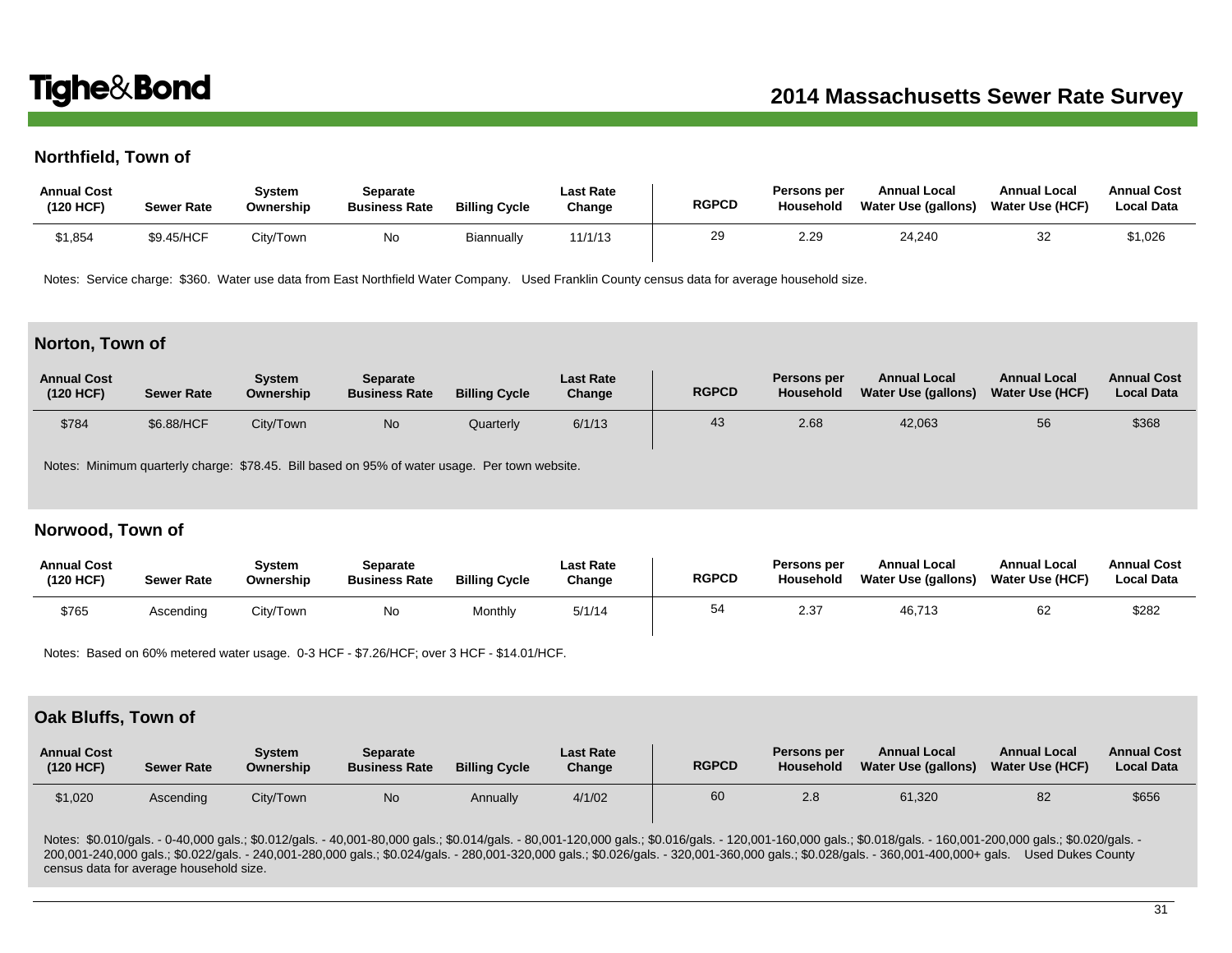# **Orange, Town of**

| <b>Annual Cost</b><br>(120 HCF) | <b>Sewer Rate</b> | Svstem<br>Ownership | Separate<br><b>Business Rate</b> | <b>Billing Cycle</b> | Last Rate<br>Change | <b>RGPCD</b> | Persons per<br>Household | <b>Annual Local</b><br>Water Use (gallons) | <b>Annual Local</b><br>Water Use (HCF) | <b>Annual Cost</b><br><b>Local Data</b> |
|---------------------------------|-------------------|---------------------|----------------------------------|----------------------|---------------------|--------------|--------------------------|--------------------------------------------|----------------------------------------|-----------------------------------------|
| \$600                           | \$5.00/HCF        | City/Town           | No                               | Quarterly            | 9/1/14              | 37           | 2.46                     | 33,222                                     | 44                                     | \$222                                   |

# **Oxford, Town of**

| <b>Annual Cost</b><br>(120 HCF) | <b>Sewer Rate</b>                  | System<br>Ownership | <b>Separate</b><br><b>Business Rate</b> | <b>Billing Cycle</b> | <b>Last Rate</b><br>Change | <b>RGPCD</b> | Persons per<br>Household | <b>Annual Local</b><br><b>Water Use (gallons)</b> | <b>Annual Local</b><br><b>Water Use (HCF)</b> | <b>Annual Cost</b><br><b>Local Data</b> |
|---------------------------------|------------------------------------|---------------------|-----------------------------------------|----------------------|----------------------------|--------------|--------------------------|---------------------------------------------------|-----------------------------------------------|-----------------------------------------|
| \$936                           | \$10.40/1000<br>gals.              | City/Town           | <b>No</b>                               | Quarterly            | 7/1/12                     | 53           | 2.69                     | 52,038                                            | 70                                            | \$541                                   |
|                                 | Notes: Water supplied by Aquarion. |                     |                                         |                      |                            |              |                          |                                                   |                                               |                                         |

# **Palmer, Town of**

| <b>Annual Cost</b><br>(120 HCF) | <b>Sewer Rate</b> | Svstem<br>Ownership | Separate<br><b>Business Rate</b> | <b>Billing Cycle</b> | <b>Last Rate</b><br>Change | <b>RGPCD</b> | Persons per<br>Household | <b>Annual Local</b><br><b>Water Use (gallons)</b> | <b>Annual Local</b><br><b>Water Use (HCF)</b> | <b>Annual Cost</b><br><b>Local Data</b> |
|---------------------------------|-------------------|---------------------|----------------------------------|----------------------|----------------------------|--------------|--------------------------|---------------------------------------------------|-----------------------------------------------|-----------------------------------------|
| \$450                           | \$450/year        | City/Town           | No                               | Biannually           | 7/1/15                     | 63           | 2.43                     | 55,878                                            | 75                                            | \$450                                   |

Notes: Flat fee.

# **Peabody, City of**

| <b>Annual Cost</b><br>(120 HCF) | <b>Sewer Rate</b> | Svstem<br>Ownership | Separate<br><b>Business Rate</b> | <b>Billing Cycle</b> | <b>Last Rate</b><br>Change | <b>RGPCD</b> | Persons per<br>Household | <b>Annual Local</b><br>Water Use (gallons) | <b>Annual Local</b><br>Water Use (HCF) | <b>Annual Cost</b><br><b>Local Data</b> |
|---------------------------------|-------------------|---------------------|----------------------------------|----------------------|----------------------------|--------------|--------------------------|--------------------------------------------|----------------------------------------|-----------------------------------------|
| \$410                           | Ascending         | City/Town           | Yes                              | Quarterly            | 3/03                       | 57           | 2.38                     | 49,516                                     | 66                                     | \$217                                   |

Notes: Ascending rates are 0-15 HCF - \$3.25/HCF; over 15 HCF - \$3.58/HCF. Commercial rates are 0-15 HCF - \$3.75/HCF; over 15 HCF - \$4.13/HCF. Per MWRA survey.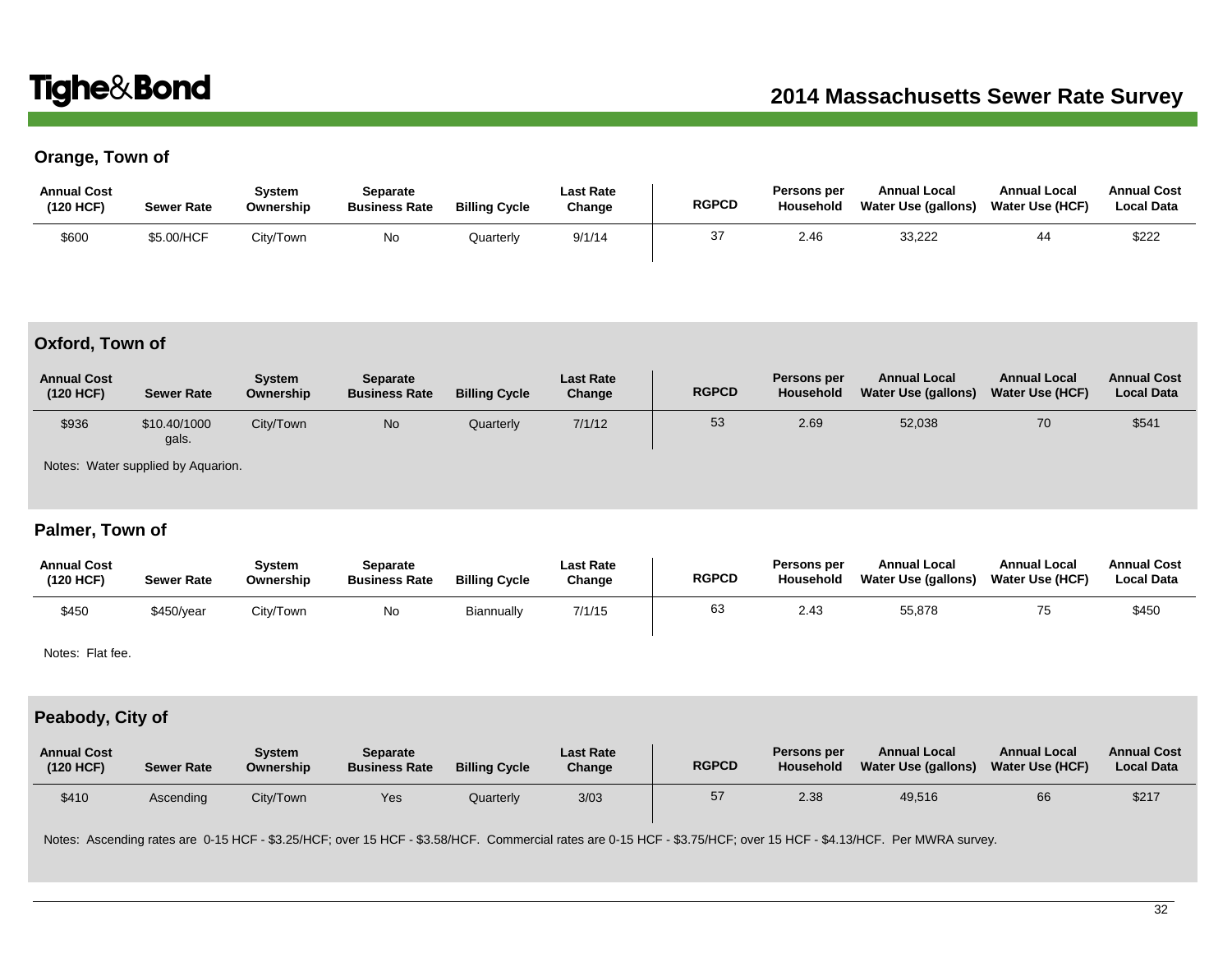# **Pepperell, Town of**

| <b>Annual Cost</b><br>(120 HCF) | Sewer Rate | Svstem<br>Ownership | Separate<br><b>Business Rate</b> | <b>Billing Cycle</b> | <b>Last Rate</b><br>Change | <b>RGPCD</b> | Persons per<br>Household | <b>Annual Local</b><br>Water Use (gallons) | <b>Annual Local</b><br>Water Use (HCF) | <b>Annual Cost</b><br><b>Local Data</b> |
|---------------------------------|------------|---------------------|----------------------------------|----------------------|----------------------------|--------------|--------------------------|--------------------------------------------|----------------------------------------|-----------------------------------------|
| \$1,034                         | Ascending  | City/Town           | Yes                              | Biannually           | 1/1/14                     | 60           | 2.74                     | 60,006                                     | 80                                     | \$665                                   |

Notes: \$198.88 per year includes first 1,250 CF per bill. 1,251 - 3,000 CF - \$0.07955/CF; 3,001 - 6,000 CF - \$0.09279/CF; 6,001 - 9,000 CF - \$0.10425/CF; 9,001+ CF - \$0.11573/CF.

#### **Pittsfield, City of**

| <b>Annual Cost</b><br>(120 HCF) | <b>Sewer Rate</b> | <b>System</b><br>Ownership | Separate<br><b>Business Rate</b> | <b>Billing Cycle</b> | <b>Last Rate</b><br>Change | <b>RGPCD</b> | Persons per<br>Household | <b>Annual Local</b><br><b>Water Use (gallons)</b> | <b>Annual Local</b><br><b>Water Use (HCF)</b> | <b>Annual Cost</b><br><b>Local Data</b> |
|---------------------------------|-------------------|----------------------------|----------------------------------|----------------------|----------------------------|--------------|--------------------------|---------------------------------------------------|-----------------------------------------------|-----------------------------------------|
| \$243                           | \$1.79/HCF        | City/Town                  | No.                              | Quarterly            | 7/1/14                     | 65           | 2.2                      | 52,195                                            | 70                                            | \$153                                   |

Notes: Minimum quarterly charge is \$7.00. Used 65 gallons per capita per day statewide standard for water consumption.

#### **Plainville, Town of**

| <b>Annual Cost</b><br>(120 HCF) | <b>Sewer Rate</b> | Svstem<br>Ownership | Separate<br><b>Business Rate</b> | <b>Billing Cycle</b> | <b>Last Rate</b><br>Change | <b>RGPCD</b> | <b>Persons per</b><br><b>Household</b> | <b>Annual Local</b><br>Water Use (gallons) | <b>Annual Local</b><br><b>Water Use (HCF)</b> | <b>Annual Cost</b><br><b>Local Data</b> |
|---------------------------------|-------------------|---------------------|----------------------------------|----------------------|----------------------------|--------------|----------------------------------------|--------------------------------------------|-----------------------------------------------|-----------------------------------------|
| \$552                           | \$6.60/1000 gals. | City/Town           | No                               | Quarterly            | 2012                       | 51           | 2.47                                   | 45.979                                     | 61                                            | \$306                                   |

Notes: Capital Fee \$12.00 per billing. Sewer bill is based on 85% water usage for residential use; 100% for commercial/industrial use. Connection fee: \$225.

### **Plymouth, Town of**

| <b>Annual Cost</b><br>(120 HCF) | <b>Sewer Rate</b> | <b>System</b><br>Ownership | Separate<br><b>Business Rate</b> | <b>Billing Cycle</b> | <b>Last Rate</b><br>Change | <b>RGPCD</b> | Persons per<br>Household | <b>Annual Local</b><br>Water Use (gallons) | <b>Annual Local</b><br>Water Use (HCF) | <b>Annual Cost</b><br><b>Local Data</b> |
|---------------------------------|-------------------|----------------------------|----------------------------------|----------------------|----------------------------|--------------|--------------------------|--------------------------------------------|----------------------------------------|-----------------------------------------|
| \$801                           | Ascending         | City/Town                  | <b>NA</b>                        | Biannually           | 7/1/14                     | 74           | 2.54                     | 68,605                                     | 92                                     | \$630                                   |

Notes: Minimum charge/fee: \$85.00 for all meter sizes. 0 - 3,000 CF - \$4.46/HCF; 3,000 - 9,000 CF - \$6.06/HCF; over 9,000 CF - \$7.16/HCF. Per Town website.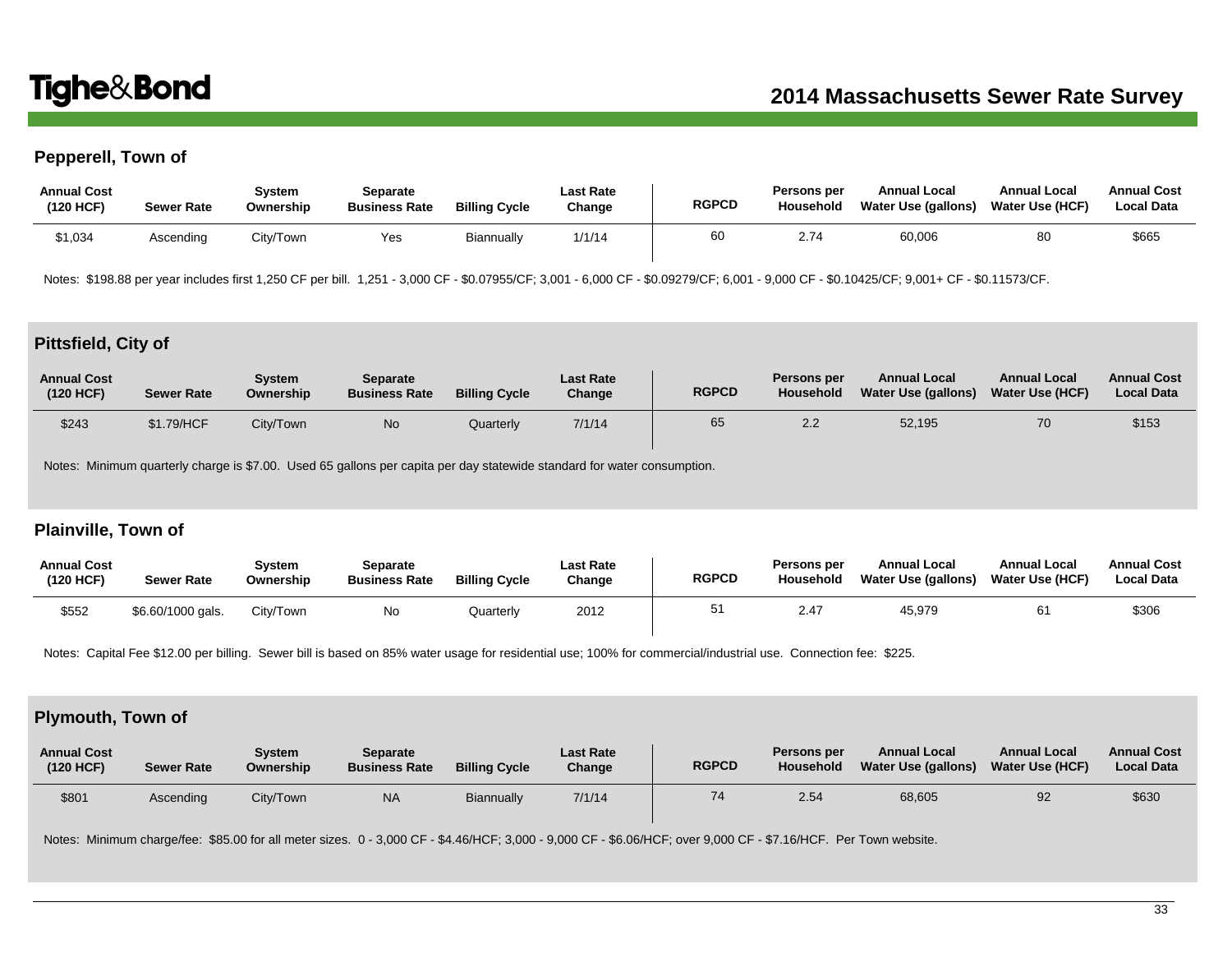# **Quincy, City of**

| <b>Annual Cost</b><br>(120 HCF) | <b>Sewer Rate</b> | Svstem<br>Ownership | Separate<br><b>Business Rate</b> | <b>Billing Cycle</b> | Last Rate<br>Change | <b>RGPCD</b> | Persons per<br>Household | <b>Annual Local</b><br>Water Use (gallons) | <b>Annual Local</b><br><b>Water Use (HCF)</b> | <b>Annual Cost</b><br><b>Local Data</b> |
|---------------------------------|-------------------|---------------------|----------------------------------|----------------------|---------------------|--------------|--------------------------|--------------------------------------------|-----------------------------------------------|-----------------------------------------|
| \$1,054                         | \$12.55/HCF       | City/Town           | No                               | Monthly              | 7/14                | 42           | 2.3                      | 35,259                                     |                                               | \$414                                   |

Notes: Based on 70% of water usage. Per MWRA survey.

### **Randolph, Town of**

| <b>Annual Cost</b><br>(120 HCF) | <b>Sewer Rate</b> | Svstem<br>Ownership | <b>Separate</b><br><b>Business Rate</b> | <b>Billing Cycle</b> | <b>Last Rate</b><br>Change | <b>RGPCD</b> | Persons per<br><b>Household</b> | <b>Annual Local</b><br>Water Use (gallons) | <b>Annual Local</b><br><b>Water Use (HCF)</b> | <b>Annual Cost</b><br><b>Local Data</b> |
|---------------------------------|-------------------|---------------------|-----------------------------------------|----------------------|----------------------------|--------------|---------------------------------|--------------------------------------------|-----------------------------------------------|-----------------------------------------|
| \$906                           | Ascending         | City/Town           | <b>No</b>                               | Biannually           | 7/14/14                    | 48           | 2.77                            | 48,530                                     | 65                                            | \$464                                   |

Notes: Base charge: \$25.00 per bill. 0-5,000 CF - \$6.38/HCF; over 5,000 CF - \$10.90/HCF. Per Town Website.

### **Raynham, Town of**

| <b>Annual Cost</b><br>(120 HCF) | <b>Sewer Rate</b> | Svstem<br>Ownership | Separate<br><b>Business Rate</b> | <b>Billing Cycle</b> | Last Rate<br>Change | <b>RGPCD</b> | Persons per<br>Household | <b>Annual Local</b><br>Water Use (gallons) | <b>Annual Local</b><br><b>Water Use (HCF)</b> | <b>Annual Cost</b><br><b>Local Data</b> |
|---------------------------------|-------------------|---------------------|----------------------------------|----------------------|---------------------|--------------|--------------------------|--------------------------------------------|-----------------------------------------------|-----------------------------------------|
| \$528                           | \$264/bill        | City/Town           | Yes                              | Biannually           | 1/1/14              | 65           | 2.82                     | 66,905                                     | 89                                            | \$528                                   |

## **Reading, Town of**

| <b>Annual Cost</b><br>(120 HCF) | <b>Sewer Rate</b> | Svstem<br>Ownership | Separate<br><b>Business Rate</b> | <b>Billing Cycle</b> | <b>Last Rate</b><br>Change | <b>RGPCD</b> | Persons per<br>Household | <b>Annual Local</b><br>Water Use (gallons) | <b>Annual Local</b><br><b>Water Use (HCF)</b> | <b>Annual Cost</b><br><b>Local Data</b> |
|---------------------------------|-------------------|---------------------|----------------------------------|----------------------|----------------------------|--------------|--------------------------|--------------------------------------------|-----------------------------------------------|-----------------------------------------|
| \$1,246                         | \$10.38/HCF       | City/Town           | No.                              | Quarterly            | 6/1/13                     | 46           | 2.7                      | 45,333                                     | 61                                            | \$629                                   |

Notes: Minimum charge: \$20.76 per bill. Assess a separate stormwater fee of \$10/quarter. Per MWRA Survey.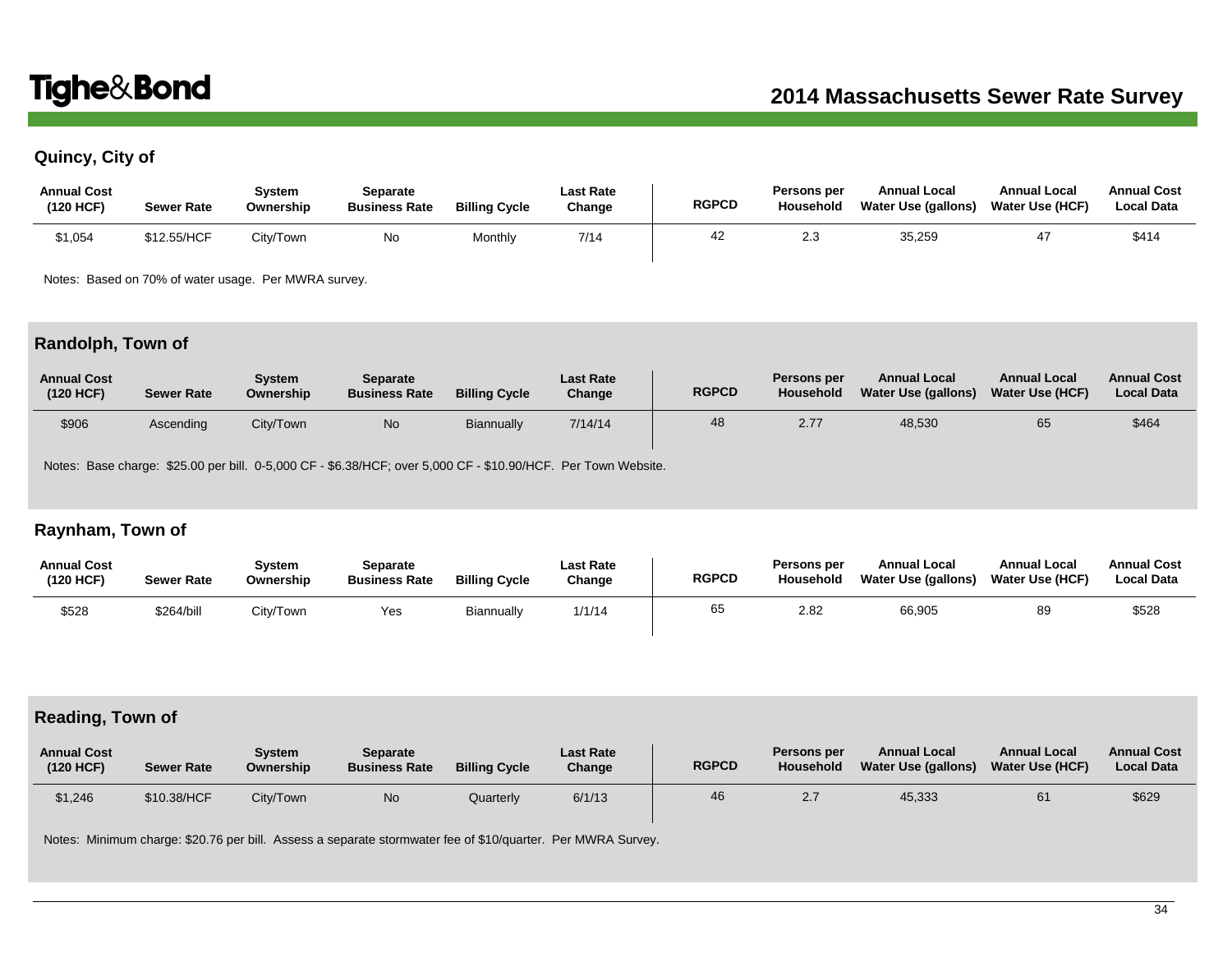# **Revere, City of**

| <b>Annual Cost</b><br>(120 HCF) | <b>Sewer Rate</b> | Svstem<br>Ownership | Separate<br><b>Business Rate</b> | <b>Billing Cycle</b> | <b>Last Rate</b><br>Change | <b>RGPCD</b> | Persons per<br>Household | <b>Annual Local</b><br>Water Use (gallons) | <b>Annual Local</b><br><b>Water Use (HCF)</b> | <b>Annual Cost</b><br><b>Local Data</b> |
|---------------------------------|-------------------|---------------------|----------------------------------|----------------------|----------------------------|--------------|--------------------------|--------------------------------------------|-----------------------------------------------|-----------------------------------------|
| \$1,405                         | \$11.71/HCF       | Citv/Town           | Yes                              | Quarterly            | 7/1/14                     | 46           | 2.64                     | 44.326                                     | 59                                            | \$694                                   |

Notes: Commercial Rate: \$17.34/HCF. Per MWRA Survey.

# **Richmond, Town of**

| <b>Annual Cost</b><br>(120 HCF) | <b>Sewer Rate</b> | System<br>Ownership | Separate<br><b>Business Rate</b> | <b>Billing Cycle</b> | <b>Last Rate</b><br>Change | <b>RGPCD</b> | Persons per<br>Household | <b>Annual Local</b><br>Water Use (gallons) | <b>Annual Local</b><br>Water Use (HCF) | <b>Annual Cost</b><br><b>Local Data</b> |
|---------------------------------|-------------------|---------------------|----------------------------------|----------------------|----------------------------|--------------|--------------------------|--------------------------------------------|----------------------------------------|-----------------------------------------|
| \$321                           | \$321/year        | City/Town           | <b>No</b>                        | Biannually           | 3/26/14                    |              |                          |                                            |                                        | \$321                                   |
|                                 |                   |                     |                                  |                      |                            |              |                          |                                            |                                        |                                         |

### **Rockland, Town of**

| <b>Annual Cost</b><br>(120 HCF) | <b>Sewer Rate</b> | Svstem<br>Ownership | Separate<br><b>Business Rate</b> | <b>Billing Cycle</b> | <b>Last Rate</b><br>Change | <b>RGPCD</b> | Persons per<br>Household | <b>Annual Local</b><br>Water Use (gallons) | <b>Annual Local</b><br><b>Water Use (HCF)</b> | <b>Annual Cost</b><br><b>Local Data</b> |
|---------------------------------|-------------------|---------------------|----------------------------------|----------------------|----------------------------|--------------|--------------------------|--------------------------------------------|-----------------------------------------------|-----------------------------------------|
| \$468                           | \$3.90/HCF        | Citv/Town_          | No                               | Quarterly            | 10/11                      | 59           | 2.58                     | 55,560                                     | 74                                            | \$290                                   |

Notes: Water use data by Abington Rockland Joint Water.

# **Rockport, Town of**

| <b>Annual Cost</b><br>(120 HCF) | <b>Sewer Rate</b>     | Svstem<br>Ownership | <b>Separate</b><br><b>Business Rate</b> | <b>Billing Cycle</b> | <b>Last Rate</b><br>Change | <b>RGPCD</b> | Persons per<br>Household | <b>Annual Local</b><br><b>Water Use (gallons)</b> | <b>Annual Local</b><br>Water Use (HCF) | <b>Annual Cost</b><br><b>Local Data</b> |
|---------------------------------|-----------------------|---------------------|-----------------------------------------|----------------------|----------------------------|--------------|--------------------------|---------------------------------------------------|----------------------------------------|-----------------------------------------|
| \$1,327                         | \$14.75/1000<br>gals. | City/Town           | No                                      | Quarterly            | 7/1/14                     | 53           | 2.25                     | 43,526                                            | 58                                     | \$642                                   |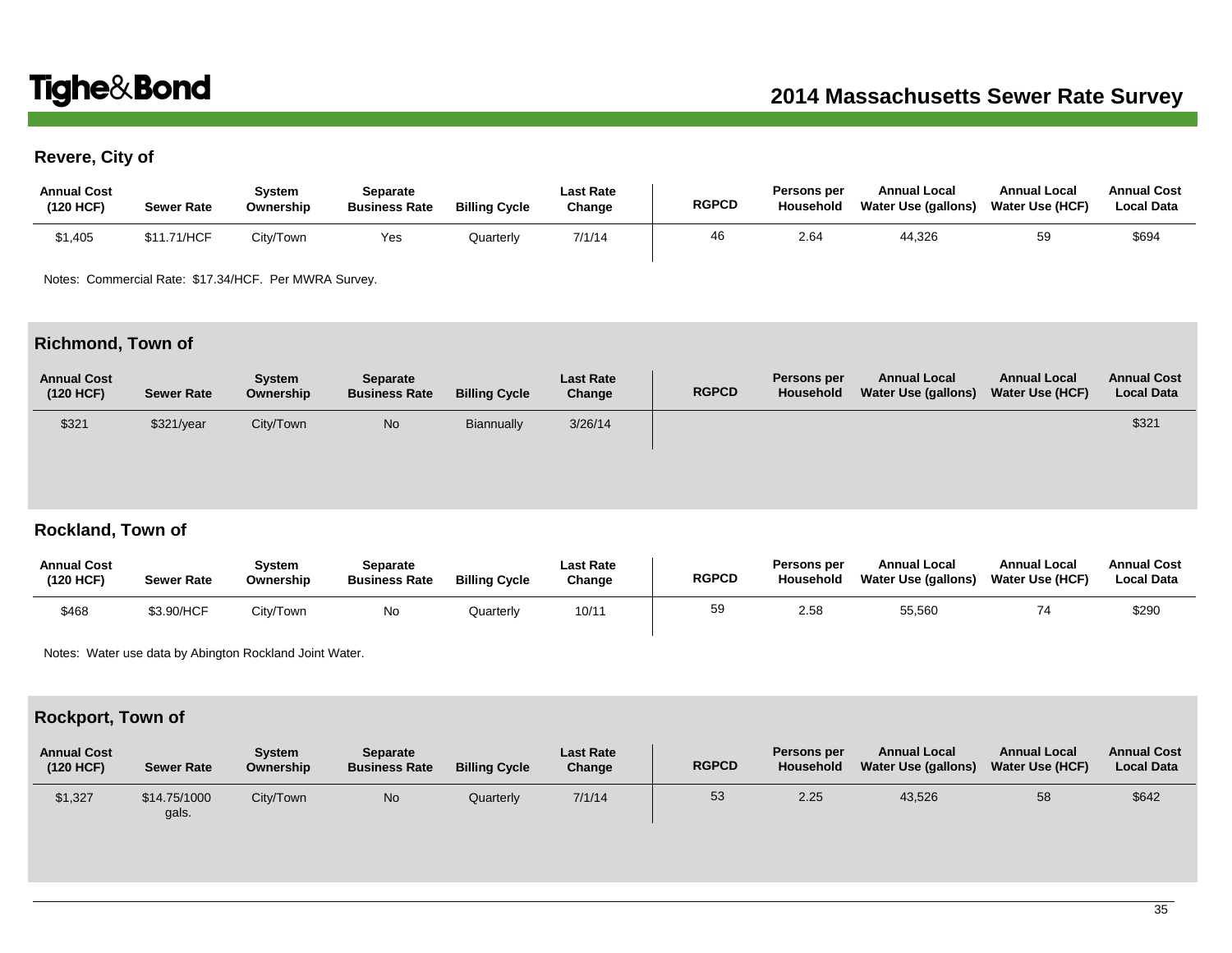## **Russell, Town of**

| <b>Annual Cost</b><br>(120 HCF) | <b>Sewer Rate</b> | Svstem<br>Ownership | Separate<br><b>Business Rate</b> | <b>Billing Cycle</b> | <b>Last Rate</b><br>Change | <b>RGPCD</b> | Persons per<br>Household | <b>Annual Local</b><br>Water Use (gallons) | <b>Annual Local</b><br><b>Water Use (HCF)</b> | <b>Annual Cost</b><br><b>Local Data</b> |
|---------------------------------|-------------------|---------------------|----------------------------------|----------------------|----------------------------|--------------|--------------------------|--------------------------------------------|-----------------------------------------------|-----------------------------------------|
| \$480                           | \$480/year        | City/Town           | Yes                              | Monthly              | 2/09                       | 38           |                          |                                            |                                               | \$480                                   |

Notes: Connection fee: \$1,500.

# **Rutland, Town of**

| <b>Annual Cost</b><br>(120 HCF) | <b>Sewer Rate</b> | Svstem<br>Ownership | Separate<br><b>Business Rate</b> | <b>Billing Cycle</b> | <b>Last Rate</b><br>Change | <b>RGPCD</b> | Persons per<br>Household | <b>Annual Local</b><br><b>Water Use (gallons)</b> | <b>Annual Local</b><br><b>Water Use (HCF)</b> | <b>Annual Cost</b><br><b>Local Data</b> |
|---------------------------------|-------------------|---------------------|----------------------------------|----------------------|----------------------------|--------------|--------------------------|---------------------------------------------------|-----------------------------------------------|-----------------------------------------|
| \$929                           | \$6.20/HCF        | City/Town           | <b>No</b>                        | Quarterly            | 4/1/12                     | 44           | 2.95                     | 47,377                                            | 63                                            | \$578                                   |

Notes: \$33.25/quarter for Infiltration & Inflow charge. \$13.00/quarter for sewer repair loan charge. Town reports annual average consumption as 100 CF (\$620).

### **Salem, City of**

| <b>Annual Cost</b><br>(120 HCF) | <b>Sewer Rate</b> | Svstem<br>Ownership | Separate<br><b>Business Rate</b> | <b>Billing Cycle</b> | <b>Last Rate</b><br>Change | <b>RGPCD</b> | Persons per<br><b>Household</b> | <b>Annual Local</b><br><b>Water Use (gallons)</b> | <b>Annual Local</b><br><b>Water Use (HCF)</b> | <b>Annual Cost</b><br><b>Local Data</b> |
|---------------------------------|-------------------|---------------------|----------------------------------|----------------------|----------------------------|--------------|---------------------------------|---------------------------------------------------|-----------------------------------------------|-----------------------------------------|
| \$708                           | \$5.90/HCF        | City/Town           | Yes                              | Quarterly            | 8/1/14                     | 69           | 2.18                            | 54.903                                            | 73                                            | \$433                                   |

# **Salisbury, Town of**

| <b>Annual Cost</b><br>(120 HCF) | <b>Sewer Rate</b> | Svstem<br>Ownership | <b>Separate</b><br><b>Business Rate</b> | <b>Billing Cycle</b> | <b>Last Rate</b><br>Change | <b>RGPCD</b> | Persons per<br>Household | <b>Annual Local</b><br><b>Water Use (gallons)</b> | <b>Annual Local</b><br><b>Water Use (HCF)</b> | <b>Annual Cost</b><br><b>Local Data</b> |
|---------------------------------|-------------------|---------------------|-----------------------------------------|----------------------|----------------------------|--------------|--------------------------|---------------------------------------------------|-----------------------------------------------|-----------------------------------------|
| \$480                           | \$120/quarter     | City/Town           | <b>No</b>                               | Quarterly            | 1/1/15                     | 55           | 2.49                     | 49,987                                            | 67                                            | \$480                                   |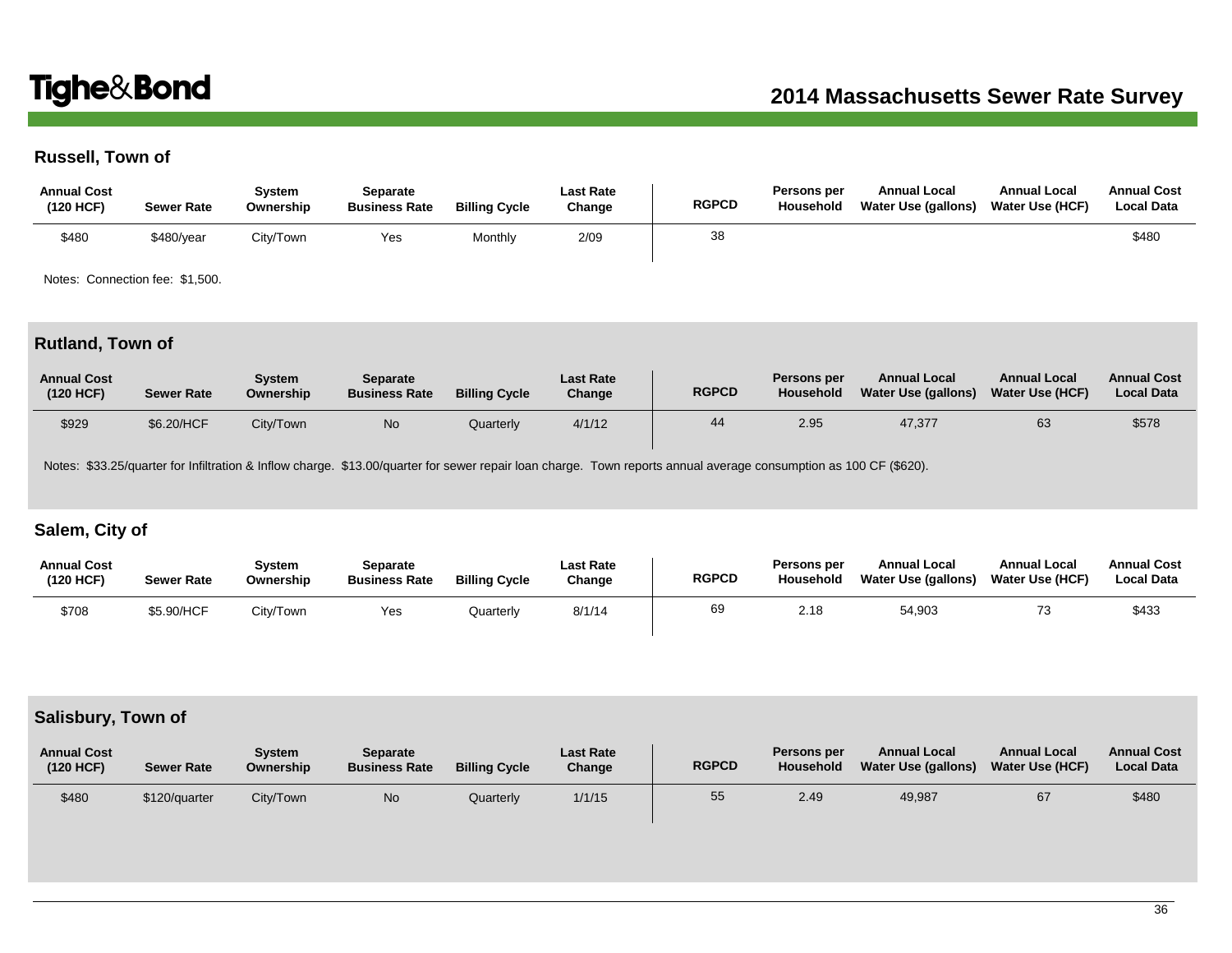## **Saugus, Town of**

| <b>Annual Cost</b><br>(120 HCF) | <b>Sewer Rate</b> | System<br>Ownership | Separate<br><b>Business Rate</b> | <b>Billing Cycle</b> | <b>Last Rate</b><br>Change | <b>RGPCD</b> | Persons per<br>Household | <b>Annual Local</b><br>Water Use (gallons) | <b>Annual Local</b><br>Water Use (HCF) | <b>Annual Cost</b><br><b>Local Data</b> |
|---------------------------------|-------------------|---------------------|----------------------------------|----------------------|----------------------------|--------------|--------------------------|--------------------------------------------|----------------------------------------|-----------------------------------------|
| \$344                           | Ascending         | City/Town           | No.                              | <b>Biannually</b>    | 7/1                        | 63           | 2.59                     | 59,557                                     | 80                                     | \$223                                   |

Notes: Minimum charge of \$60.00 includes 20 HCF; 20-30 HCF - \$2.20/HCF; 30-60 HCF - \$3.00/HCF; 60-100 HCF - \$4.20/HCF; 100-200 HCF - \$5.20/HCF; 200-500 HCF- \$6.20/HCF; 500-1,000 HCF -\$6.90/HCF; over 1,000 HCF - \$7.20/HCF. Per MWRA survey.

#### **Scituate, Town of**

| <b>Annual Cost</b><br>(120 HCF) | <b>Sewer Rate</b>                                | System<br>Ownership | <b>Separate</b><br><b>Business Rate</b> | <b>Billing Cycle</b> | <b>Last Rate</b><br>Change | <b>RGPCD</b> | Persons per<br>Household | <b>Annual Local</b><br>Water Use (gallons) | <b>Annual Local</b><br><b>Water Use (HCF)</b> | <b>Annual Cost</b><br><b>Local Data</b> |
|---------------------------------|--------------------------------------------------|---------------------|-----------------------------------------|----------------------|----------------------------|--------------|--------------------------|--------------------------------------------|-----------------------------------------------|-----------------------------------------|
| \$563                           | \$4.70/HCF                                       | City/Town           | <b>No</b>                               | Quarterly            | 7/1/13                     | 60           | 2.67                     | 58,473                                     |                                               | \$366                                   |
|                                 | Notes: Page oberge of $QED$ EQ included 12 E HCE |                     |                                         |                      |                            |              |                          |                                            |                                               |                                         |

charge of \$58.50 includes 12.5 HCF

### **Shrewsbury, Town of**

| <b>Annual Cost</b><br>(120 HCF) | <b>Sewer Rate</b> | Svstem<br>Ownership | Separate<br><b>Business Rate</b> | <b>Billing Cycle</b> | Last Rate<br>Change | <b>RGPCD</b> | Persons per<br><b>Household</b> | <b>Annual Local</b><br>Water Use (gallons) | <b>Annual Local</b><br><b>Water Use (HCF)</b> | <b>Annual Cost</b><br><b>Local Data</b> |
|---------------------------------|-------------------|---------------------|----------------------------------|----------------------|---------------------|--------------|---------------------------------|--------------------------------------------|-----------------------------------------------|-----------------------------------------|
| \$795                           | \$7.50/1000 gals. | City/Town           | Yes                              | Quarterly            | <b>NR</b>           | 61           | 2.73                            | 60,783                                     | 81                                            | \$576                                   |

Notes: Base rate: \$30.00 per bill. Commercial rate is \$9.30/1000 gallons. Per Town website.

## **Somerville, City of**

| <b>Annual Cost</b><br>(120 HCF) | <b>Sewer Rate</b> | <b>System</b><br>Ownership | <b>Separate</b><br><b>Business Rate</b> | <b>Billing Cycle</b> | <b>Last Rate</b><br>Change | <b>RGPCD</b> | Persons per<br>Household | <b>Annual Local</b><br>Water Use (gallons)                                                                                                                                                     | <b>Annual Local</b><br><b>Water Use (HCF)</b> | <b>Annual Cost</b><br><b>Local Data</b> |
|---------------------------------|-------------------|----------------------------|-----------------------------------------|----------------------|----------------------------|--------------|--------------------------|------------------------------------------------------------------------------------------------------------------------------------------------------------------------------------------------|-----------------------------------------------|-----------------------------------------|
| \$908                           | Ascending         | City/Town                  | <b>No</b>                               | Tri-Annually         | 7/1/14                     | 49           | 2.29                     | 40,957                                                                                                                                                                                         | 55                                            | \$377                                   |
| \$377.44.                       |                   |                            |                                         |                      |                            |              |                          | Notes: First 13 HCF - \$6.38/HCF; 13 - 67 HCF - \$8.14/HCF; 67 - 133 HCF - \$8.54/HCF; over 133 HCF - \$8.84/HCF. Commercial billed bi-monthly. Per MWRA survey. City estimates annual cost at |                                               |                                         |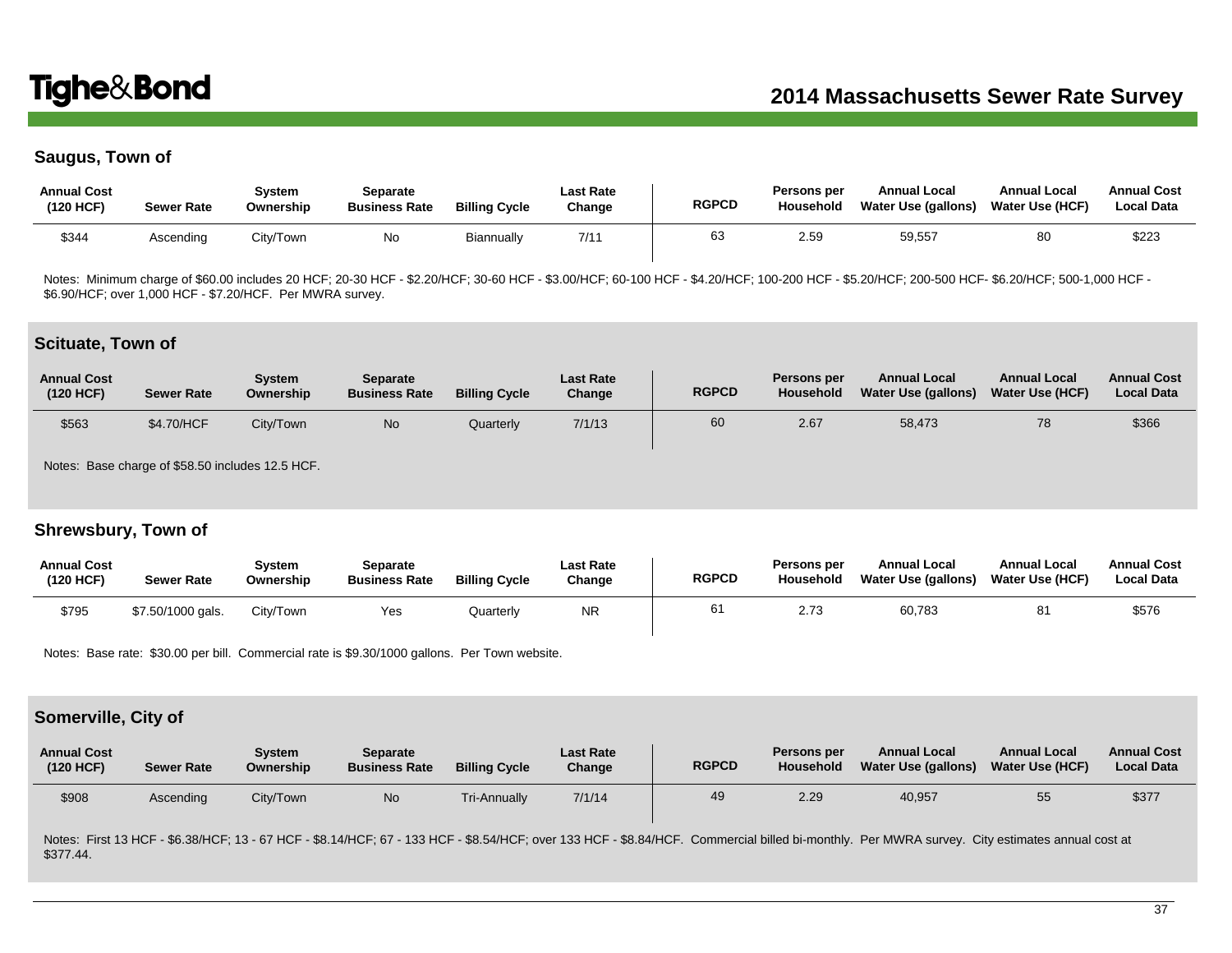# **South Hadley, Town of**

| <b>Annual Cost</b><br>(120 HCF) | <b>Sewer Rate</b> | Svstem<br>Ownership | Separate<br><b>Business Rate</b> | <b>Billing Cycle</b> | Last Rate<br>Change | <b>RGPCD</b> | Persons per<br>Household | <b>Annual Local</b><br><b>Water Use (gallons)</b> | <b>Annual Local</b><br><b>Water Use (HCF)</b> | <b>Annual Cost</b><br><b>Local Data</b> |
|---------------------------------|-------------------|---------------------|----------------------------------|----------------------|---------------------|--------------|--------------------------|---------------------------------------------------|-----------------------------------------------|-----------------------------------------|
| \$265                           | \$265/year        | City/Town           | Yes                              | Biannually           | 7/1/1'              | 55           | 2.25                     | 45,169                                            |                                               | \$265                                   |

#### **Southbridge, Town of**

| <b>Annual Cost</b><br>(120 HCF) | <b>Sewer Rate</b> | <b>System</b><br>Ownership | <b>Separate</b><br><b>Business Rate</b> | <b>Billing Cycle</b> | <b>Last Rate</b><br>Change | <b>RGPCD</b> | Persons per<br>Household | <b>Annual Local</b><br><b>Water Use (gallons)</b> | <b>Annual Local</b><br><b>Water Use (HCF)</b> | <b>Annual Cost</b><br><b>Local Data</b> |
|---------------------------------|-------------------|----------------------------|-----------------------------------------|----------------------|----------------------------|--------------|--------------------------|---------------------------------------------------|-----------------------------------------------|-----------------------------------------|
| \$723                           | Ascendina         | City/Town                  | <b>No</b>                               | Quarterly            | 7/1/14                     | 48           | 2.55                     | 44,676                                            | 60                                            | \$476                                   |

Notes: Service charge: \$62.65 for 5/8" meter. First 500 CF - \$3.09/HCF; next 3,500 CF - \$4.11/HCF; next 15,000 CF - \$5.38/HCF; next 81,000 CF - \$7.94/HCF; over 100,000 CF - \$10.27/HCF. Per Town website.

#### **Southwick, Town of**

| <b>Annual Cost</b><br>(120 HCF) | <b>Sewer Rate</b> | Svstem<br>Ownership | Separate<br><b>Business Rate</b> | <b>Billing Cycle</b> | Last Rate<br>Change | <b>RGPCD</b> | Persons per<br><b>Household</b> | <b>Annual Local</b><br>Water Use (gallons) | <b>Annual Local</b><br><b>Water Use (HCF)</b> | <b>Annual Cost</b><br><b>Local Data</b> |
|---------------------------------|-------------------|---------------------|----------------------------------|----------------------|---------------------|--------------|---------------------------------|--------------------------------------------|-----------------------------------------------|-----------------------------------------|
| \$689                           | \$7.65/1000 gals. | City/Town           | N0                               | Biannually           | 4/1/13              | 78           | 2.62                            | 74.591                                     | 100                                           | \$57'                                   |

Notes: Service charge: \$114.75 for first 15,000 gals. used per 6 months.

## **Spencer, Town of**

| <b>Annual Cost</b><br>(120 HCF) | <b>Sewer Rate</b> | Svstem<br>Ownership | Separate<br><b>Business Rate</b> | <b>Billing Cycle</b> | <b>Last Rate</b><br>Change | <b>RGPCD</b> | Persons per<br>Household | <b>Annual Local</b><br>Water Use (gallons) | <b>Annual Local</b><br>Water Use (HCF) | <b>Annual Cost</b><br>Local Data |
|---------------------------------|-------------------|---------------------|----------------------------------|----------------------|----------------------------|--------------|--------------------------|--------------------------------------------|----------------------------------------|----------------------------------|
| \$598                           | Ascending         | City/Town           | <b>No</b>                        | Quarterly            | 7/1/12                     | 53           | 2.57                     | 49,717                                     | 66                                     | \$330                            |

Notes: Minimum charge: \$74.50/quarter includes first 1,500 CF of usage; \$5.00/HCF 1,500 - 5,000 CF; \$5.45/HCF 5,000 - 8,000 CF; \$6.00/HCF over 8,000 CF.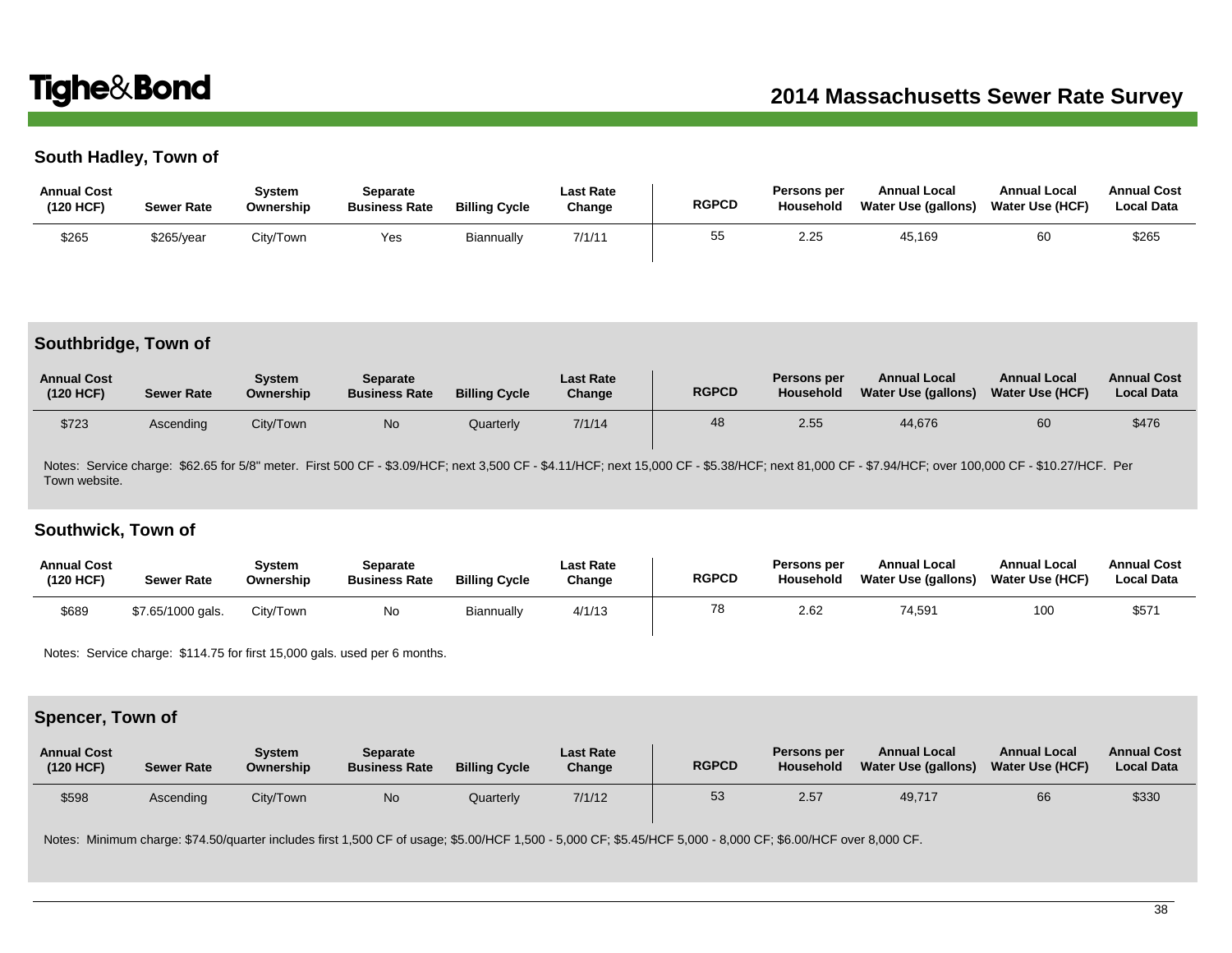### **Springfield Water & Sewer Commission**

| <b>Annual Cost</b><br>(120 HCF) | <b>Sewer Rate</b> | System<br>Ownership | <b>Separate</b><br><b>Business Rate</b> | <b>Billing Cycle</b> | <b>Last Rate</b><br>Change | <b>RGPCD</b> | Persons per<br>Household | <b>Annual Local</b><br>Water Use (gallons) | <b>Annual Local</b><br><b>Water Use (HCF)</b> | <b>Annual Cost</b><br><b>Local Data</b> |
|---------------------------------|-------------------|---------------------|-----------------------------------------|----------------------|----------------------------|--------------|--------------------------|--------------------------------------------|-----------------------------------------------|-----------------------------------------|
| \$521                           | \$4.34/HCF        | District/Authority  | Yes                                     | Monthly              | 7/1/14                     | 62           | 2.64                     | 59,743                                     | 80                                            | \$347                                   |

Per MWRA Survey.

### **Stockbridge, Town of**

| <b>Annual Cost</b><br>(120 HCF) | <b>Sewer Rate</b> | Svstem<br>Ownership | <b>Separate</b><br><b>Business Rate</b> | <b>Billing Cycle</b> | <b>Last Rate</b><br>Change | <b>RGPCD</b> | Persons per<br>Household | <b>Annual Local</b><br>Water Use (gallons) | <b>Annual Local</b><br>Water Use (HCF) | <b>Annual Cost</b><br><b>Local Data</b> |
|---------------------------------|-------------------|---------------------|-----------------------------------------|----------------------|----------------------------|--------------|--------------------------|--------------------------------------------|----------------------------------------|-----------------------------------------|
| \$51'                           | \$4.26/HCF        | City/Town           | <b>No</b>                               | Biannually           | 4/18/14                    | 57           | 2.24                     | 46,603                                     | 62                                     | \$265                                   |

Notes: Used Berkshire County census data for average household size.

### **Stoneham, Town of**

| <b>Annual Cost</b><br>(120 HCF) | <b>Sewer Rate</b> | Svstem<br>Ownership | Separate<br><b>Business Rate</b> | <b>Billing Cycle</b> | Last Rate<br>Change | <b>RGPCD</b> | Persons per<br><b>Household</b> | <b>Annual Local</b><br>Water Use (gallons) | <b>Annual Local</b><br><b>Water Use (HCF)</b> | <b>Annual Cost</b><br><b>Local Data</b> |
|---------------------------------|-------------------|---------------------|----------------------------------|----------------------|---------------------|--------------|---------------------------------|--------------------------------------------|-----------------------------------------------|-----------------------------------------|
| \$1,176                         | \$9.80/HCF        | Citv/Town           | No                               | Quarterly            | 7/1/14              | 66           | 2.36                            | 56,852                                     | 76                                            | \$745                                   |

### **Stoughton, Town of**

| <b>Annual Cost</b><br>(120 HCF) | <b>Sewer Rate</b> | Svstem<br>Ownership | <b>Separate</b><br><b>Business Rate</b> | <b>Billing Cycle</b> | Last Rate<br>Change | <b>RGPCD</b> | Persons per<br>Household | <b>Annual Local</b><br><b>Water Use (gallons)</b> | <b>Annual Local</b><br><b>Water Use (HCF)</b> | <b>Annual Cost</b><br><b>Local Data</b> |
|---------------------------------|-------------------|---------------------|-----------------------------------------|----------------------|---------------------|--------------|--------------------------|---------------------------------------------------|-----------------------------------------------|-----------------------------------------|
| \$1,152                         | \$9.60/HCF        | Citv/Town           | <b>No</b>                               | Quarterly            | 7/14                | 56           | 2.63                     | 53,757                                            | 72.<br>$\epsilon$                             | \$690                                   |

Notes: Minimum charge is \$74.78 per bill. Customers with private wells pay a flat charge of: \$191.83 per condominium, \$287.89 per private home. Per MWRA survey.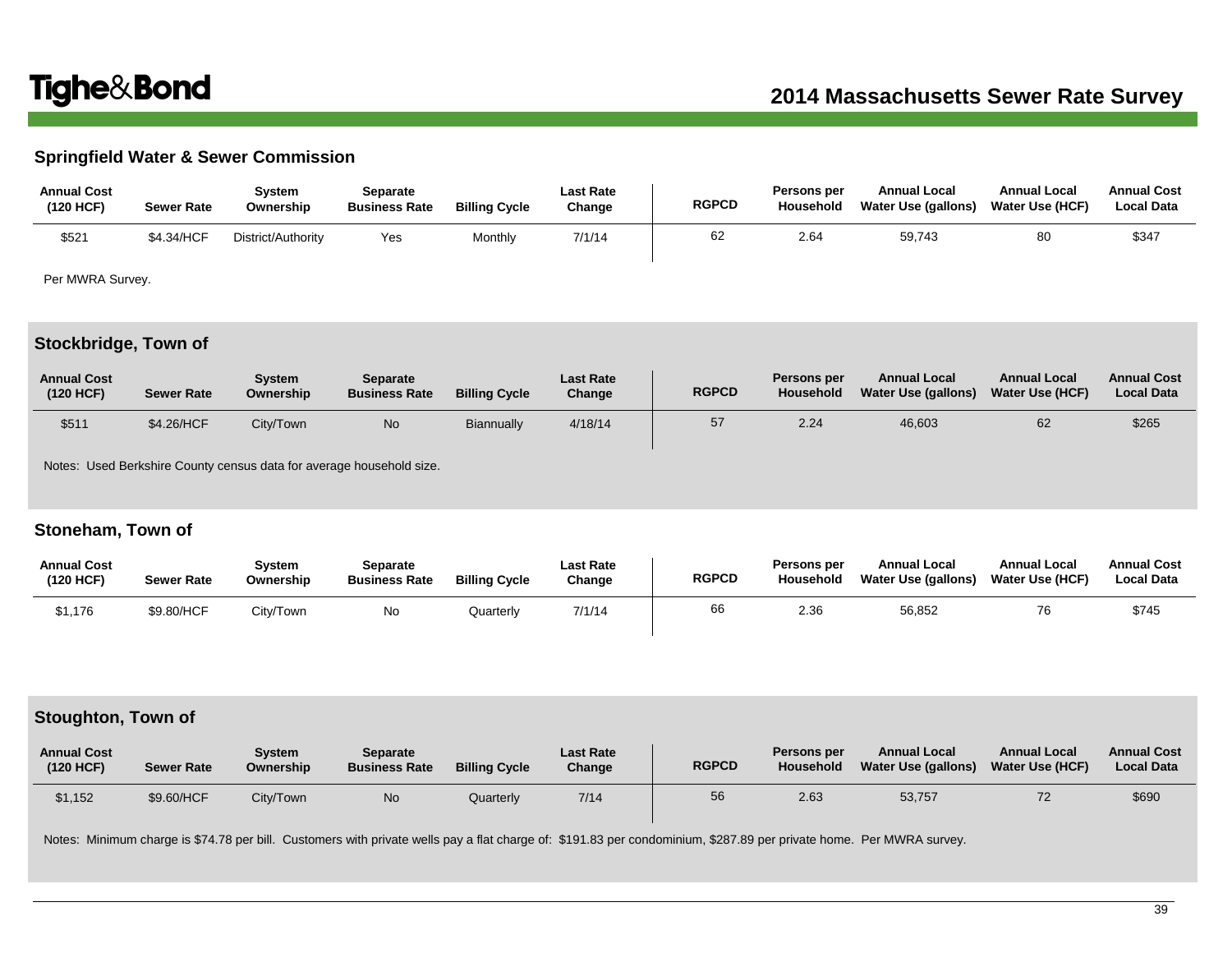# **Sturbridge, Town of**

| <b>Annual Cost</b><br>(120 HCF) | <b>Sewer Rate</b> | Svstem<br>Ownership | Separate<br><b>Business Rate</b> | <b>Billing Cycle</b> | Last Rate<br>Change | <b>RGPCD</b> | Persons per<br>Household | <b>Annual Local</b><br><b>Water Use (gallons)</b> | <b>Annual Local</b><br><b>Water Use (HCF)</b> | <b>Annual Cost</b><br><b>Local Data</b> |
|---------------------------------|-------------------|---------------------|----------------------------------|----------------------|---------------------|--------------|--------------------------|---------------------------------------------------|-----------------------------------------------|-----------------------------------------|
| \$1,145                         | \$9.54/HCF        | City/Town           | No                               | Quarterly            | 7/1/14              | 45           | 2.55                     | 41.884                                            | 56                                            | \$534                                   |

### **Sutton, Town of**

| <b>Annual Cost</b><br>(120 HCF) | <b>Sewer Rate</b> | System<br>Ownership | <b>Separate</b><br><b>Business Rate</b> | <b>Billing Cycle</b> | <b>Last Rate</b><br>Change | <b>RGPCD</b> | Persons per<br>Household | <b>Annual Local</b><br>Water Use (gallons) | <b>Annual Local</b><br><b>Water Use (HCF)</b> | <b>Annual Cost</b><br><b>Local Data</b> |
|---------------------------------|-------------------|---------------------|-----------------------------------------|----------------------|----------------------------|--------------|--------------------------|--------------------------------------------|-----------------------------------------------|-----------------------------------------|
| \$776                           | \$6.25/1000 gals. | City/Town           | <b>No</b>                               | <b>Biannually</b>    | 7/1/08                     | 57           | 2.91                     | 60,543                                     | 81                                            | \$593                                   |

Notes: Minimum charge of \$295 per half year bill includes 30,000 gallons.

### **Swampscott, Town of**

| <b>Annual Cost</b><br>(120 HCF) | <b>Sewer Rate</b> | Svstem<br>Ownership | Separate<br><b>Business Rate</b> | <b>Billing Cycle</b> | <b>Last Rate</b><br>Change | <b>RGPCD</b> | Persons per<br>Household | <b>Annual Local</b><br>Water Use (gallons) | <b>Annual Local</b><br><b>Water Use (HCF)</b> | <b>Annual Cost</b><br><b>Local Data</b> |
|---------------------------------|-------------------|---------------------|----------------------------------|----------------------|----------------------------|--------------|--------------------------|--------------------------------------------|-----------------------------------------------|-----------------------------------------|
| \$689                           | \$5.45/HCF        | City/Town           | No                               | Quarterly            | 9/15/13                    | 76           | 2.46                     | 68,240                                     | 91                                            | \$532                                   |

Notes: Base charge: \$8.75/bill.

# **Taunton, City of**

| <b>Annual Cost</b><br>(120 HCF) | <b>Sewer Rate</b> | System<br>Ownership | Separate<br><b>Business Rate</b> | <b>Billing Cycle</b> | <b>Last Rate</b><br>Change | <b>RGPCD</b> | Persons per<br>Household | <b>Annual Local</b><br>Water Use (gallons) | <b>Annual Local</b><br>Water Use (HCF) | <b>Annual Cost</b><br><b>Local Data</b> |
|---------------------------------|-------------------|---------------------|----------------------------------|----------------------|----------------------------|--------------|--------------------------|--------------------------------------------|----------------------------------------|-----------------------------------------|
| \$467                           | Ascending         | City/Town           | Yes                              | Quarterly            | 7/1/12                     | 53           | 2.55                     | 49,330                                     | 66                                     | \$633                                   |

Notes: Base charge: \$72.00 (5/8") per billing. \$1.49/HCF - 0 to 30 CF; \$5.30/HCF - over 250 CF. Per City website.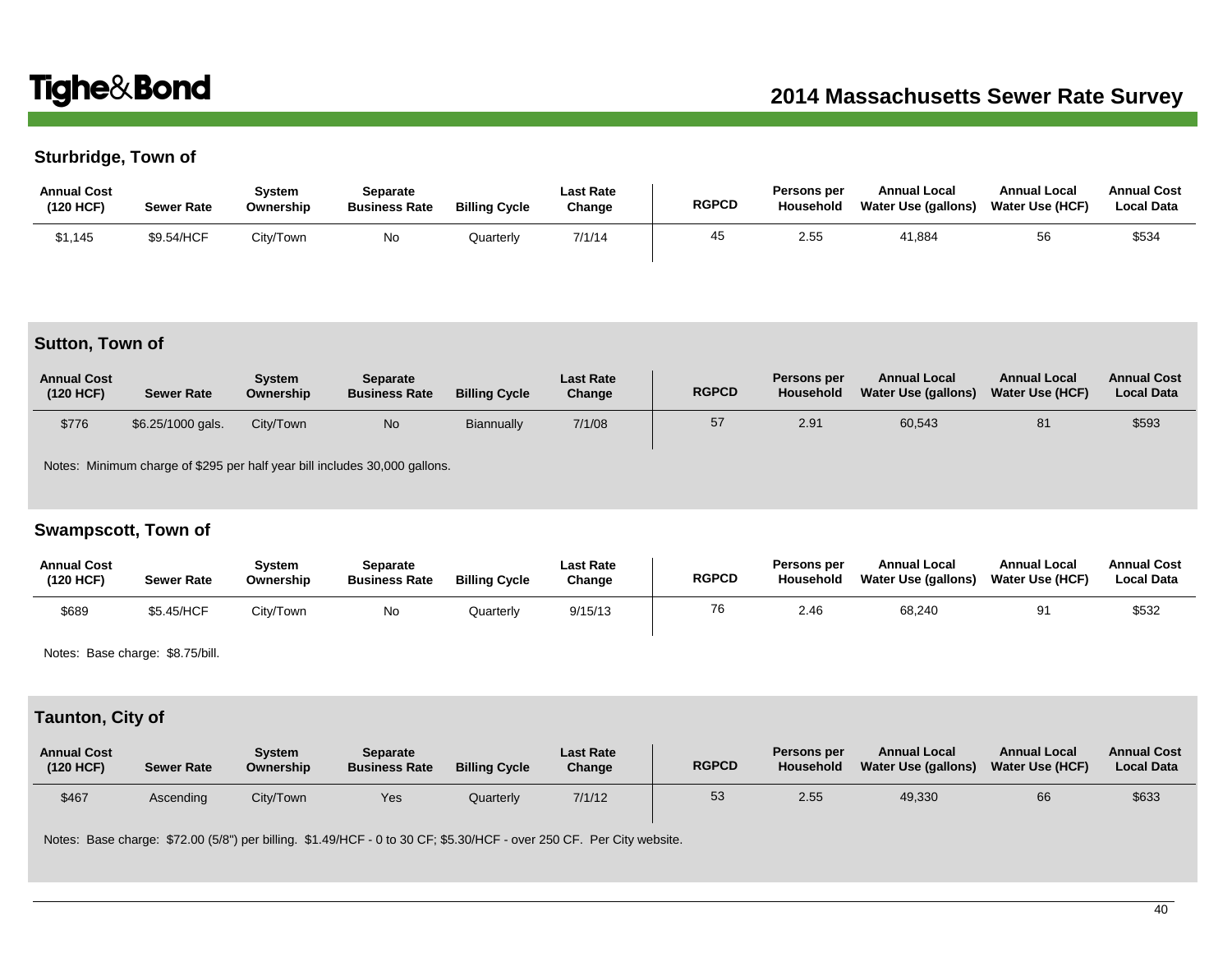## **Templeton, Town of**

| <b>Annual Cost</b><br>(120 HCF) | <b>Sewer Rate</b> | Svstem<br>Ownership | Separate<br><b>Business Rate</b> | <b>Billing Cycle</b> | Last Rate<br>Change | <b>RGPCD</b> | Persons per<br>Household | <b>Annual Local</b><br>Water Use (gallons) | <b>Annual Local</b><br>Water Use (HCF) | <b>Annual Cost</b><br><b>Local Data</b> |
|---------------------------------|-------------------|---------------------|----------------------------------|----------------------|---------------------|--------------|--------------------------|--------------------------------------------|----------------------------------------|-----------------------------------------|
| \$768                           | Ascending         | Citv/Town           | No                               | <b>Quarterly</b>     | 3/3/14              |              | 2.63                     | 43,198                                     | 58                                     | \$413                                   |

Notes: Minimum annual charge of \$360.00 per billing cycle (\$90 per quarter) includes first 8,750 gals.; \$6.52/1000 gals. for 8,751 - 15,000 gals.; \$8.15/1000 gals. for over 15,000 gals. Per Town website.

### **Tewksbury, Town of**

| <b>Annual Cost</b><br>(120 HCF) | <b>Sewer Rate</b> | System<br>Ownership | Separate<br><b>Business Rate</b> | <b>Billing Cycle</b> | <b>Last Rate</b><br>Change | <b>RGPCD</b> | Persons per<br>Household | <b>Annual Local</b><br>Water Use (gallons) | <b>Annual Local</b><br>Water Use (HCF) | <b>Annual Cost</b><br><b>Local Data</b> |
|---------------------------------|-------------------|---------------------|----------------------------------|----------------------|----------------------------|--------------|--------------------------|--------------------------------------------|----------------------------------------|-----------------------------------------|
| \$817                           | Ascending         | City/Town           | <b>No</b>                        | Triannually          | 7/1/13                     | 53           | 2.64                     | 51,071                                     | 68                                     | \$361                                   |

Notes: Based on annual consumption: 0 - 34 kgals - \$7.07/1000 gals.; 34 - 70 kgals. - \$9.10/1000 gals; 70 - 140 kgals. - \$12.45/1000 gals; over 140 kgal - \$14.57/1000 gals. Per MWRA survey.

### **Upton, Town of**

| <b>Annual Cost</b><br>(120 HCF) | <b>Sewer Rate</b> | svstem⊾<br>Ownership | Separate<br><b>Business Rate</b> | <b>Billing Cycle</b> | Last Rate<br>Change | <b>RGPCD</b> | <b>Persons per</b><br><b>Household</b> | <b>Annual Local</b><br>Water Use (gallons) | <b>Annual Local</b><br><b>Water Use (HCF)</b> | <b>Annual Cost</b><br><b>Local Data</b> |
|---------------------------------|-------------------|----------------------|----------------------------------|----------------------|---------------------|--------------|----------------------------------------|--------------------------------------------|-----------------------------------------------|-----------------------------------------|
| \$723                           | \$5.81/1000 gals. | City/Town            | No                               | Biannually           | 3/6/12              | 55           | 2.84                                   | 57.013                                     | 76                                            | \$531                                   |

Notes: Base charge - \$100/per bill. Changing to quarterly billing effective 3/19/13. Sewer rate also increasing.

## **Uxbridge, Town of**

| <b>Annual Cost</b><br>(120 HCF) | <b>Sewer Rate</b> | Svstem<br>Ownership | Separate<br><b>Business Rate</b> | <b>Billing Cycle</b> | <b>Last Rate</b><br>Change | <b>RGPCD</b> | Persons per<br>Household | <b>Annual Local</b><br><b>Water Use (gallons)</b> | <b>Annual Local</b><br>Water Use (HCF) | <b>Annual Cost</b><br><b>Local Data</b> |
|---------------------------------|-------------------|---------------------|----------------------------------|----------------------|----------------------------|--------------|--------------------------|---------------------------------------------------|----------------------------------------|-----------------------------------------|
| \$586                           | \$5.15/HCF        | City/Town           | <b>No</b>                        | Quarterly            | 4/1/12                     | 51           | 2.71                     | 50,447                                            | 67                                     | \$315                                   |

Notes: \$33.20 includes first 800 CF. Quarterly cost reflects \$11.56 in capital improvements costs per EDU.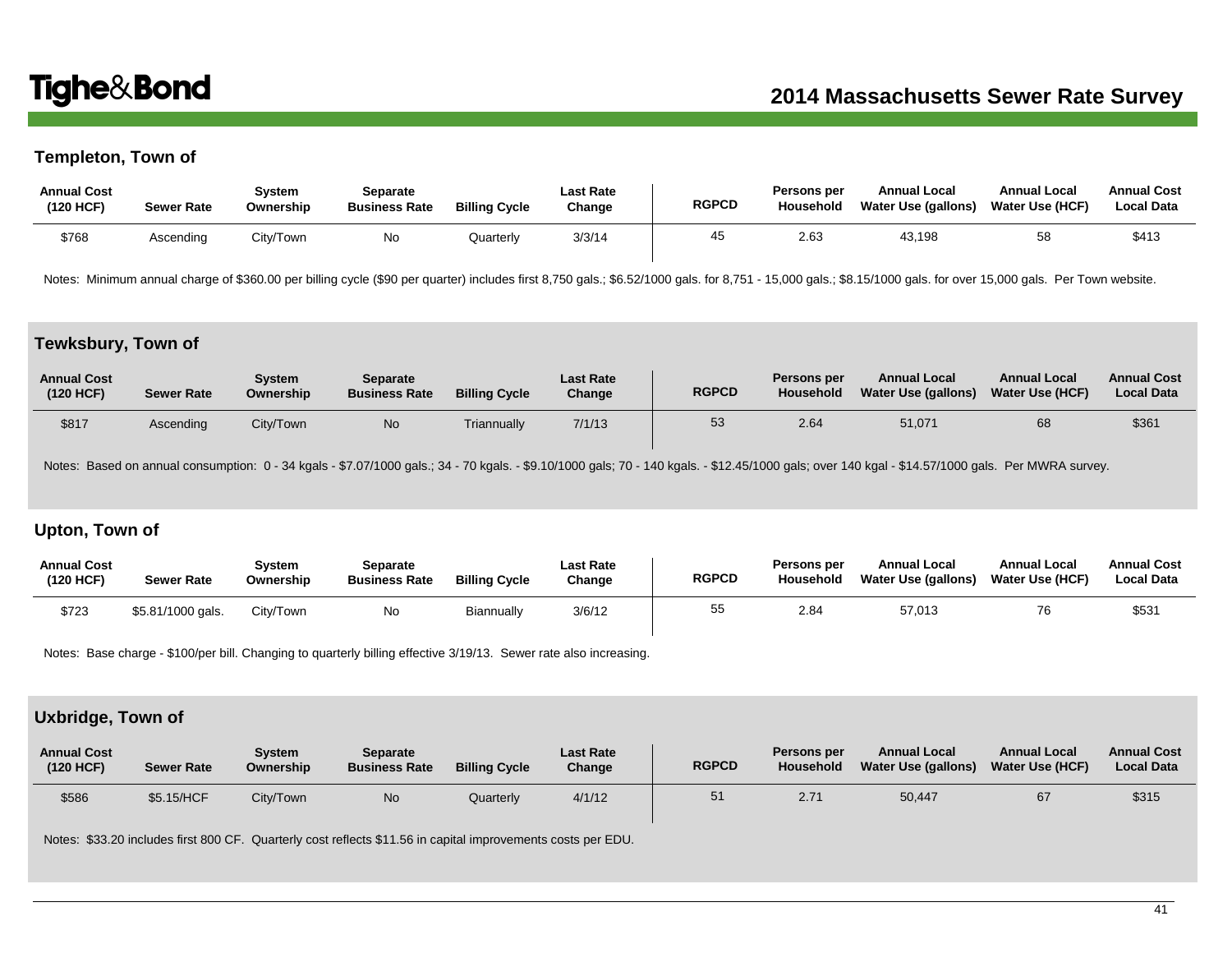## **Wakefield, Town of**

| <b>Annual Cost</b><br>(120 HCF) | <b>Sewer Rate</b> | Svstem<br>Ownership | Separate<br><b>Business Rate</b> | <b>Billing Cycle</b> | Last Rate<br>Change | <b>RGPCD</b> | Persons per<br>Household | <b>Annual Local</b><br>Water Use (gallons) | <b>Annual Local</b><br><b>Water Use (HCF)</b> | <b>Annual Cost</b><br><b>Local Data</b> |
|---------------------------------|-------------------|---------------------|----------------------------------|----------------------|---------------------|--------------|--------------------------|--------------------------------------------|-----------------------------------------------|-----------------------------------------|
| \$1,254                         | \$10.45/HCF       | City/Town           | No                               | Quarterly            | 6/2014              | 56           | 2.53                     | 51.713                                     | 69                                            | \$722                                   |

Notes: Early discount is 10%. Town reports annual cost at \$1,129 since 95% of customers pay early.

#### **Walpole, Town of**

| <b>Annual Cost</b><br>(120 HCF) | <b>Sewer Rate</b> | System<br>Ownership | <b>Separate</b><br><b>Business Rate</b> | <b>Billing Cycle</b> | <b>Last Rate</b><br>Change | <b>RGPCD</b> | Persons per<br><b>Household</b> | <b>Annual Local</b><br>Water Use (gallons) | <b>Annual Local</b><br>Water Use (HCF) | <b>Annual Cost</b><br><b>Local Data</b> |
|---------------------------------|-------------------|---------------------|-----------------------------------------|----------------------|----------------------------|--------------|---------------------------------|--------------------------------------------|----------------------------------------|-----------------------------------------|
| \$770                           | \$8.021/HCF       | Citv/Town           | <b>No</b>                               | <b>Bimonthly</b>     | 7/1/14                     | 70           | 2.69                            | 68,730                                     | 92                                     | \$590                                   |

Notes: Based on 80% water usage. Commercial billed monthly.

### **Waltham, City of**

| <b>Annual Cost</b><br>(120 HCF) | <b>Sewer Rate</b> | ہ vstem<br>Ownership | Separate<br><b>Business Rate</b> | <b>Billing Cycle</b> | Last Rate<br>Change | <b>RGPCD</b> | Persons per<br>Household | <b>Annual Local</b><br>Water Use (gallons) | <b>Annual Local</b><br><b>Water Use (HCF)</b> | <b>Annual Cost</b><br><b>Local Data</b> |
|---------------------------------|-------------------|----------------------|----------------------------------|----------------------|---------------------|--------------|--------------------------|--------------------------------------------|-----------------------------------------------|-----------------------------------------|
| \$753                           | Ascending         | City/Town            | Νo                               | <b>Quarterly</b>     | 1/1/12              | 59           | 2.25                     | 48,454                                     | 65                                            | \$372                                   |

Notes: Minimum charge: \$5.75. First 21 HCF - \$5.75/HCF; 21 - 45 HCF - \$7.50/HCF; 45 - 120 HCF - \$11.33/HCF; over 120 HCF - \$13.69/HCF. Commercial billed monthly. Per MWRA Survey.

#### **Wannacomet Water Co., Nantucket**

| <b>Annual Cost</b><br>(120 HCF) | <b>Sewer Rate</b> | Svstem<br>Ownership         | Separate<br><b>Business Rate</b> | <b>Billing Cycle</b> | <b>Last Rate</b><br>Change | <b>RGPCD</b> | Persons per<br>Household | <b>Annual Local</b><br>Water Use (gallons) | <b>Annual Local</b><br>Water Use (HCF) | <b>Annual Cost</b><br><b>Local Data</b> |
|---------------------------------|-------------------|-----------------------------|----------------------------------|----------------------|----------------------------|--------------|--------------------------|--------------------------------------------|----------------------------------------|-----------------------------------------|
| \$1,200                         | Seasonal          | Private (non-<br>municipal) | <b>No</b>                        | Monthly              | 2012                       | 92           | 2.4                      | 80,592                                     | 108                                    | \$1,114                                 |

Notes: Seasonal rates are \$8.00/HCF - May 1st - October 31st and \$6.00/HCF - November 1st - April 30th. Service charge: \$30.00/month for all meter sizes. Per Water Company website.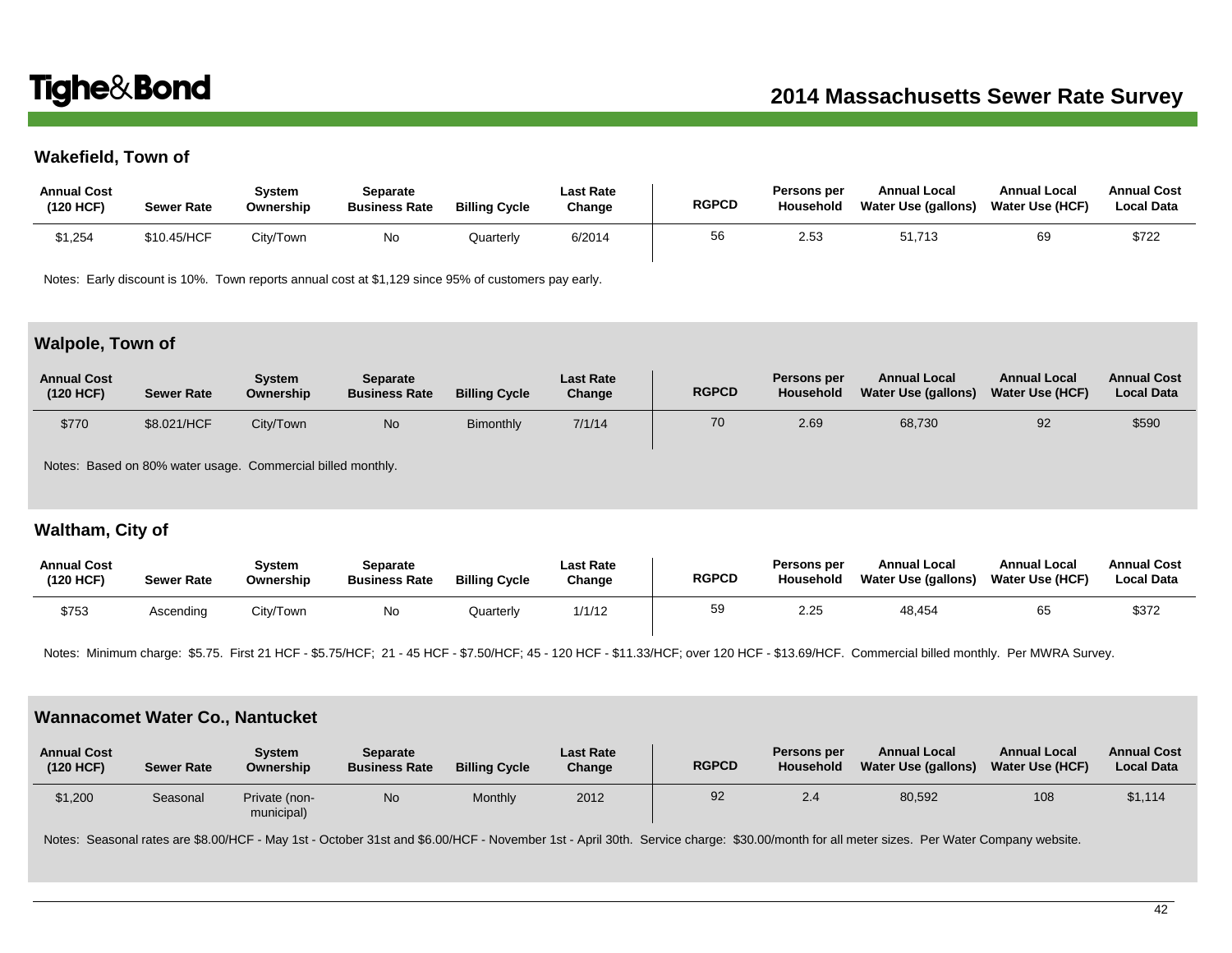## **Ware, Town of**

| <b>Annual Cost</b><br>(120 HCF) | <b>Sewer Rate</b> | Svstem<br>Ownership | Separate<br><b>Business Rate</b> | <b>Billing Cycle</b> | Last Rate<br>Change | <b>RGPCD</b> | Persons per<br>Household | <b>Annual Local</b><br>Water Use (gallons) | <b>Annual Local</b><br><b>Water Use (HCF)</b> | <b>Annual Cost</b><br><b>Local Data</b> |
|---------------------------------|-------------------|---------------------|----------------------------------|----------------------|---------------------|--------------|--------------------------|--------------------------------------------|-----------------------------------------------|-----------------------------------------|
| \$547                           | \$3.93/HCF        | City/Town           | No                               | Quarterly            | 11/1/11             | 49           | 2.24                     | 40,062                                     |                                               | \$286                                   |

Notes: Base charge of \$38.50 includes first 5 HCF.

# **Wareham, Town of**

| <b>Annual Cost</b><br>(120 HCF) | <b>Sewer Rate</b> | <b>System</b><br>Ownership | <b>Separate</b><br><b>Business Rate</b> | <b>Billing Cycle</b> | <b>Last Rate</b><br>Change | <b>RGPCD</b> | Persons per<br>Household | <b>Annual Local</b><br>Water Use (gallons) | <b>Annual Local</b><br><b>Water Use (HCF)</b> | <b>Annual Cost</b><br><b>Local Data</b> |
|---------------------------------|-------------------|----------------------------|-----------------------------------------|----------------------|----------------------------|--------------|--------------------------|--------------------------------------------|-----------------------------------------------|-----------------------------------------|
| \$596                           | \$596/year        | City/Town                  | <b>No</b>                               | Biannually           | 2010                       | 52           | 2.39                     | 45,362                                     | 61                                            | \$596                                   |
| Notes: Flat Fee.                |                   |                            |                                         |                      |                            |              |                          |                                            |                                               |                                         |

## **Warren, Town of**

| <b>Annual Cost</b><br>(120 HCF) | <b>Sewer Rate</b> | Svstem<br>Ownership | Separate<br><b>Business Rate</b> | <b>Billing Cycle</b> | Last Rate<br>Change | <b>RGPCD</b> | Persons per<br>Household | <b>Annual Local</b><br>Water Use (gallons) | <b>Annual Local</b><br><b>Water Use (HCF)</b> | <b>Annual Cost</b><br><b>Local Data</b> |
|---------------------------------|-------------------|---------------------|----------------------------------|----------------------|---------------------|--------------|--------------------------|--------------------------------------------|-----------------------------------------------|-----------------------------------------|
| \$300                           | \$300/year        | Citv/Town           | No                               | Annuallv             | 7/1/07              | 35           | 2.48                     | 31,682                                     | 42                                            | \$300                                   |

# **Watertown, Town of**

| <b>Annual Cost</b><br>(120 HCF) | <b>Sewer Rate</b> | System<br>Ownership | <b>Separate</b><br><b>Business Rate</b> | <b>Billing Cycle</b> | <b>Last Rate</b><br>Change | <b>RGPCD</b> | Persons per<br>Household | <b>Annual Local</b><br>Water Use (gallons) | <b>Annual Local</b><br>Water Use (HCF) | <b>Annual Cost</b><br><b>Local Data</b> |
|---------------------------------|-------------------|---------------------|-----------------------------------------|----------------------|----------------------------|--------------|--------------------------|--------------------------------------------|----------------------------------------|-----------------------------------------|
| \$954                           | Ascending         | City/Town           | <b>No</b>                               | Quarterly            | 7/1/14                     | 60           | 2.23                     | 48,837                                     | 65                                     | \$519                                   |

Notes: 0 - 30 HCF - \$7.95/HCF; 30 - 300 HCF - \$10.27/HCF; over 300 HCF - \$13.76/HCF. Per MWRA survey.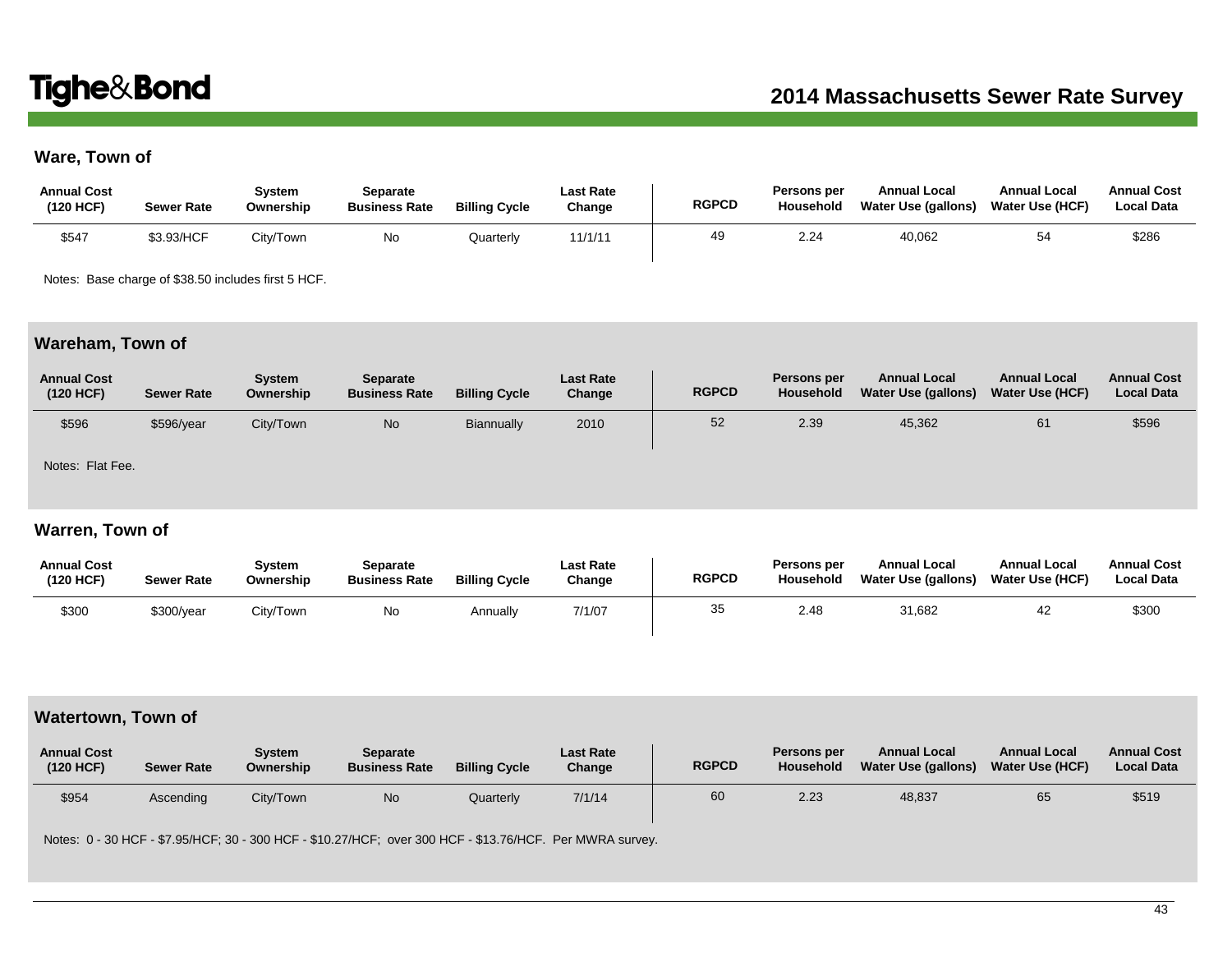## **Wellesley, Town of**

| <b>Annual Cost</b><br>(120 HCF) | <b>Sewer Rate</b> | Svstem<br>Ownership | Separate<br><b>Business Rate</b> | <b>Billing Cycle</b> | Last Rate<br>Change | <b>RGPCD</b> | Persons per<br><b>Household</b> | <b>Annual Local</b><br>Water Use (gallons) | <b>Annual Local</b><br><b>Water Use (HCF)</b> | <b>Annual Cost</b><br><b>Local Data</b> |
|---------------------------------|-------------------|---------------------|----------------------------------|----------------------|---------------------|--------------|---------------------------------|--------------------------------------------|-----------------------------------------------|-----------------------------------------|
| \$1,012                         | \$8.28/HCF        | City/Town           | No                               | Monthly              | 7/1/13              | 64           | 2.78                            | 64,941                                     | 87                                            | \$737                                   |

Notes: Base charge per bill: \$1.50.

#### **West Boylston, Town of**

| <b>Annual Cost</b><br>(120 HCF) | <b>Sewer Rate</b> | System<br>Ownership | <b>Separate</b><br><b>Business Rate</b> | <b>Billing Cycle</b> | <b>Last Rate</b><br>Change | <b>RGPCD</b> | Persons per<br>Household | <b>Annual Local</b><br>Water Use (gallons) | <b>Annual Local</b><br><b>Water Use (HCF)</b> | <b>Annual Cost</b><br><b>Local Data</b> |
|---------------------------------|-------------------|---------------------|-----------------------------------------|----------------------|----------------------------|--------------|--------------------------|--------------------------------------------|-----------------------------------------------|-----------------------------------------|
| \$957                           | \$0.00904/gallon  | City/Town           | Yes                                     | Quarterly            | 4/22/10                    | 52           | 2.53                     | 48,019                                     | 64                                            | \$574                                   |

Notes: Service charge: \$35.00 billed quarterly.

#### **West Springfield, Town of**

| <b>Annual Cost</b><br>(120 HCF) | <b>Sewer Rate</b> | Svstem<br>Ownership | Separate<br><b>Business Rate</b> | <b>Billing Cycle</b> | <b>Last Rate</b><br>Change | <b>RGPCD</b> | Persons per<br>Household | <b>Annual Local</b><br>Water Use (gallons) | <b>Annual Local</b><br><b>Water Use (HCF)</b> | <b>Annual Cost</b><br><b>Local Data</b> |
|---------------------------------|-------------------|---------------------|----------------------------------|----------------------|----------------------------|--------------|--------------------------|--------------------------------------------|-----------------------------------------------|-----------------------------------------|
| \$221                           | \$1.84/HCF        | City/Town           | No                               | Quarterlv            | 7/1/10                     | 66           | 2.42                     | 58,298                                     | 78                                            | \$143                                   |

Notes: Sewer volume cap for residential unit is 1,500 CF/month or 4,500 CF/quarter. No volume cap for businesses. Excess pollution charges - BOD \$0.11957/lb; suspended solids \$0.05555/lb. Connection charge: \$80.

### **West Stockbridge, Town of**

| <b>Annual Cost</b><br>(120 HCF) | <b>Sewer Rate</b> | Svstem<br>Ownership | Separate<br><b>Business Rate</b> | <b>Billing Cycle</b> | <b>Last Rate</b><br>Change | <b>RGPCD</b> | Persons per<br>Household | <b>Annual Local</b><br>Water Use (gallons) | <b>Annual Local</b><br>Water Use (HCF) | <b>Annual Cost</b><br><b>Local Data</b> |
|---------------------------------|-------------------|---------------------|----------------------------------|----------------------|----------------------------|--------------|--------------------------|--------------------------------------------|----------------------------------------|-----------------------------------------|
| \$720                           | \$6,00/HCF        | City/Town           | <b>No</b>                        | Quarterly            | 12/1/12                    | 65           | 2.24                     | 53,144                                     |                                        | \$427                                   |

Notes: Used 65 gallons per capita per day statewide standard for water consumption. Used Berkshire County census data for average household size.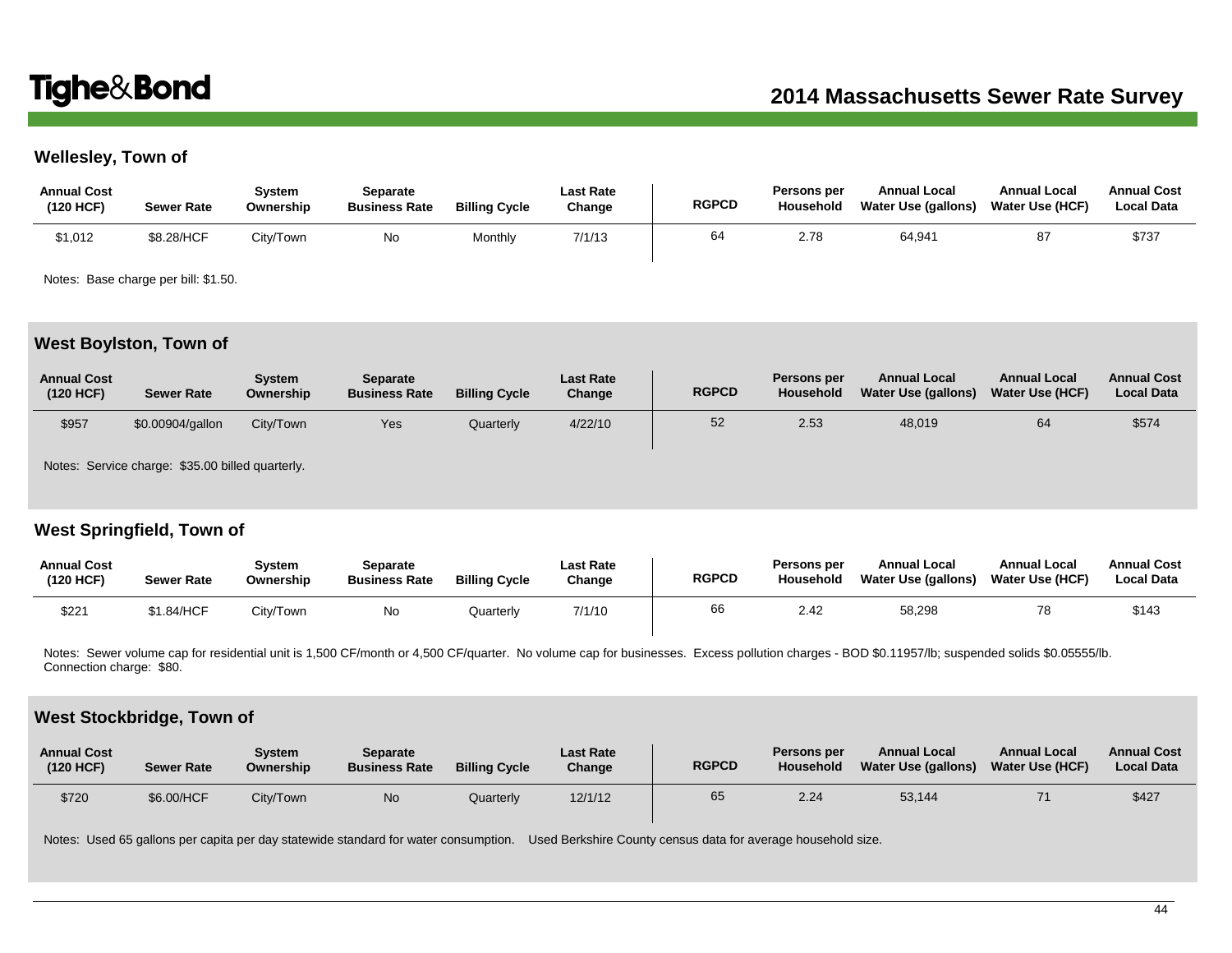## **Westborough, Town of**

| <b>Annual Cost</b><br>(120 HCF) | <b>Sewer Rate</b> | Svstem<br>Ownership | Separate<br><b>Business Rate</b> | <b>Billing Cycle</b> | <b>Last Rate</b><br>Change | <b>RGPCD</b> | Persons per<br>Household | <b>Annual Local</b><br>Water Use (gallons) | <b>Annual Local</b><br><b>Water Use (HCF)</b> | <b>Annual Cost</b><br>Local Data |
|---------------------------------|-------------------|---------------------|----------------------------------|----------------------|----------------------------|--------------|--------------------------|--------------------------------------------|-----------------------------------------------|----------------------------------|
| \$618                           | \$6.475/HCF       | City/Town           | No                               | Quarterly            | 7/1/14                     |              | 2.56                     | 53,261                                     |                                               | \$365                            |

Notes: Minimum fee of \$39.55/billing cycle for sewer usage up to 625 CF. Sewer bill is based on 80% of water usage (commercial users pay 100% of water usage). Sewer only charge: no public water- \$262/year - billed quarterly.

#### **Westfield, City of**

| <b>Annual Cost</b><br>(120 HCF) | <b>Sewer Rate</b> | Svstem<br>Ownership | <b>Separate</b><br><b>Business Rate</b> | <b>Billing Cycle</b> | <b>Last Rate</b><br>Change | <b>RGPCD</b> | Persons per<br>Household | <b>Annual Local</b><br>Water Use (gallons) | <b>Annual Local</b><br><b>Water Use (HCF)</b> | <b>Annual Cost</b><br><b>Local Data</b> |
|---------------------------------|-------------------|---------------------|-----------------------------------------|----------------------|----------------------------|--------------|--------------------------|--------------------------------------------|-----------------------------------------------|-----------------------------------------|
| \$283                           | \$283/year        | City/Town           | Yes                                     | Quarterly            | 10/7/10                    |              | 2.54                     | 71,387                                     | 95                                            | \$283                                   |

Notes: Flat fee. Business rates are \$4.23/1,000 gals. with a minimum charge of \$70.75 per quarter. Rate increase planned for 2015. Per City website.

#### **Westminster, Town of**

| <b>Annual Cost</b><br>(120 HCF) | <b>Sewer Rate</b>     | <b>Svstem</b><br>Ownership | Separate<br><b>Business Rate</b> | <b>Billing Cycle</b> | Last Rate<br>Change | <b>RGPCD</b> | Persons per<br>Household | <b>Annual Local</b><br>Water Use (gallons) | <b>Annual Local</b><br><b>Water Use (HCF)</b> | <b>Annual Cost</b><br><b>Local Data</b> |
|---------------------------------|-----------------------|----------------------------|----------------------------------|----------------------|---------------------|--------------|--------------------------|--------------------------------------------|-----------------------------------------------|-----------------------------------------|
| \$1,419                         | \$15.77/1000<br>gals. | City/Town                  | Νo                               | Biannually           | 7/1/08              |              | 2.59                     | 44.431                                     | 59                                            | \$701                                   |

Notes: \$94.62 for the first 6,000 gals. Connection fee: \$1,000 per housing unit. Per Town website.

#### **Westwood, Town of**

| <b>Annual Cost</b><br>(120 HCF) | <b>Sewer Rate</b> | Svstem<br>Ownership | <b>Separate</b><br><b>Business Rate</b> | <b>Billing Cycle</b> | <b>Last Rate</b><br>Change | <b>RGPCD</b> | Persons per<br>Household | <b>Annual Local</b><br>Water Use (gallons) | <b>Annual Local</b><br>Water Use (HCF) | <b>Annual Cost</b><br><b>Local Data</b> |
|---------------------------------|-------------------|---------------------|-----------------------------------------|----------------------|----------------------------|--------------|--------------------------|--------------------------------------------|----------------------------------------|-----------------------------------------|
| \$815                           | Ascending         | City/Town           | <b>No</b>                               | Quarterly            | 7/14                       | 57.66027397  | 2.57                     | 54,088                                     |                                        | \$493                                   |

Notes: \$22.00 base charge for 5/8" meter per billing. First 25 HCF - \$5.60/HCF; 25 - 70 HCF - \$8.35/HCF; over 70 HCF - \$15.00/HCF. Per MWRA Survey.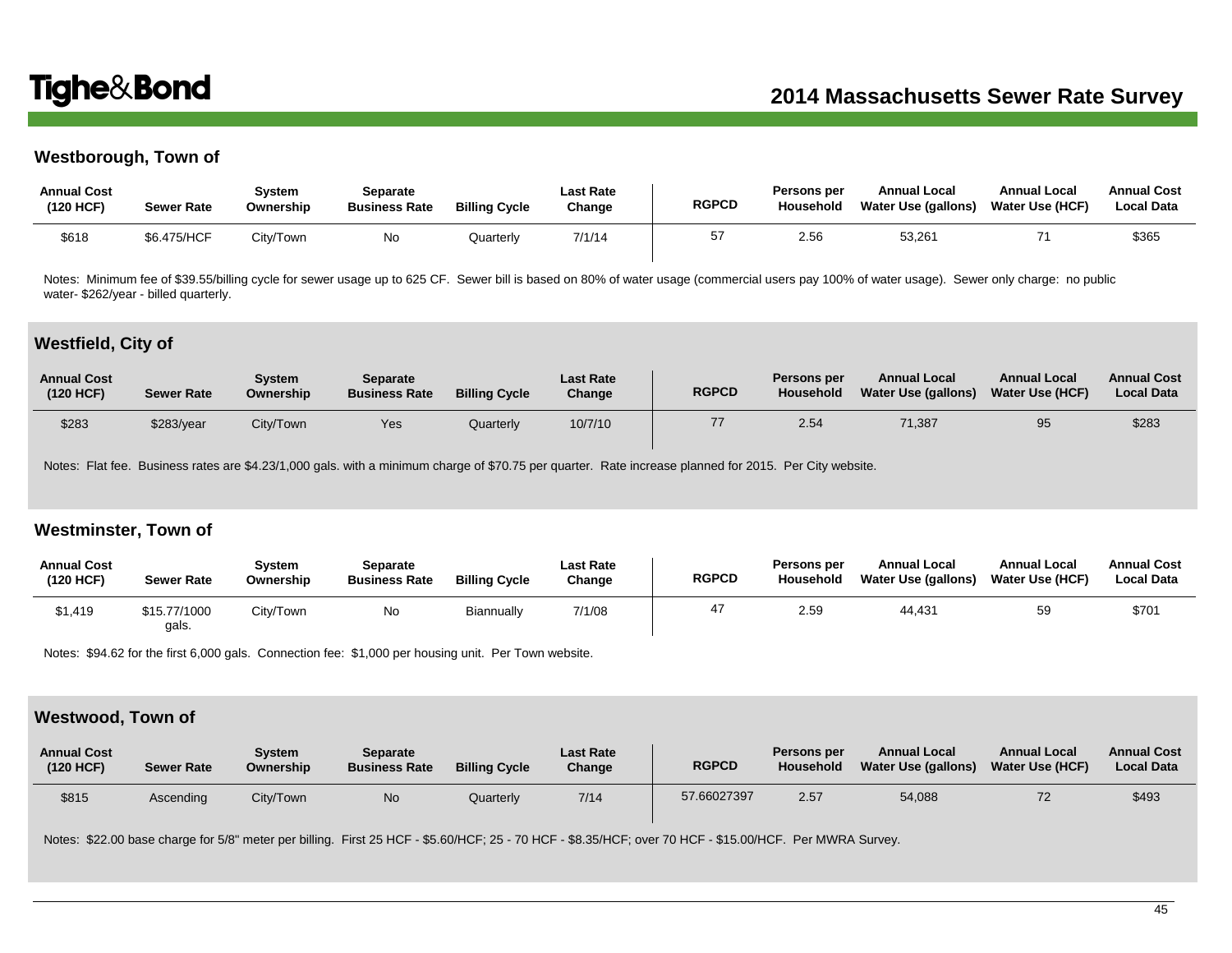## **Weymouth, Town of**

| <b>Annual Cost</b><br>(120 HCF) | <b>Sewer Rate</b> | Svstem<br>Ownership | Separate<br><b>Business Rate</b> | <b>Billing Cycle</b> | Last Rate<br>Change | <b>RGPCD</b> | Persons per<br>Household | <b>Annual Local</b><br>Water Use (gallons) | <b>Annual Local</b><br>Water Use (HCF) | <b>Annual Cost</b><br><b>Local Data</b> |
|---------------------------------|-------------------|---------------------|----------------------------------|----------------------|---------------------|--------------|--------------------------|--------------------------------------------|----------------------------------------|-----------------------------------------|
| \$978                           | Ascending         | City/Town           | No                               | <b>Quarterly</b>     | 7/14                | 52           | 2.39                     | 45.362                                     |                                        | \$474                                   |

Notes: \$5.60 base charge for 5/8" meter. First 27 HCF - \$7.44/HCF; over 27 HCF - \$12.65/HCF. Large customer billed monthly. Per MWRA survey.

### **Whitman, Town of**

| <b>Annual Cost</b><br>(120 HCF) | <b>Sewer Rate</b> | <b>System</b><br>Ownership                                        | <b>Separate</b><br><b>Business Rate</b> | <b>Billing Cycle</b> | <b>Last Rate</b><br>Change | <b>RGPCD</b> | Persons per<br><b>Household</b> | <b>Annual Local</b><br>Water Use (gallons) | <b>Annual Local</b><br><b>Water Use (HCF)</b> | <b>Annual Cost</b><br><b>Local Data</b> |
|---------------------------------|-------------------|-------------------------------------------------------------------|-----------------------------------------|----------------------|----------------------------|--------------|---------------------------------|--------------------------------------------|-----------------------------------------------|-----------------------------------------|
| \$510                           | \$4.25/HCF        | City/Town                                                         | <b>No</b>                               | Biannually           | 4/09                       | 42           | 2.64                            | 40,471                                     | 54                                            | \$230                                   |
|                                 |                   | Notes: Town reports, annual homeowners cost is annoximately \$350 |                                         |                      |                            |              |                                 |                                            |                                               |                                         |

Notes: Town reports annual homeowners cost is approximately \$350.

#### **Wilbraham, Town of**

| <b>Annual Cost</b><br>(120 HCF) | <b>Sewer Rate</b> | Svstem<br>Ownership | Separate<br><b>Business Rate</b> | <b>Billing Cycle</b> | <b>Last Rate</b><br>Change | <b>RGPCD</b> | <b>Persons per</b><br>Household | <b>Annual Local</b><br>Water Use (gallons) | <b>Annual Local</b><br><b>Water Use (HCF)</b> | <b>Annual Cost</b><br><b>Local Data</b> |
|---------------------------------|-------------------|---------------------|----------------------------------|----------------------|----------------------------|--------------|---------------------------------|--------------------------------------------|-----------------------------------------------|-----------------------------------------|
| \$492                           | \$4.10/HCF        | City/Town           | Yes                              | Biannually           | 10/08                      |              | 2.63                            | 87.355                                     | 117                                           | \$479                                   |

Notes: Minimum charge: \$52.50 per bill. Business rate = \$5.00/HCF.

### **Williamsburg, Town of**

| <b>Annual Cost</b><br>(120 HCF) | <b>Sewer Rate</b> | Svstem<br>Ownership | Separate<br><b>Business Rate</b> | <b>Billing Cycle</b> | Last Rate<br>Change | <b>RGPCD</b> | Persons per<br>Household | <b>Annual Local</b><br><b>Water Use (gallons)</b> | <b>Annual Local</b><br><b>Water Use (HCF)</b> | <b>Annual Cost</b><br><b>Local Data</b> |
|---------------------------------|-------------------|---------------------|----------------------------------|----------------------|---------------------|--------------|--------------------------|---------------------------------------------------|-----------------------------------------------|-----------------------------------------|
| \$420                           | \$3.50/HCF        | City/Town           | <b>No</b>                        | Biannually           | 2013                | 57           | 2.31                     | 48,060                                            | 64                                            | \$225                                   |

Notes: Connection Charge \$3,500 + \$10.00 inspection fee. Per Town website. Used Hampshire County census data for average household size.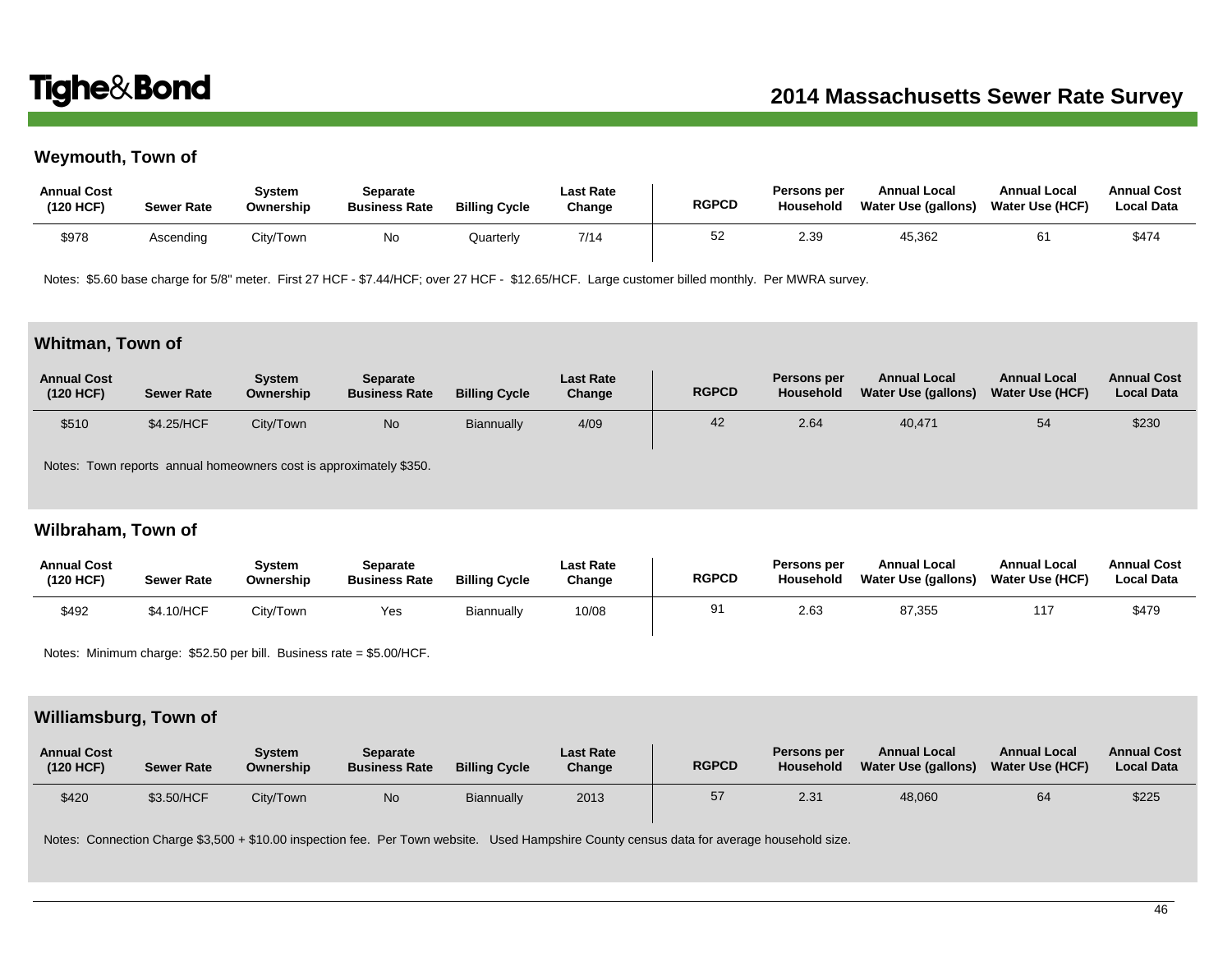## **Williamstown, Town of**

| <b>Annual Cost</b><br>(120 HCF) | <b>Sewer Rate</b> | Svstem<br>Ownership | Separate<br><b>Business Rate</b> | <b>Billing Cycle</b> | Last Rate<br>Change | <b>RGPCD</b> | Persons per<br>Household | <b>Annual Local</b><br><b>Water Use (gallons)</b> | <b>Annual Local</b><br><b>Water Use (HCF)</b> | <b>Annual Cost</b><br><b>Local Data</b> |
|---------------------------------|-------------------|---------------------|----------------------------------|----------------------|---------------------|--------------|--------------------------|---------------------------------------------------|-----------------------------------------------|-----------------------------------------|
| \$328                           | \$2.73/HCF        | City/Town           | No                               | Quarterly            | 7/1/14              | 51           | 2.2                      | 40,953                                            | 55                                            | \$149                                   |

# **Wilmington, Town of**

| <b>Annual Cost</b><br>(120 HCF) | <b>Sewer Rate</b> | System<br>Ownership | <b>Separate</b><br><b>Business Rate</b> | <b>Billing Cycle</b> | <b>Last Rate</b><br>Change | <b>RGPCD</b> | Persons per<br>Household | <b>Annual Local</b><br><b>Water Use (gallons)</b> | <b>Annual Local</b><br>Water Use (HCF) | <b>Annual Cost</b><br><b>Local Data</b> |
|---------------------------------|-------------------|---------------------|-----------------------------------------|----------------------|----------------------------|--------------|--------------------------|---------------------------------------------------|----------------------------------------|-----------------------------------------|
| \$599                           | \$4.99/HCF        | City/Town           | Yes                                     | Quarterly            | 4/15/10                    | 55           | 3.03                     | 60,827                                            |                                        | \$406                                   |

Notes: Business rate = \$5.97/HCF. Per MWRA survey.

### **Winchendon, Town of**

| <b>Annual Cost</b><br>(120 HCF) | <b>Sewer Rate</b> | Svstem<br>Ownership | Separate<br><b>Business Rate</b> | <b>Billing Cycle</b> | Last Rate<br>Change | <b>RGPCD</b> | Persons per<br>Household | <b>Annual Local</b><br>Water Use (gallons) | <b>Annual Local</b><br><b>Water Use (HCF)</b> | <b>Annual Cost</b><br><b>Local Data</b> |
|---------------------------------|-------------------|---------------------|----------------------------------|----------------------|---------------------|--------------|--------------------------|--------------------------------------------|-----------------------------------------------|-----------------------------------------|
| \$908                           | \$7.57/HCF        | Citv/Town           | No                               | Biannually           | 1/1/10              | 65           | 2.5                      | 59,313                                     | 79                                            | \$600                                   |

## **Winchester, Town of**

| <b>Annual Cost</b><br>(120 HCF) | <b>Sewer Rate</b> | Svstem<br>Ownership | <b>Separate</b><br><b>Business Rate</b> | <b>Billing Cycle</b> | <b>Last Rate</b><br>Change | <b>RGPCD</b> | Persons per<br><b>Household</b> | <b>Annual Local</b><br>Water Use (gallons) | <b>Annual Local</b><br><b>Water Use (HCF)</b> | <b>Annual Cost</b><br><b>Local Data</b> |
|---------------------------------|-------------------|---------------------|-----------------------------------------|----------------------|----------------------------|--------------|---------------------------------|--------------------------------------------|-----------------------------------------------|-----------------------------------------|
| \$313                           | Ascending         | City/Town           | Yes                                     | Quarterly            | 11/06                      | 68           | 2.84                            | 70,489                                     | 94                                            | \$211                                   |

Notes: 0 - 15 HCF - \$1.25/HCF; 16 - 45 HCF - \$3.97/HCF; over 45 HCF - \$6.16/HCF. Commercial rates - 0 - 75 CF - \$6.42/HCF; over 75 CF - \$8.71/HCF.